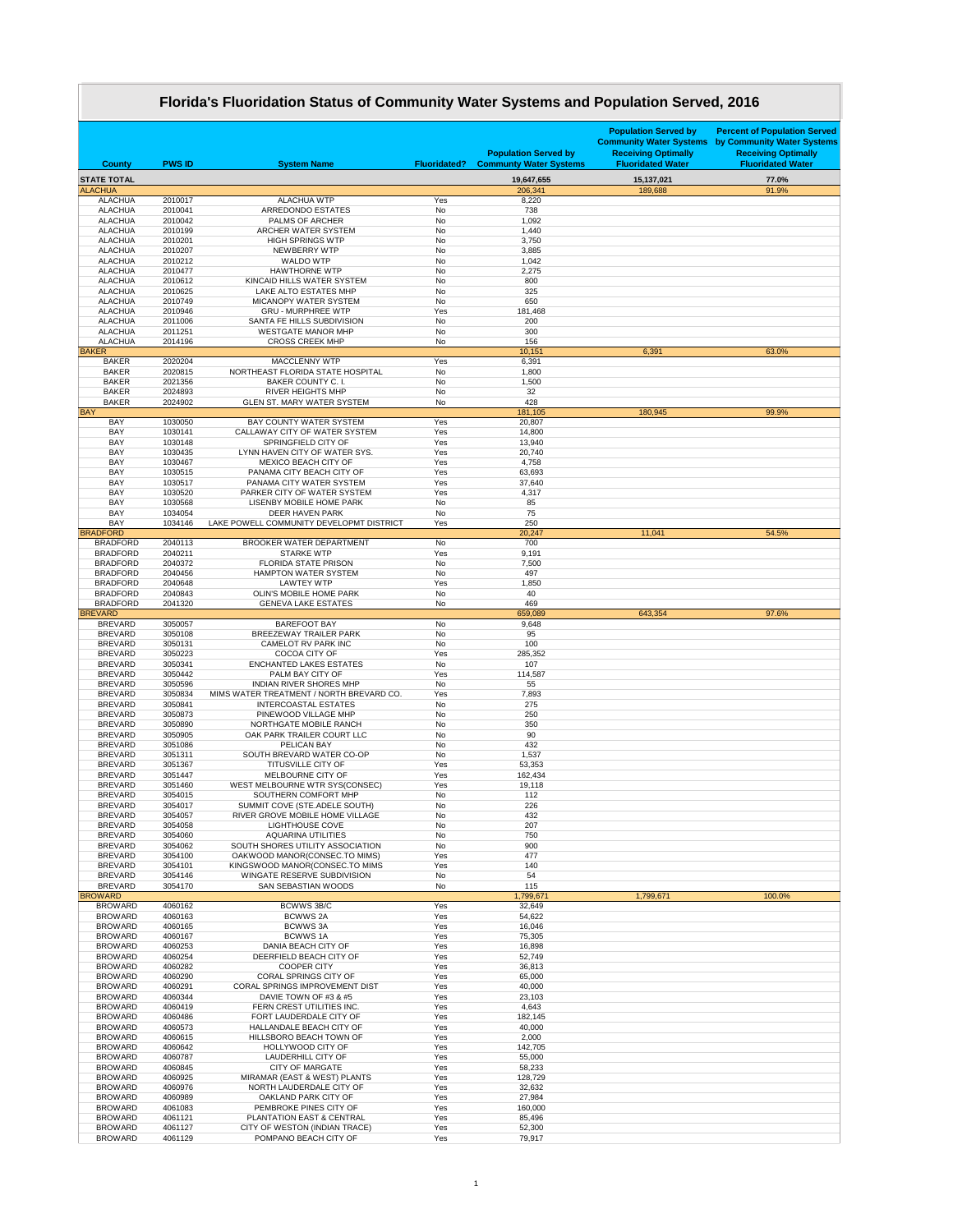| <b>County</b>                        | <b>PWS ID</b>      | <b>System Name</b>                                                    | <b>Fluoridated?</b>    | <b>Population Served by</b><br><b>Communty Water Systems</b> | <b>Population Served by</b><br><b>Community Water Systems</b><br><b>Receiving Optimally</b><br><b>Fluoridated Water</b> | <b>Percent of Population Served</b><br>by Community Water Systems<br><b>Receiving Optimally</b><br><b>Fluoridated Water</b> |
|--------------------------------------|--------------------|-----------------------------------------------------------------------|------------------------|--------------------------------------------------------------|-------------------------------------------------------------------------------------------------------------------------|-----------------------------------------------------------------------------------------------------------------------------|
| <b>BROWARD</b>                       | 4061408<br>4061410 | SUNRISE #3 (SAWGRASS)                                                 | Yes                    | 72,400                                                       |                                                                                                                         |                                                                                                                             |
| <b>BROWARD</b><br><b>BROWARD</b>     | 4061429            | SUNRISE #1 CITY OF (SPRINGTREE)<br>TAMARAC (WEST) CITY OF             | Yes<br>Yes             | 79,550<br>60,138                                             |                                                                                                                         |                                                                                                                             |
| <b>BROWARD</b>                       | 4061517            | <b>ROYAL UTILITY COMPANY</b>                                          | Yes                    | 4,481                                                        |                                                                                                                         |                                                                                                                             |
| <b>BROWARD</b><br><b>BROWARD</b>     | 4061574<br>4061584 | <b>WILTON MANORS CITY OF</b><br><b>COCONUT CREEK CITY OF</b>          | Yes<br>Yes             | 11,700<br>54,000                                             |                                                                                                                         |                                                                                                                             |
| <b>BROWARD</b>                       | 4061593            | TAMARAC (EAST) CITY OF                                                | Yes                    | 1,900                                                        |                                                                                                                         |                                                                                                                             |
| <b>BROWARD</b>                       | 4061925            | DAVIE (HACIENDA VILLAGE)                                              | Yes                    | 1,000                                                        |                                                                                                                         |                                                                                                                             |
| <b>BROWARD</b><br><b>BROWARD</b>     | 4061957<br>4064326 | PARKLAND UTILITIES INC<br>SOUTH BROWARD UTILITY/SUNRISE               | Yes<br>Yes             | 2,590<br>9,457                                               |                                                                                                                         |                                                                                                                             |
| <b>BROWARD</b>                       | 4064390            | NORTH SPRINGS IMPROVEMENT DISTRICT                                    | Yes                    | 37,371                                                       |                                                                                                                         |                                                                                                                             |
| <b>BROWARD</b><br><b>CALHOUN</b>     | 4064409            | FERN CREST EAST                                                       | Yes                    | 115<br>4,700                                                 | 3,900                                                                                                                   | 83.0%                                                                                                                       |
| <b>CALHOUN</b>                       | 1070014            | ALTHA TOWN OF WATER SYSTEM                                            | No                     | 800                                                          |                                                                                                                         |                                                                                                                             |
| <b>CALHOUN</b>                       | 1070685            | <b>BLOUNTSTOWN CITY OF</b>                                            | Yes                    | 3,900                                                        |                                                                                                                         |                                                                                                                             |
| <b>CHARLOTTE</b><br><b>CHARLOTTE</b> | 5084082            | CHARLOTTE CORRECTIONAL INSTITUTION                                    | <b>No</b>              | 183,154<br>1,594                                             | $\mathbf{0}$                                                                                                            | 0.0%                                                                                                                        |
| <b>CHARLOTTE</b>                     | 5084100            | <b>CHARLOTTE COUNTY UTILITIES</b>                                     | No                     | 128,967                                                      |                                                                                                                         |                                                                                                                             |
| <b>CHARLOTTE</b><br><b>CHARLOTTE</b> | 5084110<br>5084111 | NHC UTILITIES INC<br>RIVERWOOD COMMUNITY DEL. DIST.                   | <b>No</b><br>No        | 401<br>2,133                                                 |                                                                                                                         |                                                                                                                             |
| <b>CHARLOTTE</b>                     | 5084117            | <b>GATOR WILDERNESS CAMP SCHOOL</b>                                   | <b>No</b>              | 44                                                           |                                                                                                                         |                                                                                                                             |
| <b>CHARLOTTE</b>                     | 6080009            | <b>ALLIGATOR PARK</b>                                                 | <b>No</b>              | 400                                                          |                                                                                                                         |                                                                                                                             |
| <b>CHARLOTTE</b><br><b>CHARLOTTE</b> | 6080044<br>6080051 | CHARLOTTE HARBOR WATER ASSN.<br>PUNTA GORDA CITY OF                   | <b>No</b><br>No        | 4,500<br>29,561                                              |                                                                                                                         |                                                                                                                             |
| <b>CHARLOTTE</b>                     | 6080081            | EL JOBEAN WATER ASSOCIATION                                           | No                     | 1,338                                                        |                                                                                                                         |                                                                                                                             |
| <b>CHARLOTTE</b><br><b>CHARLOTTE</b> | 6080104<br>6080175 | <b>GASPARILLA ISLAND WATER ASSOC</b><br>LITTLE GASPARILLA UTILITY INC | <b>No</b><br>No        | 5,562<br>450                                                 |                                                                                                                         |                                                                                                                             |
| <b>CHARLOTTE</b>                     | 6080256            | <b>SHELL CREEK PARK</b>                                               | No                     | 465                                                          |                                                                                                                         |                                                                                                                             |
| <b>CHARLOTTE</b>                     | 6080318            | <b>CHARLOTTE COUNTY UTILITIES / BURNT STORE</b>                       | <b>No</b>              | 6,300                                                        |                                                                                                                         |                                                                                                                             |
| <b>CHARLOTTE</b><br><b>CHARLOTTE</b> | 6080324<br>6084074 | <b>TROPICAL PALMS MHP</b><br>SUN RIVER UTILITIES INC                  | No<br><b>No</b>        | 508<br>90                                                    |                                                                                                                         |                                                                                                                             |
| <b>CHARLOTTE</b>                     | 6084075            | KNIGHT ISLAND UTILITIES INC.                                          | No                     | 431                                                          |                                                                                                                         |                                                                                                                             |
| <b>CHARLOTTE</b><br><b>CITRUS</b>    | 6084079            | <b>BOCILLA UTILITIES INC.</b>                                         | No                     | 410<br>95,209                                                | 11,972                                                                                                                  | 12.6%                                                                                                                       |
| <b>CITRUS</b>                        | 6090099            | SUNSHINE #6 (BACKWATER HEIGHTS)                                       | No                     | 267                                                          |                                                                                                                         |                                                                                                                             |
| <b>CITRUS</b>                        | 6090150            | BEVERLY HILLS / ROLLING OAKS SUBDIVISION                              | <b>No</b>              | 12,426                                                       |                                                                                                                         |                                                                                                                             |
| <b>CITRUS</b><br><b>CITRUS</b>       | 6090156<br>6090267 | <b>BIG PINE ACRES</b><br><b>CASTLE LAKE PARK</b>                      | <b>No</b><br><b>No</b> | 70<br>196                                                    |                                                                                                                         |                                                                                                                             |
| <b>CITRUS</b>                        | 6090312            | <b>CITRUS SPRINGS</b>                                                 | No                     | 15,675                                                       |                                                                                                                         |                                                                                                                             |
| <b>CITRUS</b>                        | 6090317            | <b>CRYSTAL RIVER CITY OF</b>                                          | Yes                    | 4,528                                                        |                                                                                                                         |                                                                                                                             |
| <b>CITRUS</b><br><b>CITRUS</b>       | 6090411<br>6090523 | <b>CRYSTAL ACRES MHP</b><br>SUNSHINE #7 (ELLSWORTH POINT)             | No<br>No               | 75<br>84                                                     |                                                                                                                         |                                                                                                                             |
| <b>CITRUS</b>                        | 6090532            | THE OASIS MHP                                                         | No                     | 100                                                          |                                                                                                                         |                                                                                                                             |
| <b>CITRUS</b><br><b>CITRUS</b>       | 6090541<br>6090588 | <b>EVANRIDGE MHP</b><br><b>FLORAL CITY WATER ASSN</b>                 | No<br>No               | 125<br>5,617                                                 |                                                                                                                         |                                                                                                                             |
| <b>CITRUS</b>                        | 6090609            | FT COOPER MOBILE HOME COMM                                            | No                     | 200                                                          |                                                                                                                         |                                                                                                                             |
| <b>CITRUS</b><br><b>CITRUS</b>       | 6090674<br>6090729 | <b>GOLDEN TERRACE</b><br>HARBOR LIGHTS MOBILE RESORT                  | Yes<br>No              | 250<br>63                                                    |                                                                                                                         |                                                                                                                             |
| <b>CITRUS</b>                        | 6090828            | <b>HOMOSASSA SPECIAL WATER DISTRICT</b>                               | No                     | 5,548                                                        |                                                                                                                         |                                                                                                                             |
| <b>CITRUS</b>                        | 6090860            | INVERNESS VILLAGE CONDO ASSOCIATION                                   | No                     | 250                                                          |                                                                                                                         |                                                                                                                             |
| <b>CITRUS</b><br><b>CITRUS</b>       | 6090861<br>6090875 | <b>INVERNESS WATER DEPT</b><br><b>INVERNESS PARK</b>                  | Yes<br><b>No</b>       | 7,194<br>200                                                 |                                                                                                                         |                                                                                                                             |
| <b>CITRUS</b>                        | 6090898            | <b>CROFT BAY VILLAGE</b>                                              | <b>No</b>              | 48                                                           |                                                                                                                         |                                                                                                                             |
| <b>CITRUS</b><br><b>CITRUS</b>       | 6091178<br>6091274 | <b>MEADOW DRIVE S</b><br><b>OAK FOREST</b>                            | <b>No</b><br>No        | 159<br>420                                                   |                                                                                                                         |                                                                                                                             |
| <b>CITRUS</b>                        | 6091322            | <b>OZELLO WATER ASSOCIATION</b>                                       | No                     | 5,220                                                        |                                                                                                                         |                                                                                                                             |
| <b>CITRUS</b>                        | 6091422            | POINT O'WOODS                                                         | No                     | 878                                                          |                                                                                                                         |                                                                                                                             |
| <b>CITRUS</b><br><b>CITRUS</b>       | 6091554<br>6091672 | ROYAL OAKS HOMEOWNER'S ASSOC.<br>SOUTH DUNNELLON WATER ASSOC          | <b>No</b><br><b>No</b> | 340<br>300                                                   |                                                                                                                         |                                                                                                                             |
| <b>CITRUS</b>                        | 6091735            | SUGARMILL WOODS S/D                                                   | No                     | 10,308                                                       |                                                                                                                         |                                                                                                                             |
| <b>CITRUS</b><br><b>CITRUS</b>       | 6091816<br>6091876 | THUNDERBIRD MHP<br><b>SUNCOAST MOBILE PARK</b>                        | <b>No</b><br>No        | 46<br>80                                                     |                                                                                                                         |                                                                                                                             |
| <b>CITRUS</b>                        | 6092199            | <b>SPRING GARDENS</b>                                                 | No                     | 317                                                          |                                                                                                                         |                                                                                                                             |
| <b>CITRUS</b>                        | 6092326            | <b>CEDAR LAKE ESTATES</b>                                             | No                     | 85                                                           |                                                                                                                         |                                                                                                                             |
| <b>CITRUS</b><br><b>CITRUS</b>       | 6092327<br>6092331 | <b>FOREST HILLS WATER</b><br><b>AURORA ACRES</b>                      | No<br>No               | 93<br>170                                                    |                                                                                                                         |                                                                                                                             |
| <b>CITRUS</b>                        | 6092334            | SANDY OAKS RV & MHP                                                   | No                     | 90                                                           |                                                                                                                         |                                                                                                                             |
| <b>CITRUS</b><br><b>CITRUS</b>       | 6092338<br>6094480 | <b>MEADOW WOOD WATER</b><br>THE MEADOWS                               | No<br>No               | 86<br>112                                                    |                                                                                                                         |                                                                                                                             |
| <b>CITRUS</b>                        | 6094523            | <b>SPRINGHORN WATER</b>                                               | No                     | 25                                                           |                                                                                                                         |                                                                                                                             |
| <b>CITRUS</b>                        | 6094656            | <b>WEST CITRUS UTILITIES</b>                                          | <b>No</b>              | 192                                                          |                                                                                                                         |                                                                                                                             |
| <b>CITRUS</b><br><b>CITRUS</b>       | 6094773<br>6094871 | CONSTATE UTL/HILLS OF AVALON<br><b>GREENBRIAR I</b>                   | No<br>No               | 800<br>300                                                   |                                                                                                                         |                                                                                                                             |
| <b>CITRUS</b>                        | 6094874            | PINEWOOD WATER                                                        | <b>No</b>              | 100                                                          |                                                                                                                         |                                                                                                                             |
| <b>CITRUS</b><br><b>CITRUS</b>       | 6094875<br>6094886 | DUNNELLON HILLS WATER SYSTEM<br><b>ELDORADO ESTATES</b>               | No<br>No               | 100<br>188                                                   |                                                                                                                         |                                                                                                                             |
| <b>CITRUS</b>                        | 6094892            | <b>WALDEN WOODS MHC</b>                                               | No                     | 650                                                          |                                                                                                                         |                                                                                                                             |
| <b>CITRUS</b><br><b>CITRUS</b>       | 6094899<br>6094928 | LUCKY HILLS (AQUAWELL)<br><b>CRYSTAL POINTE</b>                       | <b>No</b><br>No        | 80<br>94                                                     |                                                                                                                         |                                                                                                                             |
| <b>CITRUS</b>                        | 6094933            | CITRUS CO UTL/WATER OAKS S/D                                          | No                     | 148                                                          |                                                                                                                         |                                                                                                                             |
| <b>CITRUS</b>                        | 6094934            | PINE VALLEY                                                           | <b>No</b>              | 164                                                          |                                                                                                                         |                                                                                                                             |
| <b>CITRUS</b><br><b>CITRUS</b>       | 6094948<br>6094953 | CITRUS CO UTL/CHARLES A. BLACK<br><b>GOSPEL ISLAND ESTATES</b>        | No<br>No               | 20,179<br>62                                                 |                                                                                                                         |                                                                                                                             |
| <b>CITRUS</b>                        | 6094957            | <b>KENWOOD NORTH</b>                                                  | <b>No</b>              | 172                                                          |                                                                                                                         |                                                                                                                             |
| <b>CITRUS</b><br><b>CITRUS</b>       | 6094970<br>6094994 | OAK POND ADULT M.H. ESTATES<br><b>VENTURA VILLAGE</b>                 | No<br>No               | 70<br>100                                                    |                                                                                                                         |                                                                                                                             |
| <b>CITRUS</b>                        | 6095036            | <b>TARAWOOD OF FLORAL CITY</b>                                        | No                     | 140                                                          |                                                                                                                         |                                                                                                                             |
| <b>CITRUS</b>                        | 6095046            | <b>CINNAMON RIDGE UTILITIES #2</b>                                    | No                     | 25                                                           |                                                                                                                         |                                                                                                                             |
| <b>CLAY</b><br><b>CLAY</b>           | 2100150            | CAMP BLANDING JOINT TRAINING SITE                                     | No                     | 185,219<br>900                                               | $\overline{0}$                                                                                                          | 0.0%                                                                                                                        |
| <b>CLAY</b>                          | 2100437            | <b>GREEN COVE SPRINGS WTP</b>                                         | No                     | 6,500                                                        |                                                                                                                         |                                                                                                                             |
| <b>CLAY</b><br><b>CLAY</b>           | 2100610<br>2100626 | <b>KEYSTONE POSTMASTER GRID</b><br><b>LAKE ASBURY WTP</b>             | No<br>No               | 6,255<br>10,294                                              |                                                                                                                         |                                                                                                                             |
| <b>CLAY</b>                          | 2100636            | <b>LAKE GENEVA MHP</b>                                                | No                     | 66                                                           |                                                                                                                         |                                                                                                                             |
| <b>CLAY</b><br><b>CLAY</b>           | 2100709<br>2100741 | <b>ST. JOHNS LANDING</b><br><b>ORANGE PARK GRID</b>                   | No<br>No               | 1,172<br>109,991                                             |                                                                                                                         |                                                                                                                             |
| <b>CLAY</b>                          | 2100882            | PENNEY FARMS RETIREMENT COMMUNITY WTP                                 | No                     | 450                                                          |                                                                                                                         |                                                                                                                             |
| <b>CLAY</b>                          | 2101019            | PENNEY FARMS WTP                                                      | No                     | 350                                                          |                                                                                                                         |                                                                                                                             |
| <b>CLAY</b><br><b>CLAY</b>           | 2101182<br>2104332 | ORANGE PARK WATER PLANT<br><b>RAVINES WTP</b>                         | No<br>No               | 9,042<br>3,353                                               |                                                                                                                         |                                                                                                                             |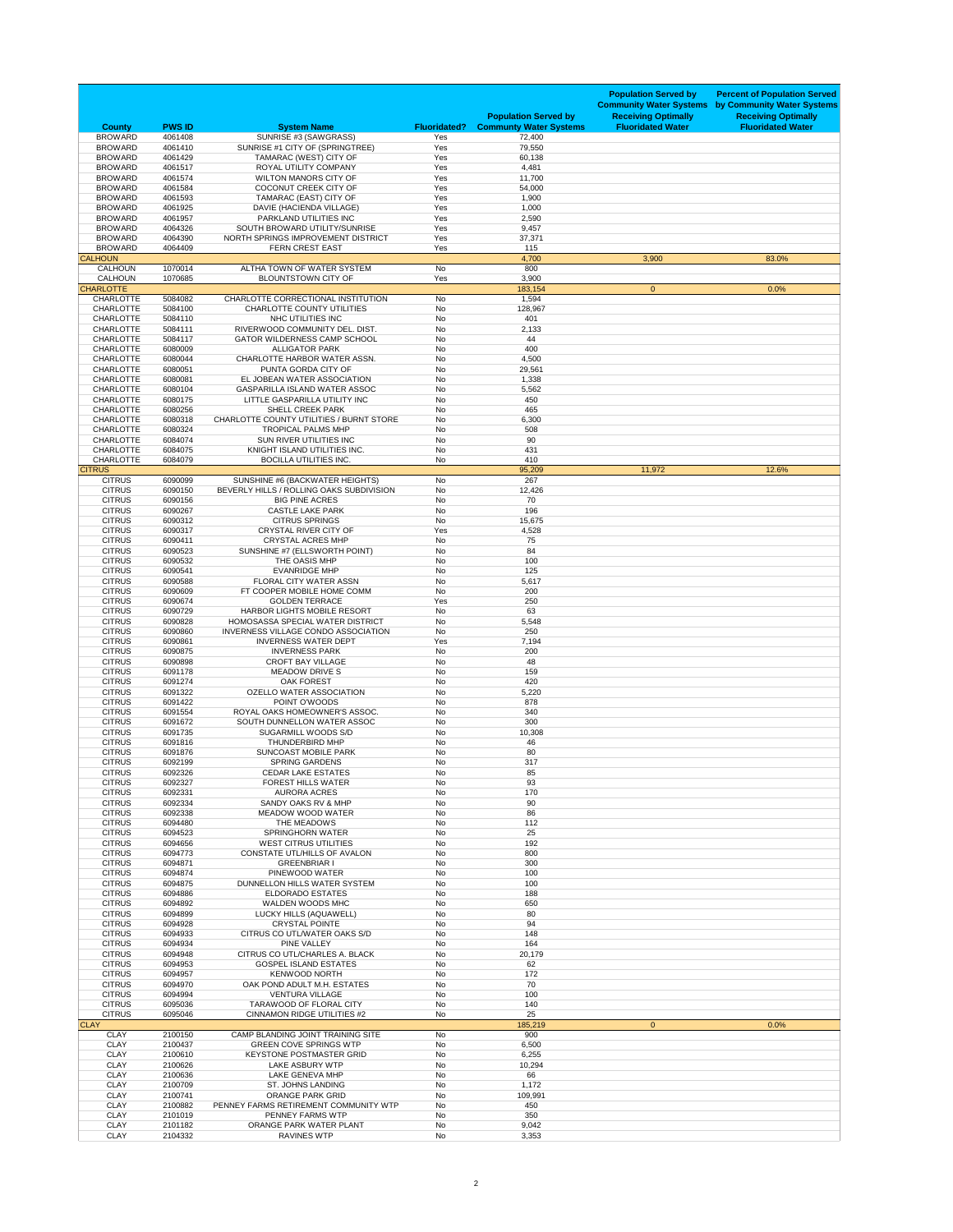| <b>County</b>                      | <b>PWS ID</b>      | <b>System Name</b>                                                         | <b>Fluoridated?</b>    | <b>Population Served by</b><br><b>Communty Water Systems</b> | <b>Population Served by</b><br><b>Community Water Systems</b><br><b>Receiving Optimally</b><br><b>Fluoridated Water</b> | <b>Percent of Population Served</b><br>by Community Water Systems<br><b>Receiving Optimally</b><br><b>Fluoridated Water</b> |
|------------------------------------|--------------------|----------------------------------------------------------------------------|------------------------|--------------------------------------------------------------|-------------------------------------------------------------------------------------------------------------------------|-----------------------------------------------------------------------------------------------------------------------------|
| <b>CLAY</b>                        | 2104345            | MIDDLEBURG BLUFF APARTMENTS                                                | <b>No</b>              | 95                                                           |                                                                                                                         |                                                                                                                             |
| <b>CLAY</b><br><b>CLAY</b>         | 2104351<br>2104391 | PIER STATION WTP<br><b>PACE/FLEMING GRID</b>                               | <b>No</b><br>No        | 193<br>36,327                                                |                                                                                                                         |                                                                                                                             |
| <b>CLAY</b><br><b>COLLIER</b>      | 2104448            | PETER'S CREEK WTP                                                          | No                     | 231                                                          |                                                                                                                         |                                                                                                                             |
| <b>COLLIER</b>                     | 5110058            | LEE CYPRESS CO-OP                                                          | No                     | 270,631<br>250                                               | 231,551                                                                                                                 | 85.6%                                                                                                                       |
| <b>COLLIER</b>                     | 5110089            | <b>EVERGLADES CITY</b>                                                     | No                     | 2,500                                                        |                                                                                                                         |                                                                                                                             |
| <b>COLLIER</b><br><b>COLLIER</b>   | 5110117<br>5110118 | FLORIDA GOVERNMENTAL UTILITY AUTHORITY<br><b>GOODLAND WATER COMPANY</b>    | Yes<br>No              | 15,381<br>770                                                |                                                                                                                         |                                                                                                                             |
| <b>COLLIER</b>                     | 5110142            | <b>IMMOKALEE WATER</b>                                                     | Yes                    | 26,837                                                       |                                                                                                                         |                                                                                                                             |
| <b>COLLIER</b><br><b>COLLIER</b>   | 5110182<br>5110183 | <b>MARCO SHORES UTILITIES</b><br>MARCO ISLAND UTILITIES (CITY OF)          | Yes<br>No              | 1,647<br>27,470                                              |                                                                                                                         |                                                                                                                             |
| <b>COLLIER</b>                     | 5110198            | <b>NAPLES WATER DEPT</b>                                                   | Yes                    | 52,906                                                       |                                                                                                                         |                                                                                                                             |
| <b>COLLIER</b><br><b>COLLIER</b>   | 5110230<br>5114069 | PORT OF THE ISLANDS<br><b>COLLIER COUNTY REGIONAL WTP</b>                  | <b>No</b><br>Yes       | 1,200<br>134,780                                             |                                                                                                                         |                                                                                                                             |
| <b>COLLIER</b>                     | 5114085            | ORANGE TREE UTILITY CO. INC.                                               | No                     | 5,740                                                        |                                                                                                                         |                                                                                                                             |
| <b>COLLIER</b><br><b>COLLIER</b>   | 5114133<br>5114154 | AMI KIDS BIG CYPRESS WILDERNESS INSITUTE<br>AVE MARIA UTILITY COMPANY LLLP | <b>No</b><br><b>No</b> | 50<br>1,100                                                  |                                                                                                                         |                                                                                                                             |
| <b>COLUMBIA</b>                    |                    |                                                                            |                        | 20,745                                                       | $\overline{0}$                                                                                                          | 0.0%                                                                                                                        |
| <b>COLUMBIA</b><br><b>COLUMBIA</b> | 2120043<br>2120047 | <b>CANNON CREEK MHP</b><br><b>AZALEA PARK SUBDIVISON</b>                   | No<br>No               | 80<br>308                                                    |                                                                                                                         |                                                                                                                             |
| <b>COLUMBIA</b>                    | 2120224            | <b>COLLEGE MANOR</b>                                                       | No                     | 130                                                          |                                                                                                                         |                                                                                                                             |
| <b>COLUMBIA</b>                    | 2120630            | <b>LAKE CITY WTP</b>                                                       | No                     | 17,755                                                       |                                                                                                                         |                                                                                                                             |
| <b>COLUMBIA</b><br><b>COLUMBIA</b> | 2120921<br>2121023 | <b>QUAIL HEIGHTS COUNTRY CLUB</b><br><b>SHADY OAKS SUBDIVISION</b>         | No<br><b>No</b>        | 114<br>318                                                   |                                                                                                                         |                                                                                                                             |
| <b>COLUMBIA</b>                    | 2121366            | SUWANNEE VALLEY ESTATES                                                    | No                     | 63                                                           |                                                                                                                         |                                                                                                                             |
| <b>COLUMBIA</b><br><b>COLUMBIA</b> | 2124284<br>2124285 | <b>WOODGATE VILLAGE</b><br><b>COOL BREEZE MHP</b>                          | No<br>No               | 348<br>73                                                    |                                                                                                                         |                                                                                                                             |
| <b>COLUMBIA</b>                    | 2124287            | <b>COUNTRY DALE ESTATES</b>                                                | No                     | 70                                                           |                                                                                                                         |                                                                                                                             |
| <b>COLUMBIA</b><br><b>COLUMBIA</b> | 2124295<br>2124372 | <b>242 VILLAGE SUBDIVISION</b><br><b>BRANDON-BRENT WTP</b>                 | No<br><b>No</b>        | 161<br>240                                                   |                                                                                                                         |                                                                                                                             |
| <b>COLUMBIA</b>                    | 2124375            | <b>VERNDALE APARTMENTS</b>                                                 | No                     | 200                                                          |                                                                                                                         |                                                                                                                             |
| <b>COLUMBIA</b><br><b>COLUMBIA</b> | 2124399<br>2124409 | FORT WHITE TOWN OF<br><b>LANCE WATER</b>                                   | No<br>No               | 750<br>75                                                    |                                                                                                                         |                                                                                                                             |
| <b>COLUMBIA</b>                    | 2124413            | <b>COLUMBIA COUNTY WATER SYSTEM</b>                                        | No                     | 60                                                           |                                                                                                                         |                                                                                                                             |
| <b>DESOTO</b>                      |                    |                                                                            |                        | 23,668                                                       | 8,942                                                                                                                   | 37.8%                                                                                                                       |
| <b>DESOTO</b><br><b>DESOTO</b>     | 6140314<br>6140451 | ARCADIA WATER DEPT CITY OF<br><b>DESOTO CORRECTIONAL INST</b>              | Yes<br><b>No</b>       | 8,942<br>3,134                                               |                                                                                                                         |                                                                                                                             |
| <b>DESOTO</b>                      | 6142734            | PEACE RIVER REG WATER PLANT                                                | No                     | 3,301                                                        |                                                                                                                         |                                                                                                                             |
| <b>DESOTO</b><br><b>DESOTO</b>     | 6144834<br>6144856 | <b>DESOTO VILLAGE MHP</b><br>LAKE SUZY SUBDIVISIO                          | No<br>No               | 202<br>3,526                                                 |                                                                                                                         |                                                                                                                             |
| <b>DESOTO</b>                      | 6144898            | DESOTO COUNTY WATER SYSTEM                                                 | No                     | 4,563                                                        |                                                                                                                         |                                                                                                                             |
| <b>DIXIE</b><br><b>DIXIE</b>       | 2150243            | <b>CROSS CITY WTP</b>                                                      | No                     | 4,538<br>2,850                                               | $\mathbf{0}$                                                                                                            | 0.0%                                                                                                                        |
| <b>DIXIE</b>                       | 2150512            | <b>HORSESHOE BEACH WTP</b>                                                 | No                     | 313                                                          |                                                                                                                         |                                                                                                                             |
| <b>DIXIE</b><br><b>DIXIE</b>       | 2151026<br>2151140 | SHADY OAKS RV AND MHP<br>SUWANNEE WATER & SEWER DISTRICT                   | No<br>No               | 75<br>1,300                                                  |                                                                                                                         |                                                                                                                             |
| <b>DUVAL</b>                       |                    |                                                                            |                        | 772,729                                                      | 764,856                                                                                                                 | 99.0%                                                                                                                       |
| <b>DUVAL</b><br><b>DUVAL</b>       | 2160053<br>2160110 | <b>BALDWIN WATER SYSTEM</b><br><b>SUNNY PINES</b>                          | No<br>No               | 1,790<br>80                                                  |                                                                                                                         |                                                                                                                             |
| <b>DUVAL</b>                       | 2160200            | ATLANTIC BEACH WATER SYSTEM                                                | Yes                    | 26,172                                                       |                                                                                                                         |                                                                                                                             |
| <b>DUVAL</b><br><b>DUVAL</b>       | 2160206<br>2160254 | <b>NEPTUNE BEACH</b><br><b>DANIEL MEMORIAL</b>                             | Yes<br>No              | 7,270<br>60                                                  |                                                                                                                         |                                                                                                                             |
| <b>DUVAL</b>                       | 2160390            | <b>CRYSTAL SPRINGS ESTATES MHP</b>                                         | <b>No</b>              | 704                                                          |                                                                                                                         |                                                                                                                             |
| <b>DUVAL</b>                       | 2160563            | <b>JACKSONVILLE BEACH WTP</b>                                              | Yes                    | 23,279                                                       |                                                                                                                         |                                                                                                                             |
| <b>DUVAL</b><br><b>DUVAL</b>       | 2160568<br>2160601 | <b>JACKSONVILLE UNIVERSITY</b><br>YUKON INDUSTRIES LTD.                    | No<br>No               | 3,480<br>40                                                  |                                                                                                                         |                                                                                                                             |
| <b>DUVAL</b>                       | 2160654            | <b>STUDY ESTATES MHP</b>                                                   | <b>No</b>              | 52                                                           |                                                                                                                         |                                                                                                                             |
| <b>DUVAL</b><br><b>DUVAL</b>       | 2160735<br>2160811 | <b>JEA: MAYPORT WTP</b><br>NORMANDY VILLAGE UTILITY CO.                    | Yes<br>Yes             | 275<br>3,200                                                 |                                                                                                                         |                                                                                                                             |
| <b>DUVAL</b>                       | 2160824            | <b>OCEANWAY OAKS LLC</b>                                                   | No                     | 75                                                           |                                                                                                                         |                                                                                                                             |
| <b>DUVAL</b><br><b>DUVAL</b>       | 2160906<br>2161022 | <b>CREEKSIDE COMMUNITY PARK MHP</b><br><b>SUNNY OAKS</b>                   | No<br>No               | 150<br>80                                                    |                                                                                                                         |                                                                                                                             |
| <b>DUVAL</b>                       | 2161043            | <b>NEW KINGS MHP</b>                                                       | No                     | 50                                                           |                                                                                                                         |                                                                                                                             |
| <b>DUVAL</b><br><b>DUVAL</b>       | 2161276<br>2161328 | OAKS OF ATLANTIC BEACH<br><b>JEA MAJOR GRID</b>                            | Yes<br>Yes             | 572<br>703,938                                               |                                                                                                                         |                                                                                                                             |
| <b>DUVAL</b>                       | 2161333            | <b>BLAIR ROAD APARTMENTS</b>                                               | <b>No</b>              | 60                                                           |                                                                                                                         |                                                                                                                             |
| <b>DUVAL</b><br><b>DUVAL</b>       | 2161337<br>2164279 | <b>BARCELONA APARTMENTS</b>                                                | No                     | 56                                                           |                                                                                                                         |                                                                                                                             |
| <b>DUVAL</b>                       | 2164396            | NEIGHBORHOOD UTILITIES (TIMBER CREEK)<br><b>SWEET HOME APARTMENTS</b>      | No<br>No               | 1,015<br>46                                                  |                                                                                                                         |                                                                                                                             |
| <b>DUVAL</b>                       | 2164400            | <b>BELLE OAKS WTP</b>                                                      | No                     | 60                                                           |                                                                                                                         |                                                                                                                             |
| <b>DUVAL</b><br><b>DUVAL</b>       | 2164401<br>2164494 | <b>DINSMORE CORRECTIONAL</b><br><b>BAILEY'S MHP (NORTH)</b>                | Yes<br>No              | 150<br>75                                                    |                                                                                                                         |                                                                                                                             |
| <b>ESCAMBIA</b>                    |                    |                                                                            |                        | 331,193                                                      | 262,747                                                                                                                 | 79.3%                                                                                                                       |
| <b>ESCAMBIA</b><br><b>ESCAMBIA</b> | 1170085<br>1170126 | <b>BRATT-DAVISVILLE WATER SYSTEM</b><br>CENTRAL WATER WORKS INC.           | No<br>No               | 2,800<br>2,448                                               |                                                                                                                         |                                                                                                                             |
| <b>ESCAMBIA</b>                    | 1170168            | <b>COTTAGE HILL WATER WORKS</b>                                            | No                     | 3,508                                                        |                                                                                                                         |                                                                                                                             |
| <b>ESCAMBIA</b><br><b>ESCAMBIA</b> | 1170259<br>1170302 | FARM HILL UTILITIES INC.<br><b>GONZALEZ UTILITIES ASSOCIATION INC.</b>     | No<br>No               | 6,062<br>6,090                                               |                                                                                                                         |                                                                                                                             |
| <b>ESCAMBIA</b>                    | 1170475            | <b>MOLINO UTILITIES INC.</b>                                               | <b>No</b>              | 7,746                                                        |                                                                                                                         |                                                                                                                             |
| <b>ESCAMBIA</b>                    | 1170525            | <b>EMERALD COAST UTILITIES AUTHORITY</b><br>PEOPLES WATER SERVICE COMPANY  | Yes                    | 249,872                                                      |                                                                                                                         |                                                                                                                             |
| <b>ESCAMBIA</b><br><b>ESCAMBIA</b> | 1170527<br>1170613 | <b>CENTURY TOWN OF</b>                                                     | No<br><b>No</b>        | 34,352<br>3,056                                              |                                                                                                                         |                                                                                                                             |
| <b>ESCAMBIA</b>                    | 1170703            | UNIVERSITY OF WEST FLORIDA                                                 | Yes                    | 12,000                                                       |                                                                                                                         |                                                                                                                             |
| <b>ESCAMBIA</b><br><b>ESCAMBIA</b> | 1170718<br>1170908 | <b>WALNUT HILL WATER WORKS</b><br><b>INNERARITY ISLAND WATER SYSTEM</b>    | No<br>Yes              | 2,384<br>875                                                 |                                                                                                                         |                                                                                                                             |
| <b>FLAGLER</b>                     |                    |                                                                            |                        | 97,499                                                       | $\mathbf{0}$                                                                                                            | 0.0%                                                                                                                        |
| <b>FLAGLER</b><br><b>FLAGLER</b>   | 2180002<br>2180132 | BEVERLY BEACH WATER SYSTEM<br><b>BULOW PLANTATION</b>                      | No<br>No               | 1,413<br>1,284                                               |                                                                                                                         |                                                                                                                             |
| <b>FLAGLER</b>                     | 2180134            | <b>BUNNELL WATER PLANT</b>                                                 | <b>No</b>              | 2,648                                                        |                                                                                                                         |                                                                                                                             |
| <b>FLAGLER</b><br><b>FLAGLER</b>   | 2180349<br>2180863 | <b>FLAGLER BEACH WTP</b><br>PALM COAST UTILITY                             | <b>No</b><br>No        | 4,630<br>80,325                                              |                                                                                                                         |                                                                                                                             |
| <b>FLAGLER</b>                     | 2181288            | <b>HOLIDAY TRAVEL PARK</b>                                                 | No                     | 82                                                           |                                                                                                                         |                                                                                                                             |
| <b>FLAGLER</b><br><b>FLAGLER</b>   | 2184251<br>2184259 | PLANTATION BAY WTP<br>DUNES COMMUNITY DEVELOPMENT DISTRICT                 | No<br>No               | 3,000<br>4,017                                               |                                                                                                                         |                                                                                                                             |
| <b>FLAGLER</b>                     | 2184278            | DAYTONA NORTH WATER SYSTEM                                                 | No                     | 100                                                          |                                                                                                                         |                                                                                                                             |
| <b>FRANKLIN</b><br><b>FRANKLIN</b> | 1190013            | ALLIGATOR POINT WATER RESOURCE DISTRICT                                    | No                     | 17,440<br>1,560                                              | 4,710                                                                                                                   | 27.0%                                                                                                                       |
| <b>FRANKLIN</b>                    | 1190118            | CARRABELLE CITY OF WATER SYS.                                              | No                     | 2,500                                                        |                                                                                                                         |                                                                                                                             |
| <b>FRANKLIN</b>                    | 1190150            | APALACHICOLA CITY OF                                                       | Yes                    | 4,710                                                        |                                                                                                                         |                                                                                                                             |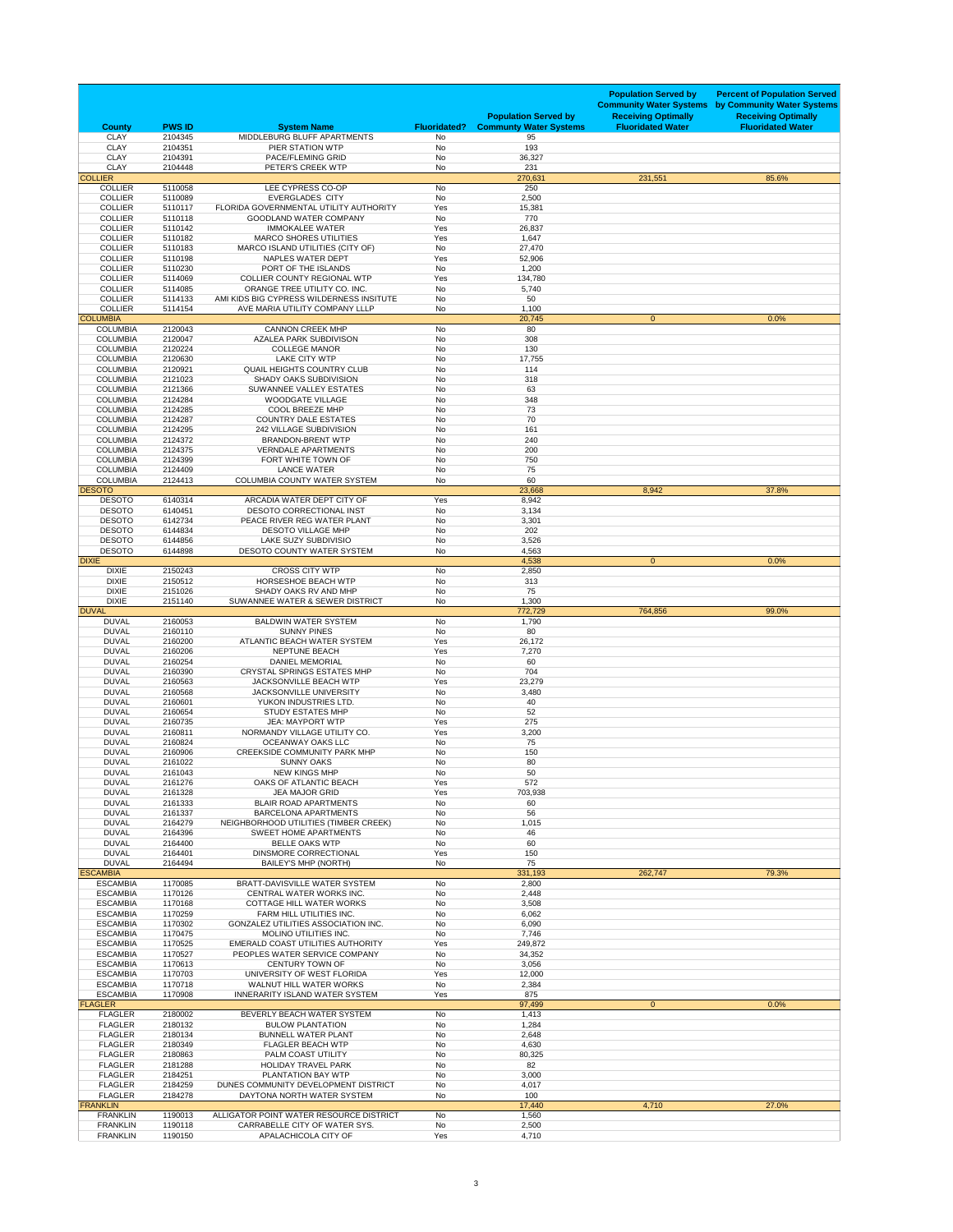| <b>County</b>                        | <b>PWS ID</b>      | <b>System Name</b>                                                              | <b>Fluoridated?</b>    | <b>Population Served by</b><br><b>Communty Water Systems</b> | <b>Population Served by</b><br><b>Community Water Systems</b><br><b>Receiving Optimally</b><br><b>Fluoridated Water</b> | <b>Percent of Population Served</b><br>by Community Water Systems<br><b>Receiving Optimally</b><br><b>Fluoridated Water</b> |
|--------------------------------------|--------------------|---------------------------------------------------------------------------------|------------------------|--------------------------------------------------------------|-------------------------------------------------------------------------------------------------------------------------|-----------------------------------------------------------------------------------------------------------------------------|
| <b>FRANKLIN</b><br><b>FRANKLIN</b>   | 1190236<br>1190414 | <b>EASTPOINT WATER &amp; SEWER DIST.</b><br>LANARK VILLAGE (CITY OF CARRABELLE) | No<br><b>No</b>        | 2,452<br>1,625                                               |                                                                                                                         |                                                                                                                             |
| <b>FRANKLIN</b>                      | 1190789            | WATER MGMT SERVICES (ST. GEORGE ISLAND)                                         | No                     | 4,593                                                        |                                                                                                                         |                                                                                                                             |
| <b>GADSDEN</b><br><b>GADSDEN</b>     | 1200134            | CHATTAHOOCHEE CITY OF                                                           | No                     | 38,734<br>3,885                                              | 10,112                                                                                                                  | 26.1%                                                                                                                       |
| <b>GADSDEN</b>                       | 1200275            | <b>FLORIDA STATE HOSPITAL</b>                                                   | No                     | 4,500                                                        |                                                                                                                         |                                                                                                                             |
| <b>GADSDEN</b><br><b>GADSDEN</b>     | 1200334<br>1200459 | HAVANA TOWN OF WATER SYSTEM<br><b>RENTZ'S MOBILE HOME PARK</b>                  | <b>No</b><br>No        | 3,977<br>85                                                  |                                                                                                                         |                                                                                                                             |
| <b>GADSDEN</b>                       | 1200551            | QUINCY CITY OF W/S                                                              | Yes                    | 10,112                                                       |                                                                                                                         |                                                                                                                             |
| <b>GADSDEN</b>                       | 1200687            | <b>GREENSBORO TOWN OF WATER SYS.</b>                                            | No                     | 602                                                          |                                                                                                                         |                                                                                                                             |
| <b>GADSDEN</b><br><b>GADSDEN</b>     | 1200688<br>1200797 | <b>GRETNA CITY OF</b><br><b>GADSDEN CO REGIONAL W/S</b>                         | No<br>No               | 1,580<br>12,852                                              |                                                                                                                         |                                                                                                                             |
| <b>GADSDEN</b>                       | 1200885            | <b>JAMIESON WATER SYSTEM</b>                                                    | No                     | 71                                                           |                                                                                                                         |                                                                                                                             |
| <b>GADSDEN</b><br><b>GADSDEN</b>     | 1204029<br>1204051 | <b>ST. JAMES COMMUNITY</b><br><b>JOYLAND SUBDIVISION</b>                        | <b>No</b><br>No        | 98<br>125                                                    |                                                                                                                         |                                                                                                                             |
| <b>GADSDEN</b>                       | 1204063            | <b>HINSON HEIGHTS</b>                                                           | No                     | 175                                                          |                                                                                                                         |                                                                                                                             |
| <b>GADSDEN</b><br><b>GADSDEN</b>     | 1204064<br>1204065 | <b>TOBACCO ROAD</b><br><b>HAMMOCK CREEK</b>                                     | No<br>No               | 151<br>40                                                    |                                                                                                                         |                                                                                                                             |
| <b>GADSDEN</b>                       | 1204067            | <b>MEADOWS GROCERY</b>                                                          | <b>No</b>              | 55                                                           |                                                                                                                         |                                                                                                                             |
| <b>GADSDEN</b><br><b>GILCHRIST</b>   | 1204079            | ROSEDALE WATER ASSOCIATION                                                      | No                     | 426<br>2,575                                                 | $\mathbf{0}$                                                                                                            | 0.0%                                                                                                                        |
| <b>GILCHRIST</b>                     | 2210647            | LANCASTER CORRECTIONAL INSTITUTE                                                | <b>No</b>              | 1,175                                                        |                                                                                                                         |                                                                                                                             |
| <b>GILCHRIST</b>                     | 2211188            | <b>TRENTON WATER DEPARTMENT</b>                                                 | No                     | 1,400                                                        |                                                                                                                         |                                                                                                                             |
| <b>GLADES</b><br><b>GLADES</b>       | 5220166            | LAKEPORT WATER ASSOCIATION                                                      | Yes                    | 6,404<br>1,613                                               | 1,613                                                                                                                   | 25.2%                                                                                                                       |
| <b>GLADES</b>                        | 5220192            | MOORE HAVEN WATER DEPT                                                          | No                     | 3,735                                                        |                                                                                                                         |                                                                                                                             |
| <b>GLADES</b><br><b>GLADES</b>       | 5220235<br>5224074 | RIVER OAKS UTILITIES LLC<br>WHISPER CREEK R.V. PARK                             | No<br><b>No</b>        | 120<br>880                                                   |                                                                                                                         |                                                                                                                             |
| <b>GLADES</b>                        | 5224091            | <b>MAPLE CORNER</b>                                                             | No                     | 56                                                           |                                                                                                                         |                                                                                                                             |
| <b>GULF</b><br><b>GULF</b>           | 1230545            | PORT ST. JOE CITY OF                                                            | Yes                    | 23,295<br>12,806                                             | 23,295                                                                                                                  | 100.0%                                                                                                                      |
| <b>GULF</b>                          | 1230734            | <b>WEWAHITCHKA CITY OF</b>                                                      | Yes                    | 1,949                                                        |                                                                                                                         |                                                                                                                             |
| <b>GULF</b><br><b>GULF</b>           | 1230848<br>1234011 | <b>LIGHTHOUSE UTILITIES</b><br><b>GULF FORESTRY WORK CAMP</b>                   | Yes<br>Yes             | 4,690<br>350                                                 |                                                                                                                         |                                                                                                                             |
| <b>GULF</b>                          | 1234013            | <b>GULF CORRECTIONAL INSTITUTION</b>                                            | Yes                    | 3,500                                                        |                                                                                                                         |                                                                                                                             |
| <b>HAMILTON</b>                      |                    |                                                                                 |                        | 5,934                                                        | $\mathbf{0}$                                                                                                            | 0.0%                                                                                                                        |
| <b>HAMILTON</b><br><b>HAMILTON</b>   | 2240570<br>2240579 | <b>JASPER WTP</b><br><b>JENNINGS WTP</b>                                        | No<br>No               | 4,221<br>894                                                 |                                                                                                                         |                                                                                                                             |
| <b>HAMILTON</b>                      | 2241264            | WHITE SPRINGS WTP                                                               | No                     | 819                                                          |                                                                                                                         |                                                                                                                             |
| <b>HARDEE</b><br><b>HARDEE</b>       | 6250278            | <b>CHARLIE CREEK-THE VILLAGE OF</b>                                             | No                     | 15,213<br>175                                                | 9,215                                                                                                                   | 60.6%                                                                                                                       |
| <b>HARDEE</b>                        | 6250329            | WAUCHULA CITY WATER DEPARTMENT                                                  | Yes                    | 5,000                                                        |                                                                                                                         |                                                                                                                             |
| <b>HARDEE</b><br><b>HARDEE</b>       | 6250332<br>6251954 | ZOLFO SPRINGS CITY OF<br>PEACE RIVER HEIGHTS                                    | Yes<br>No              | 1,800<br>250                                                 |                                                                                                                         |                                                                                                                             |
| <b>HARDEE</b>                        | 6252022            | <b>BOWLING GREEN CITY OF</b>                                                    | <b>No</b>              | 2,940                                                        |                                                                                                                         |                                                                                                                             |
| <b>HARDEE</b><br><b>HARDEE</b>       | 6252030<br>6254754 | <b>RESTHAVEN</b><br>HARDEE CORRECTIONAL INSTITUTE                               | No<br><b>No</b>        | 34<br>1,900                                                  |                                                                                                                         |                                                                                                                             |
| <b>HARDEE</b>                        | 6254762            | <b>BROOKSIDE BLUFF RV PARK</b>                                                  | <b>No</b>              | 300                                                          |                                                                                                                         |                                                                                                                             |
| <b>HARDEE</b>                        | 6254774            | <b>F.I.N.R.</b>                                                                 | No                     | 300                                                          |                                                                                                                         |                                                                                                                             |
| <b>HARDEE</b><br><b>HARDEE</b>       | 6254785<br>6254799 | <b>TORREY OAKS SUBDIVISION</b><br>WAUCHULA HILLS (HARDEE COUNTY UTILITIES)      | <b>No</b><br>Yes       | 99<br>2,415                                                  |                                                                                                                         |                                                                                                                             |
| <b>HENDRY</b>                        |                    |                                                                                 |                        | 24,784                                                       | 23,918                                                                                                                  | 96.5%                                                                                                                       |
| <b>HENDRY</b><br><b>HENDRY</b>       | 5260050<br>5260053 | <b>LABELLE CITY OF</b><br><b>CLEWISTON CITY OF</b>                              | Yes<br>Yes             | 4,632<br>10,728                                              |                                                                                                                         |                                                                                                                             |
| <b>HENDRY</b>                        | 5260226            | <b>PORT LABELLE</b>                                                             | Yes                    | 3,808                                                        |                                                                                                                         |                                                                                                                             |
| <b>HENDRY</b><br><b>HENDRY</b>       | 5260262<br>5264050 | SOUTH SHORE WATER ASSN. INC.<br>PALM AND PINES MOBILE HOME PK                   | Yes<br>No              | 4,750<br>150                                                 |                                                                                                                         |                                                                                                                             |
| <b>HENDRY</b>                        | 5264054            | <b>RIVERBEND ESTATES</b>                                                        | No                     | 120                                                          |                                                                                                                         |                                                                                                                             |
| <b>HENDRY</b><br><b>HERNANDO</b>     | 5264103            | RIVERBEND MOTORCOACH RESORT                                                     | No                     | 596<br>151,118                                               | 11,850                                                                                                                  | 7.8%                                                                                                                        |
| <b>HERNANDO</b>                      | 6270009            | BIG TREE MOBILE HOME & RV VILLAGE                                               | No                     | 200                                                          |                                                                                                                         |                                                                                                                             |
| <b>HERNANDO</b><br><b>HERNANDO</b>   | 6270246<br>6270269 | <b>CAMP-A-WYLE LAKE RESORT</b><br>HERNANDO CO UTL-CEDAR LN                      | No<br>No               | 400<br>350                                                   |                                                                                                                         |                                                                                                                             |
| <b>HERNANDO</b>                      | 6270468            | HERNANDO CO UTL-DOGWOOD EST                                                     | <b>No</b>              | 790                                                          |                                                                                                                         |                                                                                                                             |
| <b>HERNANDO</b><br><b>HERNANDO</b>   | 6270851<br>6271171 | <b>IMPERIAL ESTATES MHP</b><br><b>FRONTIER CAMPGROUND</b>                       | <b>No</b><br>No        | 250<br>225                                                   |                                                                                                                         |                                                                                                                             |
| <b>HERNANDO</b>                      | 6271553            | HERNANDO CO UTL-ROYAL OAKS                                                      | No                     | 180                                                          |                                                                                                                         |                                                                                                                             |
| <b>HERNANDO</b>                      | 6271934            | WEEKI WACHEE NORTH TP                                                           | No                     | 150                                                          |                                                                                                                         |                                                                                                                             |
| <b>HERNANDO</b><br><b>HERNANDO</b>   | 6271942<br>6272180 | <b>WESLEYAN VILLAGE</b><br><b>BROOKSVILLE CITY OF</b>                           | Yes<br>Yes             | 350<br>11,500                                                |                                                                                                                         |                                                                                                                             |
| <b>HERNANDO</b>                      | 6272304            | <b>CAMPER'S HOLIDAY</b>                                                         | <b>No</b>              | 400                                                          |                                                                                                                         |                                                                                                                             |
| <b>HERNANDO</b><br><b>HERNANDO</b>   | 6272433<br>6274859 | LAKE LINDSEY WATER<br><b>COUNTRYSIDE ESTATES</b>                                | No<br>No               | 65<br>100                                                    |                                                                                                                         |                                                                                                                             |
| <b>HERNANDO</b>                      | 6277059            | <b>HERNANDO CO UTL-WEST</b>                                                     | <b>No</b>              | 128,820                                                      |                                                                                                                         |                                                                                                                             |
| <b>HERNANDO</b><br><b>HERNANDO</b>   | 6277060<br>6277064 | <b>HERNANDO CO UTL-EAST</b><br>SEVILLE WATER SYSTEM                             | No<br>No               | 7,258<br>80                                                  |                                                                                                                         |                                                                                                                             |
| <b>HIGHLANDS</b>                     |                    |                                                                                 |                        | 88,725                                                       | 38,761                                                                                                                  | 43.7%                                                                                                                       |
| <b>HIGHLANDS</b><br><b>HIGHLANDS</b> | 5280129<br>5280155 | <b>HIDDEN ACRES ESTATES</b><br>KISSIMMEE RIVER FISHING RESORT                   | No<br>No               | 146<br>168                                                   |                                                                                                                         |                                                                                                                             |
| <b>HIGHLANDS</b>                     | 5280180            | <b>MALLARD MOBILE HOME PARK</b>                                                 | <b>No</b>              | 180                                                          |                                                                                                                         |                                                                                                                             |
| <b>HIGHLANDS</b>                     | 5280211            | THE PALMS ESTATES WTP                                                           | <b>No</b>              | 200                                                          |                                                                                                                         |                                                                                                                             |
| <b>HIGHLANDS</b><br><b>HIGHLANDS</b> | 5280266<br>5284101 | SPRING LAKE IMPROVEMENT DIST.<br>SILVER LAKE UTILITY- BUCKHORN HOUSING          | <b>No</b><br><b>No</b> | 3,370<br>75                                                  |                                                                                                                         |                                                                                                                             |
| <b>HIGHLANDS</b>                     | 5284114            | <b>EAGLE'S NEST ESTATES</b>                                                     | No                     | 50                                                           |                                                                                                                         |                                                                                                                             |
| <b>HIGHLANDS</b><br><b>HIGHLANDS</b> | 5284133<br>6280049 | <b>HIGHWAY PARK WTP</b><br>AVON PARK CITY OF                                    | No<br>No               | 977<br>18,349                                                |                                                                                                                         |                                                                                                                             |
| <b>HIGHLANDS</b>                     | 6280064            | <b>LEISURE LAKES</b>                                                            | No                     | 632                                                          |                                                                                                                         |                                                                                                                             |
| <b>HIGHLANDS</b><br><b>HIGHLANDS</b> | 6280158<br>6280162 | LAKE BONNET VILLAGE<br><b>LAKE JOSEPHINE HEIGHTS</b>                            | No<br>No               | 501<br>1,250                                                 |                                                                                                                         |                                                                                                                             |
| <b>HIGHLANDS</b>                     | 6280167            | <b>LAKESIDE VILLAGE MHP</b>                                                     | <b>No</b>              | 325                                                          |                                                                                                                         |                                                                                                                             |
| <b>HIGHLANDS</b><br><b>HIGHLANDS</b> | 6280181<br>6280223 | <b>MARANATHA VILLAGE</b><br>PLACID LAKES UTILITY INC                            | No<br>No               | 400<br>3,600                                                 |                                                                                                                         |                                                                                                                             |
| <b>HIGHLANDS</b>                     | 6280250            | <b>SEBRING WATER &amp; SEWER SYSTEM</b>                                         | Yes                    | 38,761                                                       |                                                                                                                         |                                                                                                                             |
| <b>HIGHLANDS</b>                     | 6280273            | <b>SUN-N-LAKES OF LAKE PLACID</b>                                               | No                     | 378                                                          |                                                                                                                         |                                                                                                                             |
| <b>HIGHLANDS</b><br><b>HIGHLANDS</b> | 6280274<br>6280286 | SUN N LAKES OF SEBRING WATER<br>LAKE PLACID TOWN OF                             | No<br>No               | 7,710<br>4,369                                               |                                                                                                                         |                                                                                                                             |
| <b>HIGHLANDS</b>                     | 6280296            | <b>TROPICAL HARBOR ESTATES</b>                                                  | No                     | 600                                                          |                                                                                                                         |                                                                                                                             |
| <b>HIGHLANDS</b><br><b>HIGHLANDS</b> | 6280304<br>6284074 | WOODLANDS OF LAKE PLACID THE<br><b>TOMOKA HEIGHTS</b>                           | No<br>No               | 800<br>2,553                                                 |                                                                                                                         |                                                                                                                             |
| <b>HIGHLANDS</b>                     | 6284075            | BUTTONWOOD BAY MHP                                                              | No                     | 2,000                                                        |                                                                                                                         |                                                                                                                             |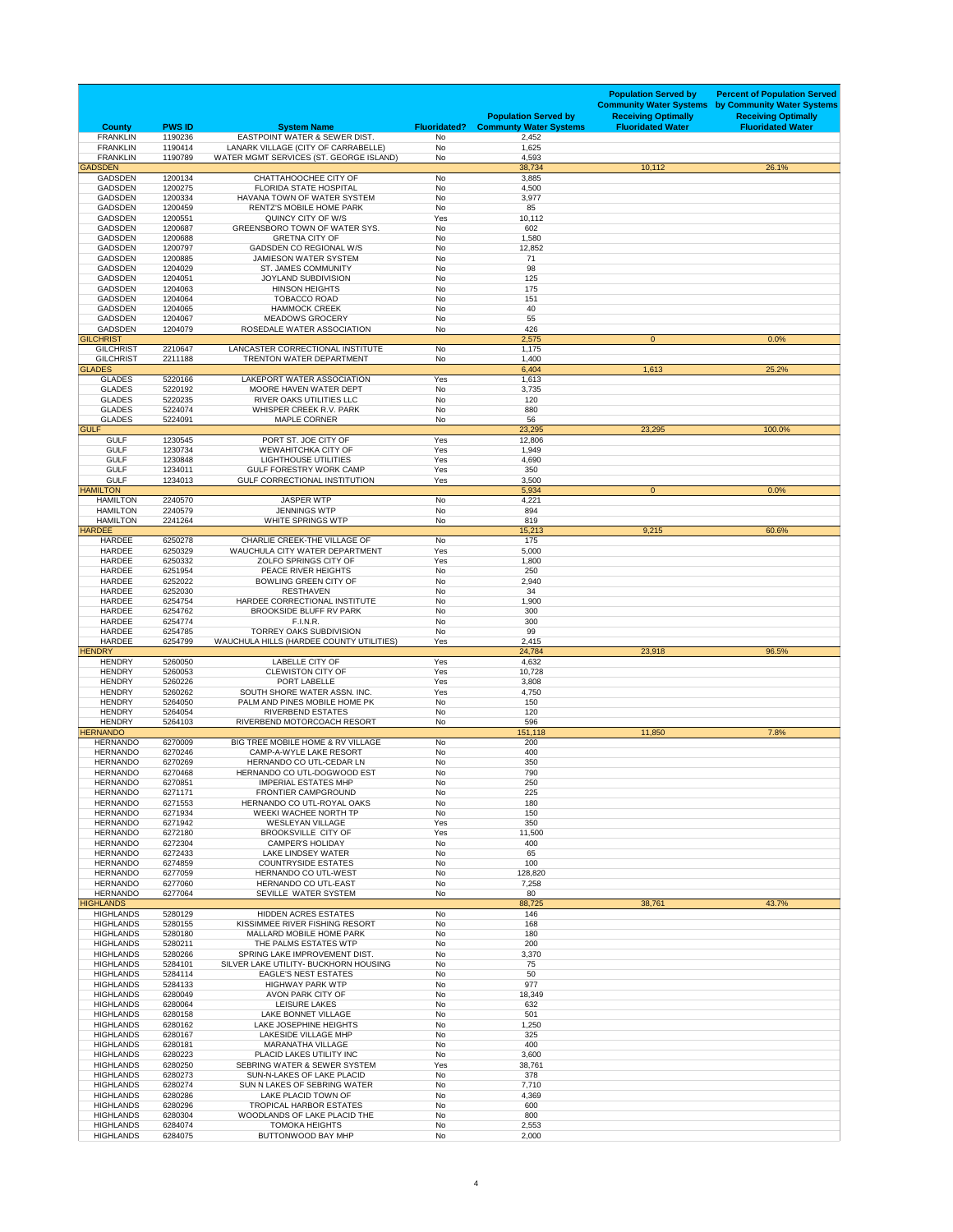| <b>County</b>                              | <b>PWS ID</b>      | <b>System Name</b>                                                              | <b>Fluoridated?</b>    | <b>Population Served by</b><br><b>Communty Water Systems</b> | <b>Population Served by</b><br><b>Community Water Systems</b><br><b>Receiving Optimally</b><br><b>Fluoridated Water</b> | <b>Percent of Population Served</b><br>by Community Water Systems<br><b>Receiving Optimally</b><br><b>Fluoridated Water</b> |
|--------------------------------------------|--------------------|---------------------------------------------------------------------------------|------------------------|--------------------------------------------------------------|-------------------------------------------------------------------------------------------------------------------------|-----------------------------------------------------------------------------------------------------------------------------|
| <b>HIGHLANDS</b><br><b>HIGHLANDS</b>       | 6284076<br>6284077 | COUNTRY CLUB UTILITIES INC.<br>ORANGE BLOSSOM FELLOWSHIP                        | <b>No</b><br><b>No</b> | 850<br>100                                                   |                                                                                                                         |                                                                                                                             |
| <b>HIGHLANDS</b>                           | 6284089            | MEADOWLAKE SUBDIVISION                                                          | <b>No</b>              | 84                                                           |                                                                                                                         |                                                                                                                             |
| <b>HIGHLANDS</b><br><b>HIGHLANDS</b>       | 6284097<br>6284114 | DEEANN LAKEFRONT ESTATES<br><b>COUNTRY WALK UTILITIES INC.</b>                  | <b>No</b><br><b>No</b> | 130<br>167                                                   |                                                                                                                         |                                                                                                                             |
| <b>HILLSBOROUGH</b>                        |                    |                                                                                 |                        | 1,293,557                                                    | 1,216,087                                                                                                               | 94.0%                                                                                                                       |
| <b>HILLSBOROUGH</b><br><b>HILLSBOROUGH</b> | 6290017<br>6290047 | THE WOODLANDS ON CLAY<br><b>PARKVIEW MHP</b>                                    | No<br><b>No</b>        | 75<br>60                                                     |                                                                                                                         |                                                                                                                             |
| <b>HILLSBOROUGH</b>                        | 6290072            | ANNA MARY MHP                                                                   | <b>No</b>              | 38                                                           |                                                                                                                         |                                                                                                                             |
| <b>HILLSBOROUGH</b><br><b>HILLSBOROUGH</b> | 6290112<br>6290116 | <b>VALRICO HILLS TRAILER PARK</b><br><b>WINDEMERE UTILITY</b>                   | <b>No</b><br><b>No</b> | 162<br>3,080                                                 |                                                                                                                         |                                                                                                                             |
| <b>HILLSBOROUGH</b>                        | 6290129            | <b>BEARSS PARK INC</b>                                                          | <b>No</b>              | 200                                                          |                                                                                                                         |                                                                                                                             |
| <b>HILLSBOROUGH</b><br><b>HILLSBOROUGH</b> | 6290157<br>6290186 | OAKS OF THONOTOSASSA MHP<br><b>MOUNT CARMEL RIDGE</b>                           | <b>No</b><br><b>No</b> | 528<br>250                                                   |                                                                                                                         |                                                                                                                             |
| <b>HILLSBOROUGH</b><br><b>HILLSBOROUGH</b> | 6290189<br>6290190 | BRIARWOOD MOBILE HOME PARK<br><b>MCN MOBILE HOME PARK</b>                       | <b>No</b><br><b>No</b> | 275                                                          |                                                                                                                         |                                                                                                                             |
| <b>HILLSBOROUGH</b>                        | 6290222            | <b>HCPUD/CALM HARBOR SUBDIVISION</b>                                            | <b>No</b>              | 95<br>55                                                     |                                                                                                                         |                                                                                                                             |
| <b>HILLSBOROUGH</b><br><b>HILLSBOROUGH</b> | 6290227<br>6290251 | <b>CAMELOT MHP</b><br>PALMS OF LUTZ                                             | <b>No</b><br><b>No</b> | 240<br>45                                                    |                                                                                                                         |                                                                                                                             |
| <b>HILLSBOROUGH</b>                        | 6290256            | <b>CAROUSEL VILLAGE MHP</b>                                                     | <b>No</b>              | 82                                                           |                                                                                                                         |                                                                                                                             |
| <b>HILLSBOROUGH</b><br><b>HILLSBOROUGH</b> | 6290276<br>6290279 | <b>CHALET VILLAGE MHP</b><br><b>CHARLIES MHP</b>                                | No<br><b>No</b>        | 128<br>218                                                   |                                                                                                                         |                                                                                                                             |
| <b>HILLSBOROUGH</b>                        | 6290298            | <b>CHULA VISTA LANDINGS</b>                                                     | <b>No</b>              | 380                                                          |                                                                                                                         |                                                                                                                             |
| <b>HILLSBOROUGH</b><br><b>HILLSBOROUGH</b> | 6290309<br>6290323 | <b>CITRUS KNOLL MHP</b><br>CITY OF PLANT CITY UTILITY                           | <b>No</b><br>Yes       | 52<br>35,850                                                 |                                                                                                                         |                                                                                                                             |
| <b>HILLSBOROUGH</b>                        | 6290327            | CITY OF TAMPA WATER DEPARTMENT                                                  | Yes                    | 603,000                                                      |                                                                                                                         |                                                                                                                             |
| <b>HILLSBOROUGH</b><br><b>HILLSBOROUGH</b> | 6290333<br>6290388 | <b>HCPUD/SEABOARD UTILITIES</b><br><b>HCPUD/NORTHWEST UTILITIES</b>             | Yes<br>Yes             | 10,774<br>188,715                                            |                                                                                                                         |                                                                                                                             |
| <b>HILLSBOROUGH</b>                        | 6290392            | <b>COUNTRYSIDE MHP</b>                                                          | <b>No</b>              | 50                                                           |                                                                                                                         |                                                                                                                             |
| <b>HILLSBOROUGH</b><br><b>HILLSBOROUGH</b> | 6290401<br>6290406 | <b>CRENSHAW LK RD MHP</b><br><b>STRAWBERRY FIELDS MHP</b>                       | No<br><b>No</b>        | 48<br>250                                                    |                                                                                                                         |                                                                                                                             |
| <b>HILLSBOROUGH</b><br><b>HILLSBOROUGH</b> | 6290416<br>6290430 | <b>HCPUD/CYPRESS COVE SUBDIVISION</b><br>CASA VERDE MANUFACTURED HOME COMMUNITY | No<br>No               | 40<br>1,250                                                  |                                                                                                                         |                                                                                                                             |
| <b>HILLSBOROUGH</b>                        | 6290474            | TRIPLE T MHP                                                                    | No                     | 63                                                           |                                                                                                                         |                                                                                                                             |
| <b>HILLSBOROUGH</b><br><b>HILLSBOROUGH</b> | 6290482<br>6290497 | <b>DUFFEY'S TRAILER PARK</b><br><b>HCPUD/EASTLAKE</b>                           | <b>No</b><br>Yes       | 85<br>2,282                                                  |                                                                                                                         |                                                                                                                             |
| <b>HILLSBOROUGH</b>                        | 6290505            | <b>FAMILY RENTALS OF SEFFNER</b>                                                | No                     | 75                                                           |                                                                                                                         |                                                                                                                             |
| <b>HILLSBOROUGH</b><br><b>HILLSBOROUGH</b> | 6290548<br>6290595 | <b>ALAFIA OAKS MHP</b><br>FLORIDA LIGHT & LIFE MHP                              | No<br>No               | 40<br>100                                                    |                                                                                                                         |                                                                                                                             |
| <b>HILLSBOROUGH</b>                        | 6290607            | FLYING CLOUD TP                                                                 | <b>No</b>              | 60                                                           |                                                                                                                         |                                                                                                                             |
| <b>HILLSBOROUGH</b><br><b>HILLSBOROUGH</b> | 6290631<br>6290685 | <b>GALAXY MHP</b><br>SUNBURST RV PARK-TAMPA EAST                                | No<br><b>No</b>        | 80<br>300                                                    |                                                                                                                         |                                                                                                                             |
| <b>HILLSBOROUGH</b><br><b>HILLSBOROUGH</b> | 6290696<br>6290728 | <b>GROVE MHC</b><br><b>HAPPY TRAVELER'S RVP</b>                                 | <b>No</b><br>No        | 60<br>300                                                    |                                                                                                                         |                                                                                                                             |
| <b>HILLSBOROUGH</b>                        | 6290740            | <b>MAGNOLIA TP</b>                                                              | <b>No</b>              | 30                                                           |                                                                                                                         |                                                                                                                             |
| <b>HILLSBOROUGH</b><br><b>HILLSBOROUGH</b> | 6290741<br>6290758 | <b>HAWAIIAN ISLES MHP</b><br>HI PINES MOBILE HOME PARK                          | <b>No</b><br>No        | 365<br>74                                                    |                                                                                                                         |                                                                                                                             |
| <b>HILLSBOROUGH</b>                        | 6290787            | HCPUD/SOUTH-CENTRAL                                                             | Yes                    | 335,297                                                      |                                                                                                                         |                                                                                                                             |
| <b>HILLSBOROUGH</b><br><b>HILLSBOROUGH</b> | 6290800<br>6290937 | <b>HILLTOP MHP</b><br>KING RICHARD'S COURT MOBILE HOME PARK                     | No<br>No               | 82<br>150                                                    |                                                                                                                         |                                                                                                                             |
| <b>HILLSBOROUGH</b><br><b>HILLSBOROUGH</b> | 6290960<br>6290997 | <b>LAZY ACRES MHP</b><br><b>LAKE ROSE VILLAGE</b>                               | No<br><b>No</b>        | 72<br>50                                                     |                                                                                                                         |                                                                                                                             |
| <b>HILLSBOROUGH</b>                        | 6291018            | <b>CAX-LAKESHORE LLC</b>                                                        | No                     | 590                                                          |                                                                                                                         |                                                                                                                             |
| <b>HILLSBOROUGH</b><br><b>HILLSBOROUGH</b> | 6291023<br>6291037 | PINE TREE VILLAGE MHP<br>MORNINGSTAR MOBILE HOME PARK                           | <b>No</b><br>No        | 50<br>64                                                     |                                                                                                                         |                                                                                                                             |
| <b>HILLSBOROUGH</b>                        | 6291087            | <b>LITTLE MANATEE ISLES</b>                                                     | No                     | 140                                                          |                                                                                                                         |                                                                                                                             |
| <b>HILLSBOROUGH</b><br><b>HILLSBOROUGH</b> | 6291088<br>6291096 | LITTLE MANATEE SPRINGS MHP<br><b>LIVINGSTON MHP</b>                             | <b>No</b><br><b>No</b> | 530<br>130                                                   |                                                                                                                         |                                                                                                                             |
| <b>HILLSBOROUGH</b><br><b>HILLSBOROUGH</b> | 6291104<br>6291139 | STONE LEDGE MANOR<br>WILD WOOD ACRES APTS                                       | No<br>Yes              | 84<br>1,344                                                  |                                                                                                                         |                                                                                                                             |
| <b>HILLSBOROUGH</b>                        | 6291170            | <b>DUNCAN'S MHP</b>                                                             | No                     | 54                                                           |                                                                                                                         |                                                                                                                             |
| <b>HILLSBOROUGH</b><br><b>HILLSBOROUGH</b> | 6291191<br>6291213 | <b>MICHIGAN MHP</b><br><b>EASY LIVING MHP</b>                                   | No<br><b>No</b>        | 100<br>132                                                   |                                                                                                                         |                                                                                                                             |
| <b>HILLSBOROUGH</b>                        | 6291251            | <b>HIDDEN OAKS MHP</b>                                                          | <b>No</b>              | 135                                                          |                                                                                                                         |                                                                                                                             |
| <b>HILLSBOROUGH</b><br><b>HILLSBOROUGH</b> | 6291252<br>6291276 | NEPTUNE VILLAGE MHP<br>MGM MOBILE HOME COMMUNITY                                | No<br><b>No</b>        | 318<br>78                                                    |                                                                                                                         |                                                                                                                             |
| <b>HILLSBOROUGH</b>                        | 6291280            | OAK HILL VILLAGE MHP                                                            | No                     | 285                                                          |                                                                                                                         |                                                                                                                             |
| <b>HILLSBOROUGH</b><br><b>HILLSBOROUGH</b> | 6291288<br>6291341 | <b>HCPUD/OAKVIEW ESTATES</b><br><b>PARADISE VILLAGE</b>                         | Yes<br><b>No</b>       | 693<br>1,228                                                 |                                                                                                                         |                                                                                                                             |
| <b>HILLSBOROUGH</b><br><b>HILLSBOROUGH</b> | 6291372<br>6291445 | HCPUD/PEBBLE CREEK SUBDIVISION<br><b>BLACK DAIRY ROAD TP</b>                    | Yes<br>No              | 3,715<br>80                                                  |                                                                                                                         |                                                                                                                             |
| <b>HILLSBOROUGH</b>                        | 6291481            | <b>RANCH OAKS ESTATES</b>                                                       | No                     | 164                                                          |                                                                                                                         |                                                                                                                             |
| <b>HILLSBOROUGH</b><br><b>HILLSBOROUGH</b> | 6291483<br>6291521 | RAY-MAR MHP<br>RIVERSIDE MOBILE HOME PARK                                       | No<br><b>No</b>        | 89<br>40                                                     |                                                                                                                         |                                                                                                                             |
| <b>HILLSBOROUGH</b><br><b>HILLSBOROUGH</b> | 6291524<br>6291529 | <b>RIVIERA MHP</b><br><b>GUTHRIES SUNSHINE PARK</b>                             | No<br>No               | 25<br>40                                                     |                                                                                                                         |                                                                                                                             |
| <b>HILLSBOROUGH</b>                        | 6291531            | <b>ROBINSON ORANGE MHP</b>                                                      | No                     | 75                                                           |                                                                                                                         |                                                                                                                             |
| <b>HILLSBOROUGH</b><br><b>HILLSBOROUGH</b> | 6291541<br>6291547 | <b>FEATHEROCK MHP</b><br><b>ROSEBROOK MHP</b>                                   | No<br><b>No</b>        | 1,044<br>130                                                 |                                                                                                                         |                                                                                                                             |
| <b>HILLSBOROUGH</b>                        | 6291575            | <b>SAFFOLD FARMS #1</b>                                                         | <b>No</b>              | 29                                                           |                                                                                                                         |                                                                                                                             |
| <b>HILLSBOROUGH</b><br><b>HILLSBOROUGH</b> | 6291581<br>6291597 | <b>HCPUD/SAN REMO SUBDIVISION</b><br>RIVERSIDE GOLF COURSE COMMUNITY LLC        | No<br>No               | 151<br>1,936                                                 |                                                                                                                         |                                                                                                                             |
| <b>HILLSBOROUGH</b><br><b>HILLSBOROUGH</b> | 6291610<br>6291684 | <b>SHADY GROVE MHP</b><br>SPANISH MAIN TRAVEL RESORT                            | <b>No</b><br><b>No</b> | 42<br>454                                                    |                                                                                                                         |                                                                                                                             |
| <b>HILLSBOROUGH</b>                        | 6291687            | <b>SPEER MHP</b>                                                                | <b>No</b>              | 270                                                          |                                                                                                                         |                                                                                                                             |
| <b>HILLSBOROUGH</b><br><b>HILLSBOROUGH</b> | 6291761<br>6291767 | <b>SUNRISE MHP</b><br><b>SUNSHINE TP</b>                                        | No<br>No               | 375<br>25                                                    |                                                                                                                         |                                                                                                                             |
| <b>HILLSBOROUGH</b>                        | 6291776            | <b>GARDEN SPRINGS MHP</b><br>CITY OF TEMPLE TERRACE UTILITY                     | <b>No</b>              | 40                                                           |                                                                                                                         |                                                                                                                             |
| <b>HILLSBOROUGH</b><br><b>HILLSBOROUGH</b> | 6291791<br>6291810 | <b>CRAWFORD 3 B'S MHP</b>                                                       | Yes<br>No              | 31,062<br>70                                                 |                                                                                                                         |                                                                                                                             |
| <b>HILLSBOROUGH</b><br><b>HILLSBOROUGH</b> | 6291840<br>6291847 | TOWN & COUNTRY MHP<br>THE PALMS AT PLANT CITY                                   | <b>No</b><br>No        | 160<br>90                                                    |                                                                                                                         |                                                                                                                             |
| <b>HILLSBOROUGH</b>                        | 6291870            | <b>TWIN PALMS MHP</b>                                                           | <b>No</b>              | 136                                                          |                                                                                                                         |                                                                                                                             |
| <b>HILLSBOROUGH</b><br><b>HILLSBOROUGH</b> | 6291882<br>6291969 | UNIVERSITY OF SOUTH FLORIDA<br>PINE OAKS MHP                                    | <b>No</b><br><b>No</b> | 46,237<br>312                                                |                                                                                                                         |                                                                                                                             |
| <b>HILLSBOROUGH</b><br><b>HILLSBOROUGH</b> | 6291984<br>6291988 | <b>SUN CITY MOBILE HOME PARK</b><br><b>WINDWARD KNOLL MHP</b>                   | No<br><b>No</b>        | 94<br>248                                                    |                                                                                                                         |                                                                                                                             |
| <b>HILLSBOROUGH</b>                        | 6292076            | RAINTREE OAKS                                                                   | <b>No</b>              | 35                                                           |                                                                                                                         |                                                                                                                             |
| <b>HILLSBOROUGH</b><br><b>HILLSBOROUGH</b> | 6292080<br>6292081 | 42ND STREET APARTMENTS<br><b>HCPUD/HERSHEL HEIGHTS</b>                          | <b>No</b><br>Yes       | 160<br>1,176                                                 |                                                                                                                         |                                                                                                                             |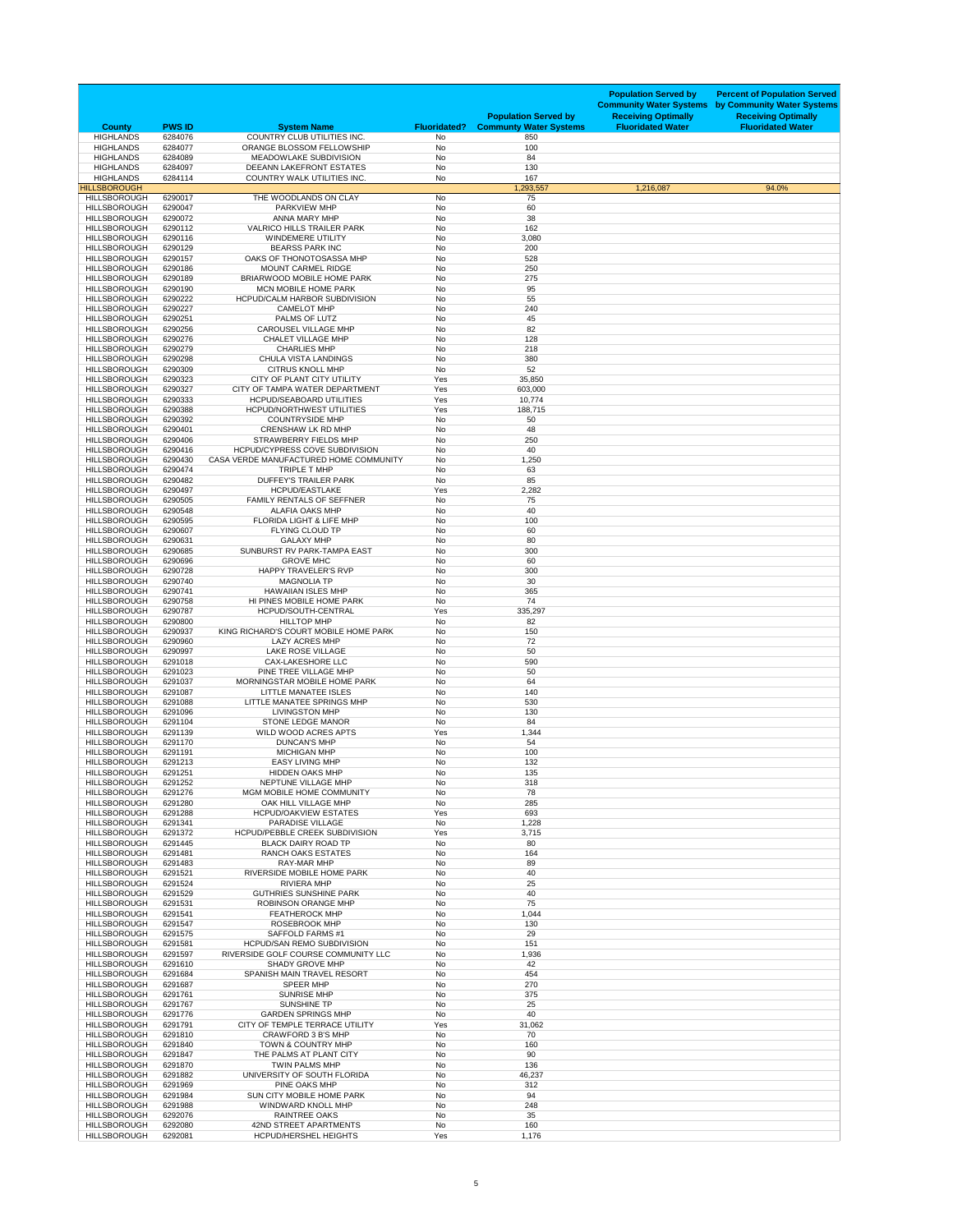| <b>County</b>                              | <b>PWS ID</b>      | <b>System Name</b>                                                       | <b>Fluoridated?</b>    | <b>Population Served by</b><br><b>Communty Water Systems</b> | <b>Population Served by</b><br><b>Community Water Systems</b><br><b>Receiving Optimally</b><br><b>Fluoridated Water</b> | <b>Percent of Population Served</b><br>by Community Water Systems<br><b>Receiving Optimally</b><br><b>Fluoridated Water</b> |
|--------------------------------------------|--------------------|--------------------------------------------------------------------------|------------------------|--------------------------------------------------------------|-------------------------------------------------------------------------------------------------------------------------|-----------------------------------------------------------------------------------------------------------------------------|
| <b>HILLSBOROUGH</b><br><b>HILLSBOROUGH</b> | 6292089            | <b>LA CASA MIA</b><br><b>SPRINGTREE APTS</b>                             | No<br><b>No</b>        | 55                                                           |                                                                                                                         |                                                                                                                             |
| <b>HILLSBOROUGH</b>                        | 6292096<br>6292099 | <b>TERRACE SQUARE APTS</b>                                               | <b>No</b>              | 52<br>45                                                     |                                                                                                                         |                                                                                                                             |
| <b>HILLSBOROUGH</b>                        | 6292235            | <b>MEGCHAD MHP</b>                                                       | No                     | 75                                                           |                                                                                                                         |                                                                                                                             |
| <b>HILLSBOROUGH</b><br><b>HILLSBOROUGH</b> | 6292453<br>6292643 | OAKWOOD ACRES APARTMENTS<br><b>REGENCY OAKS</b>                          | <b>No</b><br><b>No</b> | 80<br>28                                                     |                                                                                                                         |                                                                                                                             |
| <b>HILLSBOROUGH</b>                        | 6292645            | <b>RIVERBREEZE MHP</b>                                                   | No                     | 30                                                           |                                                                                                                         |                                                                                                                             |
| <b>HILLSBOROUGH</b>                        | 6292647            | <b>WHISPERING PINES PARK</b>                                             | <b>No</b>              | 50                                                           |                                                                                                                         |                                                                                                                             |
| <b>HILLSBOROUGH</b><br><b>HILLSBOROUGH</b> | 6292653<br>6292654 | <b>LARRET MHP</b><br>OAKBROOK MOBILE HOME PARK                           | <b>No</b><br><b>No</b> | 50<br>400                                                    |                                                                                                                         |                                                                                                                             |
| <b>HILLSBOROUGH</b>                        | 6292655            | <b>STRAWBERRY SQUARE MHP</b>                                             | <b>No</b>              | 200                                                          |                                                                                                                         |                                                                                                                             |
| <b>HILLSBOROUGH</b><br><b>HILLSBOROUGH</b> | 6292755            | <b>RAINBOW ROCK MHP</b><br>CHURCH OF GOD CAMPGROUND                      | <b>No</b>              | 75                                                           |                                                                                                                         |                                                                                                                             |
| <b>HILLSBOROUGH</b>                        | 6292786<br>6292787 | <b>CRYSTAL-KAY MOBILE HOME PARK</b>                                      | No<br><b>No</b>        | 80<br>33                                                     |                                                                                                                         |                                                                                                                             |
| <b>HILLSBOROUGH</b>                        | 6294172            | <b>GREEN OAKS MHP</b>                                                    | <b>No</b>              | 62                                                           |                                                                                                                         |                                                                                                                             |
| <b>HILLSBOROUGH</b><br><b>HILLSBOROUGH</b> | 6294343<br>6294344 | <b>UNIVERSITY AREA</b><br>UNIVERSITY AREA II                             | <b>No</b><br><b>No</b> | 40<br>35                                                     |                                                                                                                         |                                                                                                                             |
| <b>HILLSBOROUGH</b>                        | 6294409            | THE OASIS AT GRANDFIELD                                                  | No                     | 48                                                           |                                                                                                                         |                                                                                                                             |
| <b>HILLSBOROUGH</b>                        | 6294552            | <b>CASITA BELLA</b>                                                      | <b>No</b>              | 32                                                           |                                                                                                                         |                                                                                                                             |
| <b>HILLSBOROUGH</b><br><b>HILLSBOROUGH</b> | 6294714<br>6294733 | THE PALMS AT DOVER MHP<br>SILVER DOLLAR GOLF CLUB                        | <b>No</b><br><b>No</b> | 200<br>660                                                   |                                                                                                                         |                                                                                                                             |
| <b>HILLSBOROUGH</b>                        | 6294775            | <b>MANATEE RVP</b>                                                       | Yes                    | 66                                                           |                                                                                                                         |                                                                                                                             |
| <b>HILLSBOROUGH</b><br><b>HILLSBOROUGH</b> | 6294792<br>6294850 | SOUTHERN AIRE RVP<br>MEADOWS OF COUNTRYWOOD                              | <b>No</b>              | 148                                                          |                                                                                                                         |                                                                                                                             |
| <b>HILLSBOROUGH</b>                        | 6294856            | EASTFIELD SLOPES CONDO ASSOC                                             | No<br><b>No</b>        | 3,077<br>300                                                 |                                                                                                                         |                                                                                                                             |
| <b>HILLSBOROUGH</b>                        | 6295112            | OAKWOOD CT APTS                                                          | <b>No</b>              | 52                                                           |                                                                                                                         |                                                                                                                             |
| <b>HILLSBOROUGH</b><br><b>HILLSBOROUGH</b> | 6295151<br>6295172 | <b>DOWNING LLC</b><br><b>SUNRISE MOBILE HOME PARK</b>                    | No<br>No               | 67<br>45                                                     |                                                                                                                         |                                                                                                                             |
| <b>HILLSBOROUGH</b>                        | 6295177            | <b>WOODARD MANOR</b>                                                     | No                     | 100                                                          |                                                                                                                         |                                                                                                                             |
| <b>HILLSBOROUGH</b>                        | 6295183            | BAY HILLS VILLAGE CONDO ASSOCIATION                                      | No                     | 218                                                          |                                                                                                                         |                                                                                                                             |
| <b>HILLSBOROUGH</b><br><b>HILLSBOROUGH</b> | 6295184<br>6295191 | SHARK TAIL DBA PINE HAVEN MH COMMUNITY<br><b>PARKWOOD ESTATES</b>        | <b>No</b><br>No        | 71<br>555                                                    |                                                                                                                         |                                                                                                                             |
| <b>HILLSBOROUGH</b>                        | 6295240            | <b>RIVER RUN MHP</b>                                                     | <b>No</b>              | 55                                                           |                                                                                                                         |                                                                                                                             |
| <b>HILLSBOROUGH</b>                        | 6295265            | <b>COUNTRY OAKS ADULT MHP</b>                                            | No                     | 36                                                           |                                                                                                                         |                                                                                                                             |
| <b>HILLSBOROUGH</b><br><b>HILLSBOROUGH</b> | 6295275<br>6295310 | <b>CITRUS HILLS RVP</b><br>THE PALMS OF PLANT CITY II                    | No<br><b>No</b>        | 180<br>50                                                    |                                                                                                                         |                                                                                                                             |
| <b>HILLSBOROUGH</b>                        | 6295311            | <b>MAGNOLIA HILL MOBILE HOME PARK</b>                                    | <b>No</b>              | 90                                                           |                                                                                                                         |                                                                                                                             |
| <b>HILLSBOROUGH</b>                        | 6295355            | <b>HOPE CHILDREN'S HOME</b>                                              | <b>No</b>              | 272                                                          |                                                                                                                         |                                                                                                                             |
| <b>HILLSBOROUGH</b><br><b>HILLSBOROUGH</b> | 6295376<br>6295398 | SUNDIAL MHP AND CAMPGROUND<br><b>SUNLAND MHP</b>                         | No<br>No               | 88<br>50                                                     |                                                                                                                         |                                                                                                                             |
| <b>HILLSBOROUGH</b>                        | 6295413            | <b>SUNSET MANOR</b>                                                      | No                     | 74                                                           |                                                                                                                         |                                                                                                                             |
| <b>HILLSBOROUGH</b><br><b>HILLSBOROUGH</b> | 6295453<br>6295471 | PARK VILLAGE MHP<br>ASHLEY OAKS MOBILE HOME PARK                         | <b>No</b><br><b>No</b> | 72<br>60                                                     |                                                                                                                         |                                                                                                                             |
| <b>HILLSBOROUGH</b>                        | 6295491            | PLEASANT GROVE ASSEMBLY OF GOD                                           | No                     | 100                                                          |                                                                                                                         |                                                                                                                             |
| <b>HILLSBOROUGH</b>                        | 6295507            | <b>DALIA MHP</b>                                                         | No                     | 75                                                           |                                                                                                                         |                                                                                                                             |
| <b>HILLSBOROUGH</b><br><b>HILLSBOROUGH</b> | 6295523<br>6295569 | HIDE-A-WAY RV RESORT<br>MOJ REALTY CORP.                                 | <b>No</b><br>No        | 622<br>60                                                    |                                                                                                                         |                                                                                                                             |
| <b>HILLSBOROUGH</b>                        | 6295577            | <b>NATURE'S TRAIL MHP</b>                                                | No                     | 50                                                           |                                                                                                                         |                                                                                                                             |
| <b>HILLSBOROUGH</b>                        | 6295604            | <b>FRESH START MHP</b>                                                   | <b>No</b>              | 41                                                           |                                                                                                                         |                                                                                                                             |
| <b>HILLSBOROUGH</b><br><b>HILLSBOROUGH</b> | 6295613<br>6295614 | <b>CYPRESS MOBILE HOME PARK</b><br><b>RAINBOW FOREST MHP/ WIG-WAM RV</b> | No<br><b>No</b>        | 61<br>100                                                    |                                                                                                                         |                                                                                                                             |
| <b>HILLSBOROUGH</b>                        | 6295621            | SHERWOOD MHP-EAST                                                        | <b>No</b>              | 37                                                           |                                                                                                                         |                                                                                                                             |
| <b>HILLSBOROUGH</b>                        | 6295647            | ORANGE BLOSSOM TRAILER PARK                                              | No                     | 63                                                           |                                                                                                                         |                                                                                                                             |
| <b>HILLSBOROUGH</b><br><b>HILLSBOROUGH</b> | 6295649<br>6295970 | <b>GREEN ACRES</b><br>IRIS COURT APARTMENTS SOUTH                        | No<br>No               | 45<br>36                                                     |                                                                                                                         |                                                                                                                             |
| <b>HILLSBOROUGH</b>                        | 6295983            | HAPPY HOMES MOBILE HOME PARK                                             | <b>No</b>              | 215                                                          |                                                                                                                         |                                                                                                                             |
| <b>HILLSBOROUGH</b><br><b>HILLSBOROUGH</b> | 6295994<br>6296005 | SILVER DOLLAR SHOOTERS CLUB<br><b>EVERYDAY BLESSINGS INC</b>             | No<br>No               | 175<br>50                                                    |                                                                                                                         |                                                                                                                             |
| <b>HILLSBOROUGH</b>                        | 6296039            | EAST POINT ASSEMBLY OF GOD                                               | No                     | 25                                                           |                                                                                                                         |                                                                                                                             |
| <b>HILLSBOROUGH</b>                        | 6296085            | THE LAKES OF WELLINGTON                                                  | <b>No</b>              | 260                                                          |                                                                                                                         |                                                                                                                             |
| <b>HILLSBOROUGH</b><br><b>HILLSBOROUGH</b> | 6296139<br>6296143 | TAMPA BAY WATER REG. SURFACE WATER PLANT<br><b>JAY MAR VILLAS</b>        | No<br><b>No</b>        | 25<br>518                                                    |                                                                                                                         |                                                                                                                             |
| <b>HILLSBOROUGH</b>                        | 6296145            | <b>HCPUD/FAIRVIEW MHP</b>                                                | Yes                    | 98                                                           |                                                                                                                         |                                                                                                                             |
| <b>HILLSBOROUGH</b>                        | 6296153            | <b>TAMPA BAY SEAWATER DESALINATION FACILITY</b>                          | <b>No</b>              | 25                                                           |                                                                                                                         |                                                                                                                             |
| <b>HILLSBOROUGH</b><br><b>HILLSBOROUGH</b> | 6296175<br>6296177 | SUNPOINT MOBILE HOME PARK<br>TAMPA BAY WATER MORRIS BRIDGE PUMP STATI    | <b>No</b><br>No        | 68<br>25                                                     |                                                                                                                         |                                                                                                                             |
| <b>HILLSBOROUGH</b>                        | 6296194            | <b>BARRINGTON HOA</b>                                                    | No                     | 130                                                          |                                                                                                                         |                                                                                                                             |
| <b>HILLSBOROUGH</b>                        | 6296199            | PROMENADE SUBDIVISION                                                    | Yes                    | 200                                                          |                                                                                                                         |                                                                                                                             |
| <b>HILLSBOROUGH</b><br><b>HILLSBOROUGH</b> | 6296217<br>6296224 | <b>CPM PROPERTIES</b><br><b>SAN JOSE MISSION</b>                         | <b>No</b><br>No        | 30<br>375                                                    |                                                                                                                         |                                                                                                                             |
| <b>HILLSBOROUGH</b>                        | 6296243            | <b>FISHHAWK RIDGE ASSOCIATION INC</b>                                    | Yes                    | 850                                                          |                                                                                                                         |                                                                                                                             |
| <b>HILLSBOROUGH</b><br><b>HILLSBOROUGH</b> | 6296249<br>6296250 | ON THE PARK TOWNHOMES<br>SOUTH SHORE FALLS NORTH MASTER METER #2         | Yes<br>Yes             | 65<br>320                                                    |                                                                                                                         |                                                                                                                             |
| <b>HILLSBOROUGH</b>                        | 6296251            | SOUTH SHORE FALLS SOUTH MASTER METER #1                                  | Yes                    | 400                                                          |                                                                                                                         |                                                                                                                             |
| <b>HILLSBOROUGH</b>                        | 6296281            | <b>VILLAGE CENTRE TOWNHOMES</b>                                          | Yes                    | 180                                                          |                                                                                                                         |                                                                                                                             |
| <b>HILLSBOROUGH</b><br><b>HILLSBOROUGH</b> | 6296317<br>6296319 | <b>SKIPPER MHP</b><br><b>BUD WELL #7 WTP</b>                             | <b>No</b><br><b>No</b> | 70<br>25                                                     |                                                                                                                         |                                                                                                                             |
| <b>HILLSBOROUGH</b>                        | 6296320            | <b>BUD WELL #5 WTP</b>                                                   | <b>No</b>              | 25                                                           |                                                                                                                         |                                                                                                                             |
| <b>HILLSBOROUGH</b>                        | 6296364            | <b>RICHARD HIGGINS MHP</b>                                               | <b>No</b>              | 48                                                           |                                                                                                                         |                                                                                                                             |
| <b>HILLSBOROUGH</b><br><b>HOLMES</b>       | 6296389            | SHERWOOD MHP WEST                                                        | <b>No</b>              | 45<br>6,218                                                  | $\overline{0}$                                                                                                          | 0.0%                                                                                                                        |
| <b>HOLMES</b>                              | 1300083            | BONIFAY CITY OF WATER DEPT.                                              | <b>No</b>              | 4,030                                                        |                                                                                                                         |                                                                                                                             |
| <b>HOLMES</b><br><b>HOLMES</b>             | 1300214<br>1300247 | JOYCE E. SNARE WATER WORKS<br><b>ESTO TOWN OF</b>                        | <b>No</b><br>No        | 319<br>379                                                   |                                                                                                                         |                                                                                                                             |
| <b>HOLMES</b>                              | 1300498            | <b>NOMA WATER WORKS</b>                                                  | <b>No</b>              | 290                                                          |                                                                                                                         |                                                                                                                             |
| <b>HOLMES</b>                              | 1302006            | TEEN CHALLENGE WEST FLORIDA                                              | <b>No</b>              | 77                                                           |                                                                                                                         |                                                                                                                             |
| <b>HOLMES</b><br><b>HOLMES</b>             | 1304033<br>1304034 | <b>WESTVILLE TOWN OF</b><br>PONCE DE LEON TOWN OF                        | No<br><b>No</b>        | 298<br>825                                                   |                                                                                                                         |                                                                                                                             |
| <b>INDIAN RIVER</b>                        |                    |                                                                          |                        | 149,094                                                      | 149,094                                                                                                                 | 100.0%                                                                                                                      |
| <b>INDIAN RIVER</b>                        | 3310206            | <b>VERO BEACH CITY OF</b>                                                | Yes                    | 37,308                                                       |                                                                                                                         |                                                                                                                             |
| <b>INDIAN RIVER</b><br><b>INDIAN RIVER</b> | 3314052<br>3314280 | INDIAN RIVER COUNTY UTILITIES (2 WTPS)<br><b>FELLSMERE CITY OF</b>       | Yes<br>Yes             | 109,286<br>2,500                                             |                                                                                                                         |                                                                                                                             |
| <b>JACKSON</b>                             |                    |                                                                          |                        | 26,852                                                       | $\overline{0}$                                                                                                          | 0.0%                                                                                                                        |
| <b>JACKSON</b><br><b>JACKSON</b>           | 1320011<br>1320025 | ALFORD TOWN OF<br>APALACHEE CORRECTIONAL INSTITUTION                     | No<br><b>No</b>        | 497<br>2,265                                                 |                                                                                                                         |                                                                                                                             |
| <b>JACKSON</b>                             | 1320111            | CAMPBELLTON WATER DEPARTMENT                                             | No                     | 211                                                          |                                                                                                                         |                                                                                                                             |
| <b>JACKSON</b>                             | 1320143            | COTTONDALE WATER SYSTEM                                                  | <b>No</b>              | 861                                                          |                                                                                                                         |                                                                                                                             |
| <b>JACKSON</b><br><b>JACKSON</b>           | 1320145<br>1320311 | <b>GRACEVILLE CITY OF</b><br><b>GREENWOOD WATER SYSTEM</b>               | <b>No</b><br><b>No</b> | 4,000<br>771                                                 |                                                                                                                         |                                                                                                                             |
| <b>JACKSON</b>                             | 1320440            | MALONE TOWN OF WATER SYSTEM                                              | No                     | 875                                                          |                                                                                                                         |                                                                                                                             |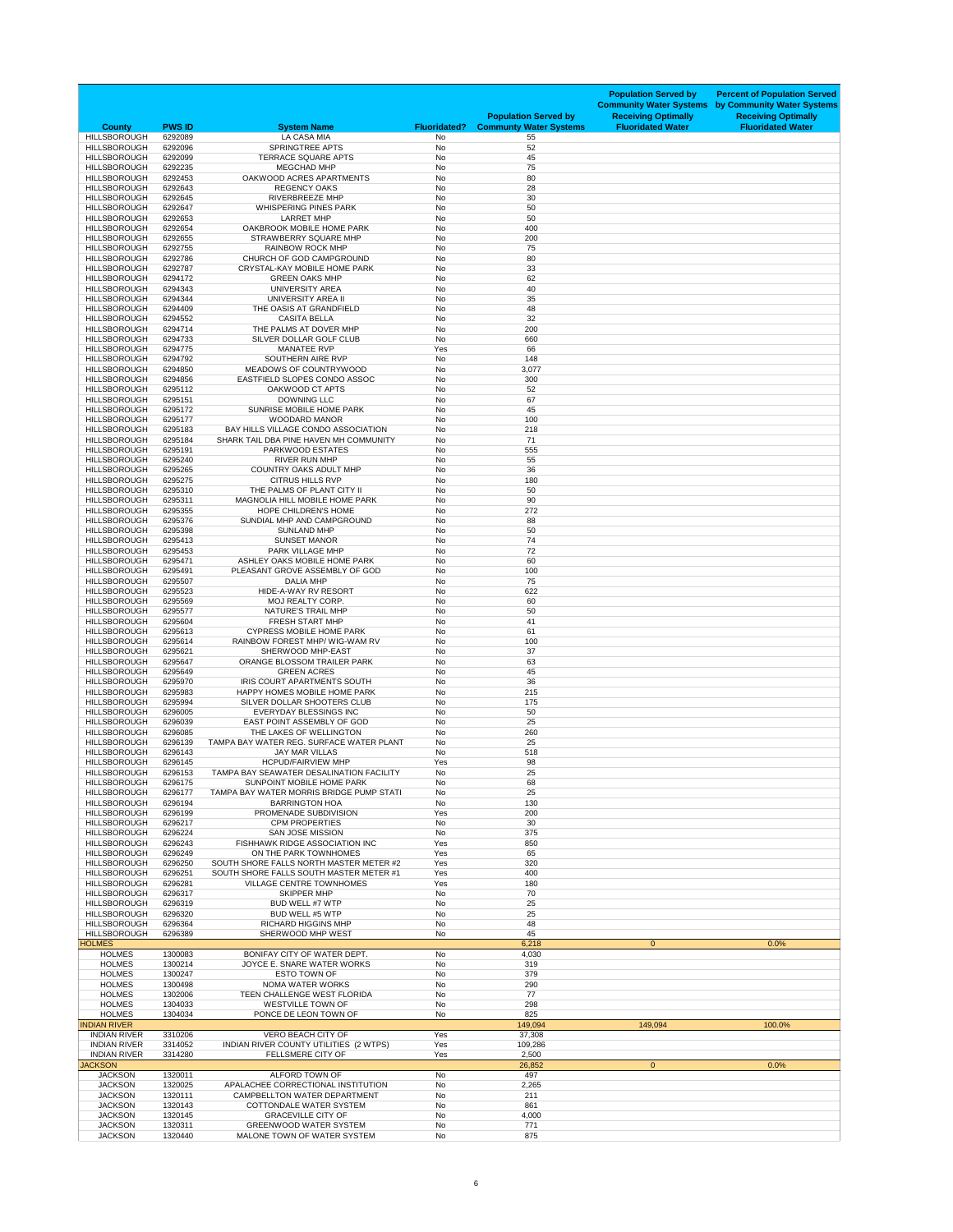| <b>County</b>                        | <b>PWS ID</b>      | <b>System Name</b>                                                       | <b>Fluoridated?</b>    | <b>Population Served by</b><br><b>Communty Water Systems</b> | <b>Population Served by</b><br><b>Community Water Systems</b><br><b>Receiving Optimally</b><br><b>Fluoridated Water</b> | <b>Percent of Population Served</b><br>by Community Water Systems<br><b>Receiving Optimally</b><br><b>Fluoridated Water</b> |
|--------------------------------------|--------------------|--------------------------------------------------------------------------|------------------------|--------------------------------------------------------------|-------------------------------------------------------------------------------------------------------------------------|-----------------------------------------------------------------------------------------------------------------------------|
| <b>JACKSON</b>                       | 1320449            | <b>MARIANNA CITY OF</b>                                                  | <b>No</b>              | 6,500                                                        |                                                                                                                         |                                                                                                                             |
| <b>JACKSON</b><br><b>JACKSON</b>     | 1320646<br>1320686 | <b>SUNLAND TRAINING CENTER</b><br><b>GRAND RIDGE TOWN OF</b>             | <b>No</b><br><b>No</b> | 4,000<br>892                                                 |                                                                                                                         |                                                                                                                             |
| <b>JACKSON</b>                       | 1320689            | SNEADS TOWN OF WATER SYSTEM                                              | <b>No</b>              | 2,106                                                        |                                                                                                                         |                                                                                                                             |
| <b>JACKSON</b><br><b>JACKSON</b>     | 1320879<br>1324031 | <b>QUIET HAVEN TRAILER PARK</b><br><b>JACOB CITY OF</b>                  | <b>No</b><br><b>No</b> | 66<br>281                                                    |                                                                                                                         |                                                                                                                             |
| <b>JACKSON</b>                       | 1324064            | BLUE SPRINGS MHP (AKA SPRINGSIDE)                                        | <b>No</b>              | 48                                                           |                                                                                                                         |                                                                                                                             |
| <b>JACKSON</b>                       | 1324074            | JACKSON CORRECTIONAL INSTITUTION                                         | <b>No</b>              | 2,032                                                        |                                                                                                                         |                                                                                                                             |
| <b>JACKSON</b><br><b>JEFFERSON</b>   | 1324098            | <b>JACKSON COUNTY UTILITIES NO. 1</b>                                    | <b>No</b>              | 1,447<br>7,653                                               | $\mathbf{0}$                                                                                                            | 0.0%                                                                                                                        |
| <b>JEFFERSON</b>                     | 1330374            | <b>CROSS LANDINGS HEALTH &amp; REHAB CENTER</b>                          | <b>No</b>              | 79                                                           |                                                                                                                         |                                                                                                                             |
| <b>JEFFERSON</b>                     | 1330478            | MONTICELLO CITY OF                                                       | <b>No</b>              | 3,924                                                        |                                                                                                                         |                                                                                                                             |
| <b>JEFFERSON</b><br><b>JEFFERSON</b> | 1330748<br>1330754 | JEFFERSON COMMUNITIES WATER SYSTEM<br><b>LAMONT WATER SYSTEM</b>         | <b>No</b><br><b>No</b> | 2,138<br>212                                                 |                                                                                                                         |                                                                                                                             |
| <b>JEFFERSON</b>                     | 2331185            | JEFFERSON CORRECTIONAL INSTITUTION                                       | <b>No</b>              | 1,300                                                        |                                                                                                                         |                                                                                                                             |
| <b>LAFAYETTE</b>                     |                    |                                                                          |                        | 2,562                                                        | $\overline{0}$                                                                                                          | 0.0%                                                                                                                        |
| <b>LAFAYETTE</b><br><b>LAFAYETTE</b> | 2341181<br>2341182 | <b>MAYO WTP</b><br>MAYO CORRECTIONAL INSTITUTION                         | No<br><b>No</b>        | 800<br>1,762                                                 |                                                                                                                         |                                                                                                                             |
| <b>LAKE</b>                          |                    |                                                                          |                        | 363,362                                                      | 63,989                                                                                                                  | 17.6%                                                                                                                       |
| <b>LAKE</b><br><b>LAKE</b>           | 3350005<br>3350044 | <b>FORTY-EIGHT ESTATES</b><br>ST. JOHN'S RIVER UTILITY INC               | No<br><b>No</b>        | 87<br>2,498                                                  |                                                                                                                         |                                                                                                                             |
| <b>LAKE</b>                          | 3350062            | <b>CYPRESS COVE MHP</b>                                                  | <b>No</b>              | 60                                                           |                                                                                                                         |                                                                                                                             |
| <b>LAKE</b>                          | 3350094            | <b>BLUE PARROT RV PARK</b>                                               | <b>No</b>              | 100                                                          |                                                                                                                         |                                                                                                                             |
| <b>LAKE</b><br><b>LAKE</b>           | 3350102<br>3350117 | BONFIRE MOBILE HOME PARK<br><b>BRITTANY ESTATES</b>                      | <b>No</b><br><b>No</b> | 270<br>383                                                   |                                                                                                                         |                                                                                                                             |
| <b>LAKE</b>                          | 3350152            | <b>CARLTON VILLAGE</b>                                                   | <b>No</b>              | 577                                                          |                                                                                                                         |                                                                                                                             |
| <b>LAKE</b>                          | 3350172            | GRAND ISLAND RESORT MHP (2 WPS)                                          | <b>No</b>              | 680                                                          |                                                                                                                         |                                                                                                                             |
| <b>LAKE</b><br><b>LAKE</b>           | 3350191<br>3350215 | LEISURE MEADOWS MH RANCH<br>CLERMONT CITY OF (3 WPS)                     | No<br><b>No</b>        | 300<br>11,265                                                |                                                                                                                         |                                                                                                                             |
| <b>LAKE</b>                          | 3350240            | <b>CORLEY ISLAND MOBILE MANOR</b>                                        | No                     | 250                                                          |                                                                                                                         |                                                                                                                             |
| <b>LAKE</b>                          | 3350249            | <b>COUNTRY SQUIRE MOBILE HOME PK</b>                                     | <b>No</b>              | 240                                                          |                                                                                                                         |                                                                                                                             |
| <b>LAKE</b><br><b>LAKE</b>           | 3350319<br>3350322 | <b>EAGLES NEST MOBILE HOME ESTATE</b><br><b>EAST LAKE HARRIS ESTATES</b> | No<br><b>No</b>        | 340<br>458                                                   |                                                                                                                         |                                                                                                                             |
| <b>LAKE</b>                          | 3350346            | EUSTIS CITY OF (4 WPS)                                                   | Yes                    | 34,349                                                       |                                                                                                                         |                                                                                                                             |
| <b>LAKE</b>                          | 3350370            | FERN TERRACE SUBDIVISION                                                 | No                     | 286                                                          |                                                                                                                         |                                                                                                                             |
| <b>LAKE</b><br><b>LAKE</b>           | 3350417<br>3350426 | <b>FORESTER HAVEN II</b><br>FRIENDLY CENTER SUBDIVISION                  | <b>No</b><br><b>No</b> | 38<br>80                                                     |                                                                                                                         |                                                                                                                             |
| <b>LAKE</b>                          | 3350427            | FRUITLAND PARK CITY OF (3 WPS)                                           | No                     | 5,127                                                        |                                                                                                                         |                                                                                                                             |
| <b>LAKE</b>                          | 3350474            | <b>GRIFFWOOD MOBILE HOME PARK</b>                                        | <b>No</b>              | 295                                                          |                                                                                                                         |                                                                                                                             |
| <b>LAKE</b><br><b>LAKE</b>           | 3350476<br>3350481 | GROVELAND WATER DEPARTMENT (3 WPS)<br>HAINES CREEK MOBILE HOME PARK      | <b>No</b><br>No        | 12,243<br>220                                                |                                                                                                                         |                                                                                                                             |
| <b>LAKE</b>                          | 3350495            | HARBOR OAKS MOBILE HOME PARK                                             | <b>No</b>              | 421                                                          |                                                                                                                         |                                                                                                                             |
| <b>LAKE</b>                          | 3350506<br>3350507 | <b>HASELTON VILLAGE</b><br>HAWTHORNE AT LEESBURG                         | <b>No</b>              | 500                                                          |                                                                                                                         |                                                                                                                             |
| <b>LAKE</b><br><b>LAKE</b>           | 3350523            | <b>HICKORY HOLLOW ESTATES</b>                                            | No<br><b>No</b>        | 1,886<br>223                                                 |                                                                                                                         |                                                                                                                             |
| <b>LAKE</b>                          | 3350536            | <b>HIGHLANDS MOBILE HOME PARK</b>                                        | <b>No</b>              | 130                                                          |                                                                                                                         |                                                                                                                             |
| <b>LAKE</b><br><b>LAKE</b>           | 3350544<br>3350573 | <b>HOBBY HILL SUBDIVISION</b><br>HOWEY IN THE HILLS (2 WPS)              | No<br><b>No</b>        | 265<br>1,150                                                 |                                                                                                                         |                                                                                                                             |
| <b>LAKE</b>                          | 3350584            | <b>IMPERIAL TERRACE WEST</b>                                             | <b>No</b>              | 490                                                          |                                                                                                                         |                                                                                                                             |
| <b>LAKE</b>                          | 3350655            | KING'S COVE SUBDIVISION                                                  | No                     | 732                                                          |                                                                                                                         |                                                                                                                             |
| <b>LAKE</b><br><b>LAKE</b>           | 3350679<br>3350690 | LADY LAKE MOBILE HOME PARK<br>LAKE CORRECTIONAL INSTITUTION              | <b>No</b><br><b>No</b> | 270<br>2,000                                                 |                                                                                                                         |                                                                                                                             |
| <b>LAKE</b>                          | 3350691            | SUNSHINE PARKWAY SYSTEMS                                                 | No                     | 1,368                                                        |                                                                                                                         |                                                                                                                             |
| <b>LAKE</b>                          | 3350730            | LAKEVIEW TERRACE RETIREMENT SERVICES                                     | <b>No</b>              | 324                                                          |                                                                                                                         |                                                                                                                             |
| <b>LAKE</b><br><b>LAKE</b>           | 3350744<br>3350745 | <b>LAKESIDE VILLAGE I</b><br>LEESBURG CITY OF                            | <b>No</b><br><b>No</b> | 280<br>35,466                                                |                                                                                                                         |                                                                                                                             |
| <b>LAKE</b>                          | 3350760            | LITTLE LAKE HARRIS SHORES ASSOC                                          | <b>No</b>              | 297                                                          |                                                                                                                         |                                                                                                                             |
| <b>LAKE</b>                          | 3350812            | MASCOTTE WATER DEPARTMENT-2WPS                                           | <b>No</b>              | 6,426                                                        |                                                                                                                         |                                                                                                                             |
| LAKE<br><b>LAKE</b>                  | 3350825<br>3350836 | MID-FLORIDA LAKES YACHT CLUB<br>MINNEOLA WATER DEPARTMENT (2 WPS)        | <b>No</b><br>No        | 3,065<br>14,182                                              |                                                                                                                         |                                                                                                                             |
| <b>LAKE</b>                          | 3350842            | MOLOKAI MOBILE COMMUNITY                                                 | No                     | 500                                                          |                                                                                                                         |                                                                                                                             |
| <b>LAKE</b><br><b>LAKE</b>           | 3350846<br>3350847 | MONTVERDE MOBILE HOME SD<br>MONTVERDE WATER DEPARTMENT (2WPS)            | <b>No</b><br><b>No</b> | 800<br>1,198                                                 |                                                                                                                         |                                                                                                                             |
| <b>LAKE</b>                          | 3350851            | MORGAN'S MHP & FISH CAMP (DUKES LANDING)                                 | No                     | 30                                                           |                                                                                                                         |                                                                                                                             |
| <b>LAKE</b>                          | 3350852            | MORNINGVIEW SUBDIVISION                                                  | <b>No</b>              | 123                                                          |                                                                                                                         |                                                                                                                             |
| <b>LAKE</b><br><b>LAKE</b>           | 3350858<br>3350900 | MOUNT DORA CITY OF (2 WPS)<br>OAK LANE TRAILER PARK                      | <b>No</b><br><b>No</b> | 29,996<br>89                                                 |                                                                                                                         |                                                                                                                             |
| <b>LAKE</b>                          | 3350907            | OAK SPRINGS MOBILE HOME PARK                                             | <b>No</b>              | 993                                                          |                                                                                                                         |                                                                                                                             |
| <b>LAKE</b>                          | 3350942            | VILLAGES OF LAKE-SUMTER - WTPS 1 3 & 5                                   | <b>No</b>              | 24,533                                                       |                                                                                                                         |                                                                                                                             |
| <b>LAKE</b><br><b>LAKE</b>           | 3350977<br>3350980 | LADY LAKE CENTRAL - WPS 123<br>PALM GARDENS MOBILE HOME PARK             | No<br><b>No</b>        | 8,141<br>75                                                  |                                                                                                                         |                                                                                                                             |
| LAKE                                 | 3350981            | PALMS MOBILE HOME ESTATES                                                | <b>No</b>              | 158                                                          |                                                                                                                         |                                                                                                                             |
| <b>LAKE</b><br><b>LAKE</b>           | 3350984<br>3351009 | PALM SHORES RV RESORT<br>PICCIOLA ISLAND SUBDIVISION                     | No<br><b>No</b>        | 80<br>374                                                    |                                                                                                                         |                                                                                                                             |
| <b>LAKE</b>                          | 3351021            | PINEY WOODS SUBDIVISION - 2 WTPS                                         | No                     | 437                                                          |                                                                                                                         |                                                                                                                             |
| <b>LAKE</b>                          | 3351022            | FLORIDIAN GARDENS RESORT AND SPA VILLAGE                                 | <b>No</b>              | 27                                                           |                                                                                                                         |                                                                                                                             |
| <b>LAKE</b><br><b>LAKE</b>           | 3351062<br>3351115 | RAVENSWOOD WATER SYSTEM<br>SANDPIPER MOBILE HOME MANOR                   | <b>No</b><br>No        | 161<br>270                                                   |                                                                                                                         |                                                                                                                             |
| <b>LAKE</b>                          | 3351182            | <b>SILVER LAKE ESTATES</b>                                               | <b>No</b>              | 2,400                                                        |                                                                                                                         |                                                                                                                             |
| <b>LAKE</b>                          | 3351205            | <b>SKYCREST SUBDIVISION</b>                                              | <b>No</b>              | 295                                                          |                                                                                                                         |                                                                                                                             |
| <b>LAKE</b><br><b>LAKE</b>           | 3351254<br>3351331 | SPRINGS PARK AREA INC<br><b>TARA VILLAGE</b>                             | No<br><b>No</b>        | 574<br>283                                                   |                                                                                                                         |                                                                                                                             |
| <b>LAKE</b>                          | 3351333            | TAVARES WATER DEPARTMENT (4 WPS)                                         | Yes                    | 25,746                                                       |                                                                                                                         |                                                                                                                             |
| <b>LAKE</b>                          | 3351335            | RIDGECREST RESORT COMMUNITY                                              | <b>No</b>              | 476                                                          |                                                                                                                         |                                                                                                                             |
| <b>LAKE</b><br><b>LAKE</b>           | 3351348<br>3351366 | <b>HILL THE</b><br>TIMBER VILLAGE MOBILE HOME PK                         | <b>No</b><br>No        | 90<br>176                                                    |                                                                                                                         |                                                                                                                             |
| <b>LAKE</b>                          | 3351376            | <b>TORCHLIGHT TRAILER PARK</b>                                           | No                     | 50                                                           |                                                                                                                         |                                                                                                                             |
| <b>LAKE</b>                          | 3351402            | <b>UMATILLA WATER WORKS (2 WPS)</b>                                      | Yes                    | 3,894                                                        |                                                                                                                         |                                                                                                                             |
| <b>LAKE</b><br><b>LAKE</b>           | 3351421<br>3351426 | <b>VALENCIA TERRACE SUBDIVISION</b><br><b>VENETIAN VILLAGE</b>           | <b>No</b><br><b>No</b> | 750<br>440                                                   |                                                                                                                         |                                                                                                                             |
| LAKE                                 | 3351464            | WESTERN SHORES SUBDIVISION                                               | No                     | 2,268                                                        |                                                                                                                         |                                                                                                                             |
| <b>LAKE</b><br><b>LAKE</b>           | 3351555<br>3351561 | <b>SUNLAKE ESTATES</b><br><b>CYPRESS CREEK</b>                           | <b>No</b><br><b>No</b> | 637<br>100                                                   |                                                                                                                         |                                                                                                                             |
| <b>LAKE</b>                          | 3351563            | THE WOODLANDS AT CHURCH LAKE                                             | <b>No</b>              | 286                                                          |                                                                                                                         |                                                                                                                             |
| <b>LAKE</b>                          | 3351564            | CITRUS CIRCLE MOBILE HOME S/D                                            | <b>No</b>              | 88                                                           |                                                                                                                         |                                                                                                                             |
| <b>LAKE</b><br>LAKE                  | 3351566<br>3351567 | LEESBURG EAST (2 WPS)<br><b>BAYWOOD CONDOMINIUMS</b>                     | <b>No</b><br><b>No</b> | 8,964<br>200                                                 |                                                                                                                         |                                                                                                                             |
| <b>LAKE</b>                          | 3351579            | THREE LAKES PARK-TLP WATER INC                                           | <b>No</b>              | 104                                                          |                                                                                                                         |                                                                                                                             |
| <b>LAKE</b>                          | 3354005            | COVE WATER SYSTEM INC.                                                   | <b>No</b>              | 300                                                          |                                                                                                                         |                                                                                                                             |
| <b>LAKE</b>                          | 3354010            | WATER OAK COUNTRY CLUB ESTATES                                           | <b>No</b>              | 1,539                                                        |                                                                                                                         |                                                                                                                             |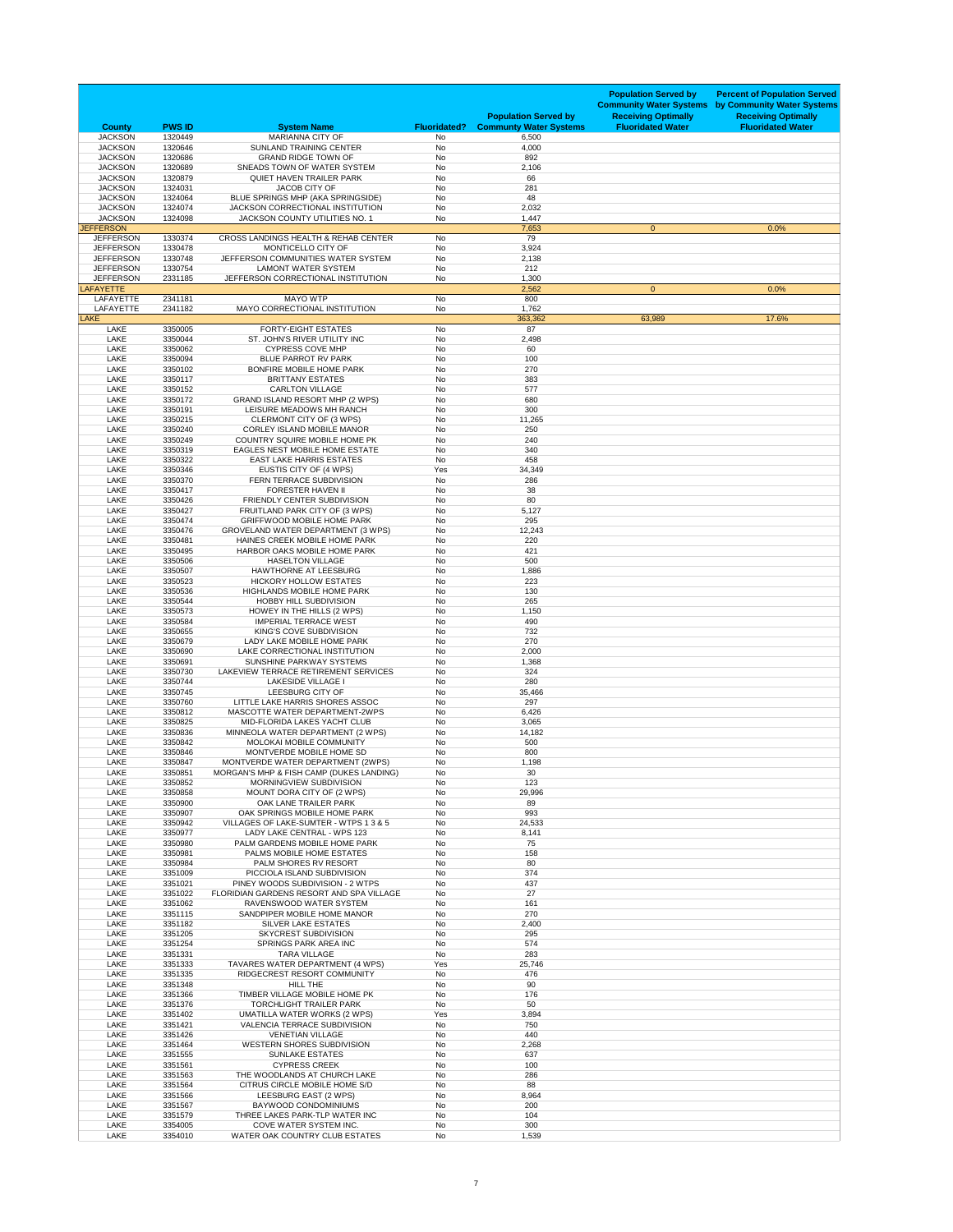| <b>County</b>              | <b>PWS ID</b>      | <b>System Name</b>                                                         | <b>Fluoridated?</b> | <b>Population Served by</b><br><b>Communty Water Systems</b> | <b>Population Served by</b><br><b>Community Water Systems</b><br><b>Receiving Optimally</b><br><b>Fluoridated Water</b> | <b>Percent of Population Served</b><br>by Community Water Systems<br><b>Receiving Optimally</b><br><b>Fluoridated Water</b> |
|----------------------------|--------------------|----------------------------------------------------------------------------|---------------------|--------------------------------------------------------------|-------------------------------------------------------------------------------------------------------------------------|-----------------------------------------------------------------------------------------------------------------------------|
| <b>LAKE</b>                | 3354027            | CENTURY ESTATES UTILITIES INC.                                             | No                  | 343                                                          |                                                                                                                         |                                                                                                                             |
| <b>LAKE</b><br><b>LAKE</b> | 3354028<br>3354038 | SHANGRI-LA BY THE LAKE UTILITIES INC.<br>THE MEADOWS OF ASTATULA           | No<br>No            | 328<br>122                                                   |                                                                                                                         |                                                                                                                             |
| <b>LAKE</b>                | 3354043            | BRENDENWOOD WATERWORKS                                                     | No                  | 130                                                          |                                                                                                                         |                                                                                                                             |
| <b>LAKE</b><br><b>LAKE</b> | 3354044<br>3354053 | <b>LAKE JOANNA ESTATES</b><br><b>CITRUS COVE SUBDIVISION</b>               | No<br>No            | 140<br>130                                                   |                                                                                                                         |                                                                                                                             |
| <b>LAKE</b>                | 3354054            | LAKE GRIFFIN ISLES MHP (2 WPS)                                             | No                  | 1,212                                                        |                                                                                                                         |                                                                                                                             |
| <b>LAKE</b>                | 3354055            | <b>WATERWOOD SUBDIVISION</b>                                               | No                  | 295                                                          |                                                                                                                         |                                                                                                                             |
| <b>LAKE</b><br><b>LAKE</b> | 3354104<br>3354106 | CLERBROOK RV RESORTS (2 WPS)<br><b>BEE'S RV RESORT</b>                     | No<br>No            | 3,142<br>158                                                 |                                                                                                                         |                                                                                                                             |
| <b>LAKE</b>                | 3354110            | <b>LAKESIDE VILLAGE II</b>                                                 | No                  | 191                                                          |                                                                                                                         |                                                                                                                             |
| <b>LAKE</b><br><b>LAKE</b> | 3354112<br>3354142 | <b>SUMMIT CHASE VILLAS</b><br><b>COUNTRY LIFE FAMILY PARK</b>              | No<br>No            | 770<br>215                                                   |                                                                                                                         |                                                                                                                             |
| <b>LAKE</b>                | 3354644            | PINE HARBOUR WATER UTILITIES LLC                                           | No                  | 132                                                          |                                                                                                                         |                                                                                                                             |
| <b>LAKE</b>                | 3354646            | ORANGE LAKE MH COMMUNITY                                                   | No                  | 615                                                          |                                                                                                                         |                                                                                                                             |
| <b>LAKE</b><br><b>LAKE</b> | 3354647<br>3354650 | <b>FOUR LAKES</b><br>LEESBURG/THE PLANTATION                               | No<br><b>No</b>     | 228<br>5,141                                                 |                                                                                                                         |                                                                                                                             |
| <b>LAKE</b>                | 3354651            | HAINES CREEK RV PARK                                                       | No                  | 215                                                          |                                                                                                                         |                                                                                                                             |
| <b>LAKE</b><br><b>LAKE</b> | 3354653<br>3354655 | <b>PENNBROOKE</b><br><b>CARLTON PALMS EDUCATIONAL CTR</b>                  | No<br>No            | 2,488<br>145                                                 |                                                                                                                         |                                                                                                                             |
| <b>LAKE</b>                | 3354656            | LAKE IDLEWILD UTILITY COMPANY                                              | No                  | 170                                                          |                                                                                                                         |                                                                                                                             |
| <b>LAKE</b>                | 3354657            | <b>DIAMOND POINT</b>                                                       | No                  | 250                                                          |                                                                                                                         |                                                                                                                             |
| <b>LAKE</b><br><b>LAKE</b> | 3354660<br>3354661 | <b>SILVER OAKS SUBDIVISION</b><br>PICCIOLA LANDING                         | No<br>No            | 123<br>125                                                   |                                                                                                                         |                                                                                                                             |
| <b>LAKE</b>                | 3354662            | LAKE BEAUCLAIRE S/D                                                        | No                  | 98                                                           |                                                                                                                         |                                                                                                                             |
| <b>LAKE</b><br><b>LAKE</b> | 3354664<br>3354687 | <b>TREASURE COVE</b><br><b>RAINTREE WATERWORKS</b>                         | No<br>No            | 126<br>265                                                   |                                                                                                                         |                                                                                                                             |
| <b>LAKE</b>                | 3354688            | <b>LAKE YALE ESTATES</b>                                                   | No                  | 101                                                          |                                                                                                                         |                                                                                                                             |
| <b>LAKE</b>                | 3354695            | <b>LAKE SAUNDERS</b>                                                       | No                  | 161                                                          |                                                                                                                         |                                                                                                                             |
| <b>LAKE</b><br><b>LAKE</b> | 3354697<br>3354701 | <b>GRAND TERRACE SUBDIVISION</b><br><b>WEDGEWOOD SUBDIVISION</b>           | No<br>No            | 256<br>980                                                   |                                                                                                                         |                                                                                                                             |
| <b>LAKE</b>                | 3354779            | <b>CLERMONT EAST WATER SYSTEM (2 WPS)</b>                                  | No                  | 33,162                                                       |                                                                                                                         |                                                                                                                             |
| <b>LAKE</b>                | 3354781            | <b>HARBOR HILLS - 2 WTPS</b>                                               | No                  | 1,219                                                        |                                                                                                                         |                                                                                                                             |
| <b>LAKE</b><br><b>LAKE</b> | 3354836<br>3354867 | BISHOPS GATE PROPERTY COMPANY LLC<br><b>QUAIL RIDGE</b>                    | No<br>No            | 244<br>231                                                   |                                                                                                                         |                                                                                                                             |
| <b>LAKE</b>                | 3354869            | LEESBURG/HIGHLAND LAKES                                                    | No                  | 2,442                                                        |                                                                                                                         |                                                                                                                             |
| <b>LAKE</b><br><b>LAKE</b> | 3354877<br>3354881 | PALISADES COUNTRY CLUB<br>LAKE UTILITY SERVICES INC SOUTH                  | No<br>No            | 1,967<br>10,266                                              |                                                                                                                         |                                                                                                                             |
| <b>LAKE</b>                | 3354883            | LAKE UTILITY SERVICES INC NORTH (8 WPS)                                    | No                  | 21,518                                                       |                                                                                                                         |                                                                                                                             |
| <b>LAKE</b>                | 3354886            | <b>HOLIDAY HAVEN (CONSEC.)</b>                                             | No                  | 295                                                          |                                                                                                                         |                                                                                                                             |
| <b>LAKE</b><br><b>LAKE</b> | 3354916<br>3354926 | SOUTHLAKE UTILITIES<br>LAKES OF LADY LAKE EXECUTIVE GOLF COURSE            | <b>No</b><br>No     | 8,300<br>100                                                 |                                                                                                                         |                                                                                                                             |
| <b>LAKE</b>                | 3354929            | LEESBURG/ROYAL HIGHLANDS                                                   | No                  | 3,030                                                        |                                                                                                                         |                                                                                                                             |
| <b>LAKE</b><br><b>LAKE</b> | 3354935<br>3354938 | THE PARK AT WOLF BRANCH OAKS<br><b>BLACK BEAR RESERVE</b>                  | No<br>No            | 406<br>625                                                   |                                                                                                                         |                                                                                                                             |
| <b>LAKE</b>                | 3354943            | POMEROSA PARK                                                              | No                  | 53                                                           |                                                                                                                         |                                                                                                                             |
| <b>LAKE</b>                | 3354944            | LAS COLINAS WATER PLANT                                                    | <b>No</b>           | 260                                                          |                                                                                                                         |                                                                                                                             |
| <b>LAKE</b><br><b>LAKE</b> | 3354945<br>3354953 | <b>FAIRWAYS AT MOUNT PLYMOUTH</b><br><b>EUSTIS EASTERN WTP</b>             | No<br>No            | 843<br>1,635                                                 |                                                                                                                         |                                                                                                                             |
| <b>LAKE</b>                | 3354954            | <b>HEATHROW COUNTRY ESTATES</b>                                            | <b>No</b>           | 490                                                          |                                                                                                                         |                                                                                                                             |
| <b>LAKE</b><br><b>LAKE</b> | 3354956<br>3354969 | <b>PINE ISLAND</b><br><b>COLINA BAY</b>                                    | No<br>No            | 40<br>175                                                    |                                                                                                                         |                                                                                                                             |
| <b>LEE</b>                 |                    |                                                                            |                     | 597,841                                                      | 463,006                                                                                                                 | 77.5%                                                                                                                       |
| <b>LEE</b><br><b>LEE</b>   | 5360025<br>5360048 | <b>BONITA SPRINGS UTILITIES</b><br><b>CITRUS PARK RV RESORT</b>            | No<br>No            | 68,603<br>3,282                                              |                                                                                                                         |                                                                                                                             |
| <b>LEE</b>                 | 5360102            | CITY OF FORT MYERS WATER TREATMENT PLANT                                   | Yes                 | 73,431                                                       |                                                                                                                         |                                                                                                                             |
| <b>LEE</b>                 | 5360146            | <b>ISLAND WATER ASSOCIATION</b>                                            | No                  | 14,556                                                       |                                                                                                                         |                                                                                                                             |
| <b>LEE</b><br><b>LEE</b>   | 5360172<br>5360204 | FLORIDA GOVERNMENTAL UTILITY AUTHORITY<br>OAK PARK MOBILE HOME VILLAGE     | No<br>No            | 29,656<br>400                                                |                                                                                                                         |                                                                                                                             |
| <b>LEE</b>                 | 5360299            | <b>USEPPA ISLAND CLUB</b>                                                  | No                  | 200                                                          |                                                                                                                         |                                                                                                                             |
| <b>LEE</b><br><b>LEE</b>   | 5360322<br>5360325 | <b>GREATER PINE ISLAND WATER ASSOCIATION</b><br>CAPE CORAL CITY OF         | No<br>Yes           | 15,257<br>132,737                                            |                                                                                                                         |                                                                                                                             |
| <b>LEE</b>                 | 5364002            | <b>SUNSET ACRES</b>                                                        | No                  | 69                                                           |                                                                                                                         |                                                                                                                             |
| <b>LEE</b>                 | 5364040            | LAKE FAIRWAYS MOBILE HOME PARK                                             | No                  | 2,000                                                        |                                                                                                                         |                                                                                                                             |
| <b>LEE</b><br><b>LEE</b>   | 5364048<br>5364062 | LEE COUNTY UTILITIES<br>FOUNTAIN VIEW RV PARK                              | Yes<br>No           | 236,944<br>500                                               |                                                                                                                         |                                                                                                                             |
| <b>LEE</b>                 | 5364068            | <b>CHARLESTON PARK</b>                                                     | No                  | 312                                                          |                                                                                                                         |                                                                                                                             |
| <b>LEE</b><br><b>LEE</b>   | 5364143<br>5364145 | <b>GATEWAY SERVICES DISTRICT</b><br>TOWN OF FORT MYERS BEACH (BEACH WATER) | Yes<br>Yes          | 9,092<br>6,900                                               |                                                                                                                         |                                                                                                                             |
| <b>LEE</b>                 | 5364149            | OLD BRIDGE VILLAGE MOBILE HOME PARK                                        | Yes                 | 1,000                                                        |                                                                                                                         |                                                                                                                             |
| <b>LEE</b>                 | 5364150            | PINE LAKES MOBILE HOME PARK                                                | Yes                 | 1,220                                                        |                                                                                                                         |                                                                                                                             |
| <b>LEE</b><br><b>LEE</b>   | 5364151<br>5364152 | TAMIAMI VILLAGE MOBILE HOME PARK<br>MOBILE MANOR MOBILE HOME PARK          | Yes<br>Yes          | 1,200<br>482                                                 |                                                                                                                         |                                                                                                                             |
| <b>LEON</b>                |                    |                                                                            |                     | 224,041                                                      | 202,460                                                                                                                 | 90.4%                                                                                                                       |
| <b>LEON</b><br><b>LEON</b> | 1370023<br>1370077 | ANNAWOOD SUBDIVISION<br><b>BLOUNT'S LANDING WATER SYSTEM</b>               | No<br>No            | 115<br>291                                                   |                                                                                                                         |                                                                                                                             |
| <b>LEON</b>                | 1370096            | <b>BURGESS CIRCLE SUBDIVISION</b>                                          | No                  | 70                                                           |                                                                                                                         |                                                                                                                             |
| <b>LEON</b><br><b>LEON</b> | 1370288<br>1370353 | TWIN LAKES MOBILE HOME PARK<br>LEON CO. REGIONAL SYSTEM EAST               | No<br><b>No</b>     | 174<br>1,654                                                 |                                                                                                                         |                                                                                                                             |
| <b>LEON</b>                | 1370393            | <b>BRADFORDVILLE REGIONAL W/S</b>                                          | No                  | 10,641                                                       |                                                                                                                         |                                                                                                                             |
| <b>LEON</b>                | 1370403            | LAKE TALQUIN WATER COMPANY                                                 | No                  | 165                                                          |                                                                                                                         |                                                                                                                             |
| <b>LEON</b><br><b>LEON</b> | 1370419<br>1370461 | <b>EAGLE'S NEST MHP</b><br>MEADOW HILLS S/D WATER SYSTEM                   | No<br>No            | 32<br>290                                                    |                                                                                                                         |                                                                                                                             |
| <b>LEON</b>                | 1370463            | MERIDIAN HILLS WATER SYSTEM                                                | No                  | 234                                                          |                                                                                                                         |                                                                                                                             |
| <b>LEON</b><br><b>LEON</b> | 1370598<br>1370616 | SEDGEFIELD SUBDIVISION<br><b>GRAND VILLAGE MHP WEST</b>                    | No<br>No            | 290<br>26                                                    |                                                                                                                         |                                                                                                                             |
| <b>LEON</b>                | 1370617            | LEON CO. REGIONAL SYSTEM SOUTH                                             | No                  | 763                                                          |                                                                                                                         |                                                                                                                             |
| <b>LEON</b>                | 1370640            | STONEGATE SUBDIVISION                                                      | No                  | 70                                                           |                                                                                                                         |                                                                                                                             |
| <b>LEON</b><br><b>LEON</b> | 1370655<br>1370669 | <b>TALLAHASSEE CITY OF</b><br>MEADOWS-AT-WOODRUN                           | Yes<br>No           | 193,927<br>3,749                                             |                                                                                                                         |                                                                                                                             |
| <b>LEON</b>                | 1370745            | LEON CO. REGIONAL SYSTEM WEST                                              | No                  | 2,026                                                        |                                                                                                                         |                                                                                                                             |
| <b>LEON</b><br><b>LEON</b> | 1370791<br>1370888 | LAKE BRADFORD ESTATES MHP<br>LAKE JACKSON AREA WATER SYSTEM                | No<br>Yes           | 167<br>8,169                                                 |                                                                                                                         |                                                                                                                             |
| <b>LEON</b>                | 1370898            | <b>BREWSTER SUBDIVISION</b>                                                | Yes                 | 364                                                          |                                                                                                                         |                                                                                                                             |
| <b>LEON</b>                | 1374008            | <b>BUCK LAKE ESTATES WATER SYSTEM</b>                                      | No                  | 150                                                          |                                                                                                                         |                                                                                                                             |
| <b>LEON</b><br><b>LEON</b> | 1374049<br>1374054 | NORTH LAKE MEADOW WATER SYSTEM<br><b>PLANTATION ESTATES</b>                | No<br>No            | 224<br>360                                                   |                                                                                                                         |                                                                                                                             |
| <b>LEON</b>                | 1374072            | DOGWOOD MHP                                                                | No                  | 30                                                           |                                                                                                                         |                                                                                                                             |
| <b>LEON</b><br><b>LEVY</b> | 1374104            | <b>GRAND VILLAGE MHP-EAST</b>                                              | No                  | 60<br>10,536                                                 | $\overline{0}$                                                                                                          | 0.0%                                                                                                                        |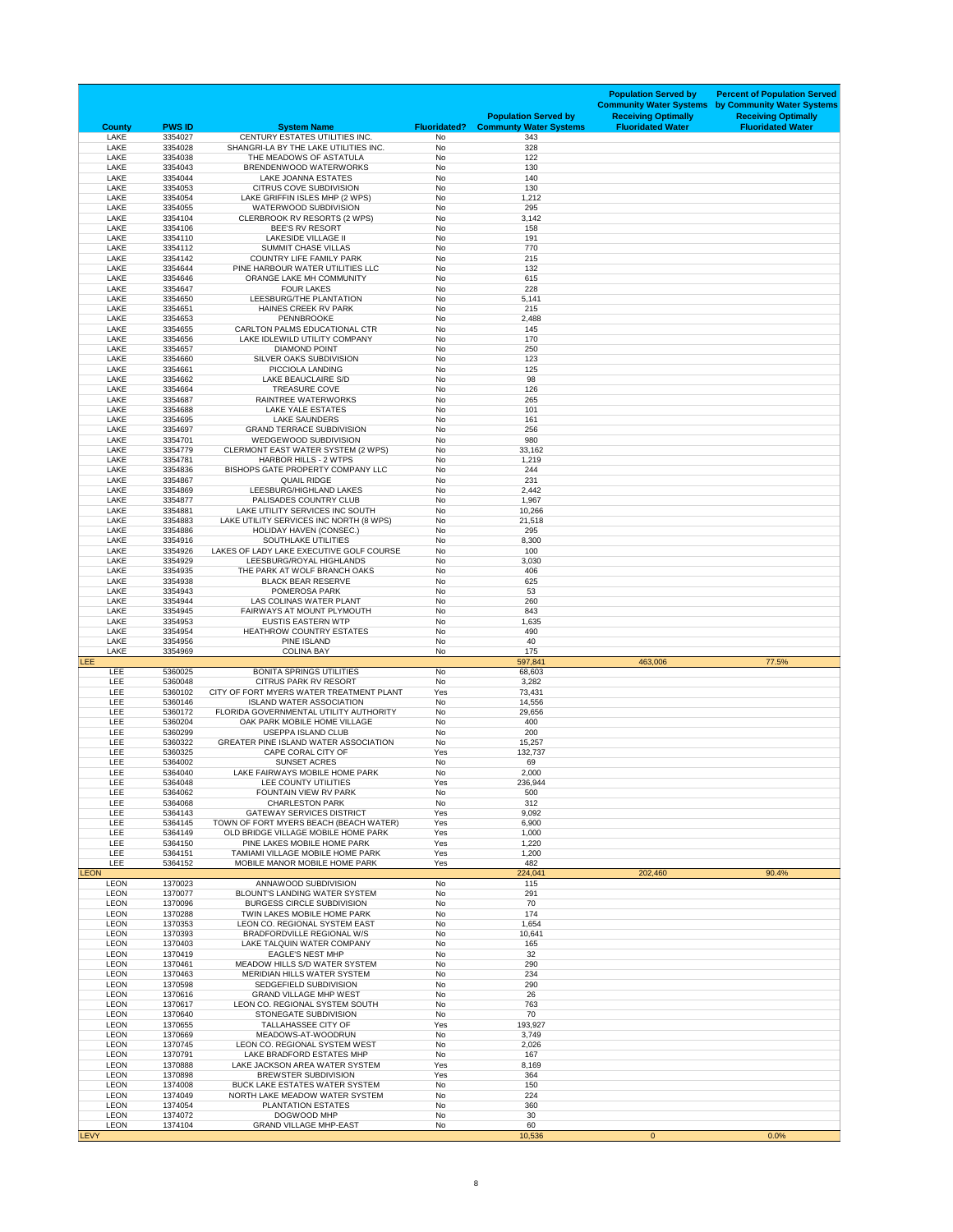| <b>County</b>                    | <b>PWS ID</b>      | <b>System Name</b>                                                              | <b>Fluoridated?</b>    | <b>Population Served by</b><br><b>Communty Water Systems</b> | <b>Population Served by</b><br><b>Community Water Systems</b><br><b>Receiving Optimally</b><br><b>Fluoridated Water</b> | <b>Percent of Population Served</b><br>by Community Water Systems<br><b>Receiving Optimally</b><br><b>Fluoridated Water</b> |
|----------------------------------|--------------------|---------------------------------------------------------------------------------|------------------------|--------------------------------------------------------------|-------------------------------------------------------------------------------------------------------------------------|-----------------------------------------------------------------------------------------------------------------------------|
| LEVY                             | 2380178            | <b>CEDAR KEY WTP</b>                                                            | No                     | 1,500                                                        |                                                                                                                         |                                                                                                                             |
| LEVY<br>LEVY                     | 2380188<br>2380189 | <b>MANATEE UTILITIES</b><br><b>CHIEFLAND WTP</b>                                | <b>No</b><br>No        | 290<br>2,031                                                 |                                                                                                                         |                                                                                                                             |
| LEVY                             | 2380387            | <b>FOWLERS BLUFF WTP</b>                                                        | No                     | 300                                                          |                                                                                                                         |                                                                                                                             |
| LEVY                             | 2380854            | <b>OTTER CREEK</b>                                                              | <b>No</b>              | 135                                                          |                                                                                                                         |                                                                                                                             |
| LEVY<br>LEVY                     | 2381178<br>2381208 | <b>BRONSON WTP</b><br>UNIVERSITY OAKS MHP                                       | No<br><b>No</b>        | 1,125<br>369                                                 |                                                                                                                         |                                                                                                                             |
| LEVY                             | 2381409            | FIMC HIDEAWAY INC                                                               | <b>No</b>              | 275                                                          |                                                                                                                         |                                                                                                                             |
| LEVY                             | 2381411            | <b>FANNING SPRINGS WS</b>                                                       | No                     | 900                                                          |                                                                                                                         |                                                                                                                             |
| LEVY<br>LEVY                     | 6382055<br>6382056 | <b>WILLISTON WTP</b><br>INGLIS WATER DEPT.                                      | No<br>No               | 1,250<br>1,500                                               |                                                                                                                         |                                                                                                                             |
| LEVY                             | 6382108            | <b>INGLEWOOD ESTATES MH S/D</b>                                                 | No                     | 150                                                          |                                                                                                                         |                                                                                                                             |
| <b>LEVY</b><br><b>LIBERTY</b>    | 6382116            | YANKEETOWN WTP                                                                  | No                     | 711<br>5,848                                                 | $\overline{0}$                                                                                                          | 0.0%                                                                                                                        |
| <b>LIBERTY</b>                   | 1390087            | BRISTOL CITY OF WATER SYSTEM                                                    | No                     | 1,954                                                        |                                                                                                                         |                                                                                                                             |
| <b>LIBERTY</b>                   | 1390651            | <b>SWEETWATER WATER SYSTEM</b>                                                  | No                     | 65                                                           |                                                                                                                         |                                                                                                                             |
| <b>LIBERTY</b><br><b>LIBERTY</b> | 1390901<br>1394001 | HOSFORD TOWN OF WATER SYSTEM<br><b>LIBERTY CORRECTIONAL INSTITUTION</b>         | <b>No</b><br>No        | 1,290<br>1,615                                               |                                                                                                                         |                                                                                                                             |
| <b>LIBERTY</b>                   | 1394003            | SUMATRA WATER SYSTEM                                                            | <b>No</b>              | 163                                                          |                                                                                                                         |                                                                                                                             |
| <b>LIBERTY</b>                   | 1394006            | ESTIFFANULGA WATER SYSTEM                                                       | <b>No</b>              | 281                                                          |                                                                                                                         |                                                                                                                             |
| <b>LIBERTY</b><br><b>LIBERTY</b> | 1394009<br>1394012 | LAKE MYSTIC WATER SYSTEM<br>ROCK BLUFF WATER SYSTEM                             | <b>No</b><br>No        | 314<br>166                                                   |                                                                                                                         |                                                                                                                             |
| <b>MADISON</b>                   |                    |                                                                                 |                        | 9,317                                                        | 7,350                                                                                                                   | 78.9%                                                                                                                       |
| <b>MADISON</b>                   | 2400185            | <b>CHERRY LAKE UTILITIES</b>                                                    | No                     | 750                                                          |                                                                                                                         |                                                                                                                             |
| <b>MADISON</b><br><b>MADISON</b> | 2400205<br>2400440 | MADISON WATER DEPARTMENT<br><b>GREENVILLE WTP</b>                               | Yes<br>No              | 7,350<br>800                                                 |                                                                                                                         |                                                                                                                             |
| <b>MADISON</b>                   | 2401296            | <b>LEE WTP</b>                                                                  | No                     | 387                                                          |                                                                                                                         |                                                                                                                             |
| <b>MADISON</b>                   | 2401312            | FUMCH-MADISON YOUTH RANCH                                                       | No                     | 30                                                           |                                                                                                                         |                                                                                                                             |
| <b>MANATEE</b><br><b>MANATEE</b> | 6410182            | <b>BRADENTON CITY OF</b>                                                        | Yes                    | 523,400<br>54,409                                            | 523,150                                                                                                                 | 100.0%                                                                                                                      |
| <b>MANATEE</b>                   | 6410322            | PALMETTO WATER DEPT                                                             | Yes                    | 12,606                                                       |                                                                                                                         |                                                                                                                             |
| <b>MANATEE</b>                   | 6411078            | LINGER LODGE TR TRAILER PARK<br>TOWN OF LONGBOAT KEY                            | No                     | 250                                                          |                                                                                                                         |                                                                                                                             |
| <b>MANATEE</b><br><b>MANATEE</b> | 6411098<br>6411132 | MANATEE COUNTY UTILITIES DEPT                                                   | Yes<br>Yes             | 7,603<br>447,382                                             |                                                                                                                         |                                                                                                                             |
| <b>MANATEE</b>                   | 6412418            | SUNNY SHORE WATER COMPANY                                                       | Yes                    | 450                                                          |                                                                                                                         |                                                                                                                             |
| <b>MANATEE</b><br><b>MARION</b>  | 6412533            | <b>HEATHER HILLS ESTATES</b>                                                    | Yes                    | 700<br>207,163                                               | 52,124                                                                                                                  | 25.2%                                                                                                                       |
| <b>MARION</b>                    | 3420074            | BELLEVIEW CITY OF (2 WPS)                                                       | No                     | 8,433                                                        |                                                                                                                         |                                                                                                                             |
| <b>MARION</b>                    | 3420095            | <b>BLUE SKIES ESTATES</b>                                                       | No                     | 195                                                          |                                                                                                                         |                                                                                                                             |
| <b>MARION</b><br><b>MARION</b>   | 3420124<br>3420162 | <b>BUCKSKIN LAKE MANOR</b><br><b>CEDAR HILLS</b>                                | <b>No</b><br>No        | 203<br>1,404                                                 |                                                                                                                         |                                                                                                                             |
| <b>MARION</b>                    | 3420216            | <b>CLIFTWOOD MOBILE HOME PARK</b>                                               | No                     | 54                                                           |                                                                                                                         |                                                                                                                             |
| <b>MARION</b>                    | 3420340            | <b>EMIL-MAR SUBDIVISION</b>                                                     | No                     | 270                                                          |                                                                                                                         |                                                                                                                             |
| <b>MARION</b><br><b>MARION</b>   | 3420386<br>3420387 | LOWELL CORRECTIONAL INSTITUTION ANNEX<br><b>MARION CORRECTIONAL INSTITUTION</b> | No<br><b>No</b>        | 2,800<br>1,500                                               |                                                                                                                         |                                                                                                                             |
| <b>MARION</b>                    | 3420408            | <b>SALT SPRINGS VILLAGE</b>                                                     | No                     | 342                                                          |                                                                                                                         |                                                                                                                             |
| <b>MARION</b>                    | 3420411            | <b>FLOYD CLARK SUBDIVISION</b>                                                  | No                     | 224                                                          |                                                                                                                         |                                                                                                                             |
| <b>MARION</b><br><b>MARION</b>   | 3420419<br>3420456 | <b>FORT KING FOREST</b><br><b>GOLDEN HOLIDAY MHP (2 WPS)</b>                    | <b>No</b><br>No        | 323<br>609                                                   |                                                                                                                         |                                                                                                                             |
| <b>MARION</b>                    | 3420484            | MILL DAM MHP LLC                                                                | <b>No</b>              | 155                                                          |                                                                                                                         |                                                                                                                             |
| <b>MARION</b><br><b>MARION</b>   | 3420509<br>3420531 | HAZEL GARDENS MOBILE HOME PARK                                                  | <b>No</b>              | 66<br>122                                                    |                                                                                                                         |                                                                                                                             |
| <b>MARION</b>                    | 3420533            | WANDERING OAKS RV RESORT (2WPS/1POE)<br>HI-CLIFF ESTATES/SLEEPY HOLLOW          | No<br>No               | 1,016                                                        |                                                                                                                         |                                                                                                                             |
| <b>MARION</b>                    | 3420608            | <b>FORE ACRES</b>                                                               | <b>No</b>              | 1,678                                                        |                                                                                                                         |                                                                                                                             |
| <b>MARION</b><br><b>MARION</b>   | 3420761<br>3420763 | LITTLE LAKE WEIR SUBDIVISION<br>LIVE OAKS MOBILE HOME PARK                      | <b>No</b><br>No        | 963<br>217                                                   |                                                                                                                         |                                                                                                                             |
| <b>MARION</b>                    | 3420781            | <b>EDGEWOOD MHP</b>                                                             | <b>No</b>              | 42                                                           |                                                                                                                         |                                                                                                                             |
| <b>MARION</b>                    | 3420805            | <b>MARIE'S MHP</b>                                                              | <b>No</b>              | 88                                                           |                                                                                                                         |                                                                                                                             |
| <b>MARION</b><br><b>MARION</b>   | 3420870<br>3420904 | <b>NELSON'S FISH CAMP</b><br><b>OAK PARK VILLAGE</b>                            | No<br><b>No</b>        | 210<br>95                                                    |                                                                                                                         |                                                                                                                             |
| <b>MARION</b>                    | 3420916            | OAKWOOD MOBILE MANOR                                                            | <b>No</b>              | 220                                                          |                                                                                                                         |                                                                                                                             |
| <b>MARION</b><br><b>MARION</b>   | 3420922<br>3420924 | OCALA CITY OF (2 WTPS)<br><b>OCALA EAST VILLAS</b>                              | Yes<br>No              | 50,924<br>608                                                |                                                                                                                         |                                                                                                                             |
| <b>MARION</b>                    | 3420939            | OCKLAWAHA WATER WORKS (2 WTPS)                                                  | <b>No</b>              | 816                                                          |                                                                                                                         |                                                                                                                             |
| <b>MARION</b>                    | 3421018            | PINE RIDGE ESTATES                                                              | No                     | 750                                                          |                                                                                                                         |                                                                                                                             |
| <b>MARION</b><br><b>MARION</b>   | 3421098<br>3421118 | <b>ROLLING GREENS</b><br><b>SANDY ACRES</b>                                     | <b>No</b><br><b>No</b> | 2,498<br>570                                                 |                                                                                                                         |                                                                                                                             |
| <b>MARION</b>                    | 3421159            | SHARPES FERRY MANUFACTURED HOME CMNTY                                           | <b>No</b>              | 207                                                          |                                                                                                                         |                                                                                                                             |
| <b>MARION</b>                    | 3421197            | SILVER SPRINGS SHORES (5 WPS)                                                   | No                     | 19,569                                                       |                                                                                                                         |                                                                                                                             |
| <b>MARION</b><br><b>MARION</b>   | 3421201<br>3421283 | <b>OAKCREST VILLAS</b><br>STONE OAKS MOBILE HOME PARK                           | No<br><b>No</b>        | 112<br>299                                                   |                                                                                                                         |                                                                                                                             |
| <b>MARION</b>                    | 3421314            | <b>SUN RAY ESTATES</b>                                                          | <b>No</b>              | 2,050                                                        |                                                                                                                         |                                                                                                                             |
| <b>MARION</b>                    | 3421379            | MCINTOSH TOWN OF                                                                | No                     | 484                                                          |                                                                                                                         |                                                                                                                             |
| <b>MARION</b><br><b>MARION</b>   | 3421467<br>3421490 | <b>WHISPERING OAKS MHP</b><br>WOODS AND LAKES SUBDIVISION                       | <b>No</b><br>No        | 160<br>275                                                   |                                                                                                                         |                                                                                                                             |
| <b>MARION</b>                    | 3421495            | <b>COUNTRY OAKS MHP</b>                                                         | No                     | 95                                                           |                                                                                                                         |                                                                                                                             |
| <b>MARION</b><br><b>MARION</b>   | 3421520<br>3421528 | SUNLIGHT ACRES SUBDIVISION<br>TALL TIMBER TRAVEL TRAILER PARK                   | <b>No</b><br>No        | 198<br>95                                                    |                                                                                                                         |                                                                                                                             |
| <b>MARION</b>                    | 3421554            | <b>OCALA GARDEN APARTMENTS</b>                                                  | No                     | 48                                                           |                                                                                                                         |                                                                                                                             |
| <b>MARION</b>                    | 3421559            | VICTORY MOBILE HOME PARK LLC                                                    | No                     | 248                                                          |                                                                                                                         |                                                                                                                             |
| <b>MARION</b><br><b>MARION</b>   | 3421560<br>3421573 | <b>OCALA OAKS SUBDIVISION (2 WPS)</b><br><b>GOLDEN POND VILLAGE MHP</b>         | <b>No</b><br>No        | 2,202<br>135                                                 |                                                                                                                         |                                                                                                                             |
| <b>MARION</b>                    | 3421574            | <b>SERENITY OAKS MHP</b>                                                        | <b>No</b>              | 135                                                          |                                                                                                                         |                                                                                                                             |
| <b>MARION</b>                    | 3421576            | <b>WINDGATE ESTATES</b>                                                         | No                     | 504                                                          |                                                                                                                         |                                                                                                                             |
| <b>MARION</b><br><b>MARION</b>   | 3424001<br>3424009 | <b>MARION HILLS</b><br><b>WHISPERING SANDS S/D</b>                              | No<br><b>No</b>        | 102<br>406                                                   |                                                                                                                         |                                                                                                                             |
| <b>MARION</b>                    | 3424029            | <b>CHAPPELL HILLS</b>                                                           | No                     | 144                                                          |                                                                                                                         |                                                                                                                             |
| <b>MARION</b>                    | 3424030            | BELLEVIEW HILLS SUBDIVISION                                                     | <b>No</b>              | 378                                                          |                                                                                                                         |                                                                                                                             |
| <b>MARION</b><br><b>MARION</b>   | 3424031<br>3424032 | <b>FLORIDA HEIGHTS S/D</b><br><b>OAKHURST SUBDIVISION</b>                       | <b>No</b><br><b>No</b> | 347<br>299                                                   |                                                                                                                         |                                                                                                                             |
| <b>MARION</b>                    | 3424034            | <b>VILLAGES OF OCALA</b>                                                        | No                     | 130                                                          |                                                                                                                         |                                                                                                                             |
| <b>MARION</b><br><b>MARION</b>   | 3424036<br>3424042 | <b>WEST VIEW SUBDIVISION</b><br><b>FAIRFAX HILLS SUBDIVISION</b>                | <b>No</b>              | 102<br>287                                                   |                                                                                                                         |                                                                                                                             |
| <b>MARION</b>                    | 3424046            | <b>QUAIL RUN SUBDIVISION</b>                                                    | No<br><b>No</b>        | 230                                                          |                                                                                                                         |                                                                                                                             |
| <b>MARION</b>                    | 3424061            | <b>PARADISE MHP</b>                                                             | No                     | 95                                                           |                                                                                                                         |                                                                                                                             |
| <b>MARION</b><br><b>MARION</b>   | 3424062<br>3424087 | PONDEROSA PINES (2 WPS)<br>OAK BEND MHP                                         | No<br><b>No</b>        | 465<br>410                                                   |                                                                                                                         |                                                                                                                             |
| <b>MARION</b>                    | 3424099            | ELEVEN OAKS SUBDIVISION                                                         | No                     | 126                                                          |                                                                                                                         |                                                                                                                             |
| <b>MARION</b>                    | 3424106            | OAK HAVEN QUADRUPLEXES                                                          | No                     | 103                                                          |                                                                                                                         |                                                                                                                             |
| <b>MARION</b>                    | 3424620            | <b>TRADEWINDS VILLAGE</b>                                                       | No                     | 1,313                                                        |                                                                                                                         |                                                                                                                             |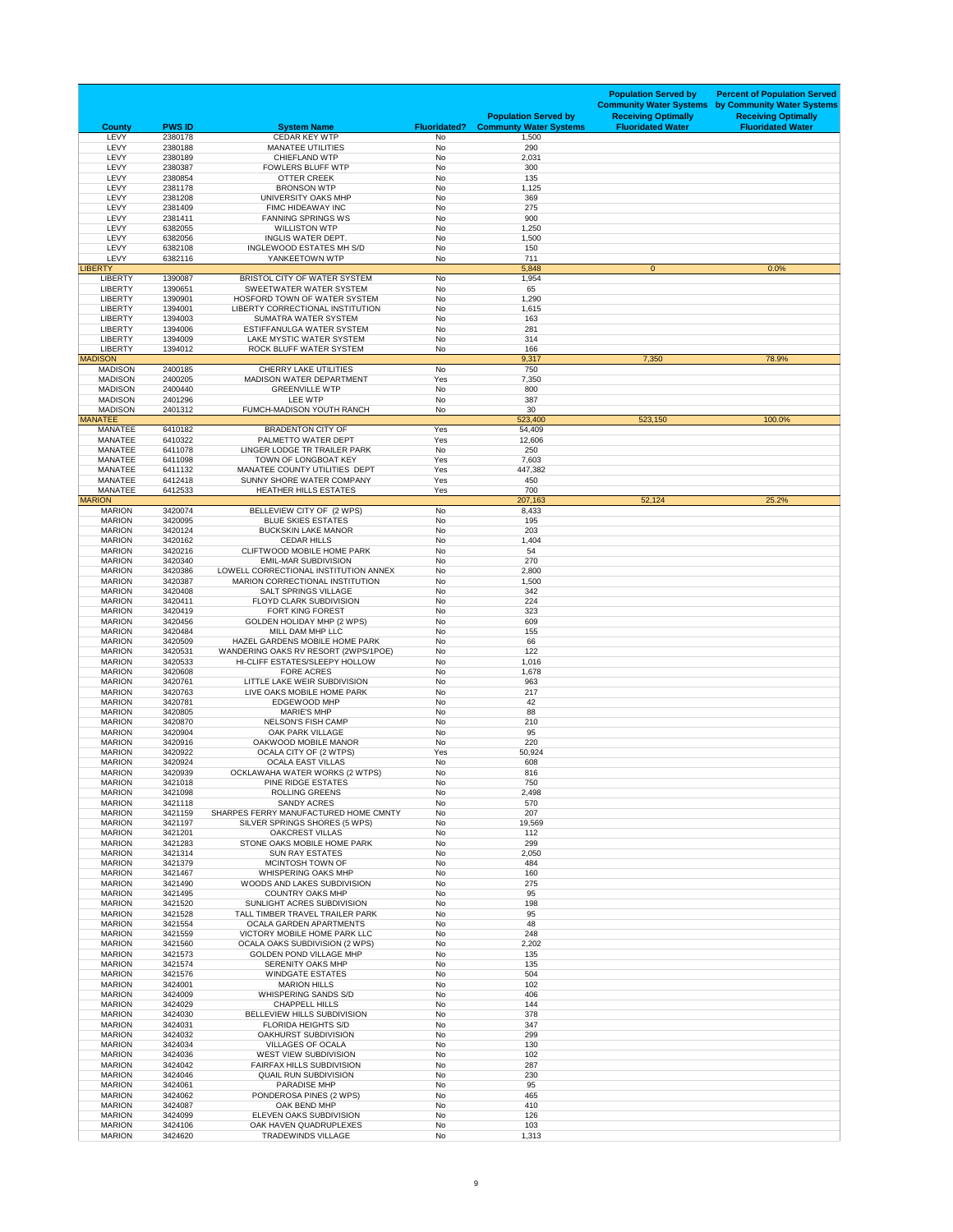| <b>County</b>                      | <b>PWS ID</b>      | <b>System Name</b>                                                          | <b>Fluoridated?</b> | <b>Population Served by</b><br><b>Communty Water Systems</b> | <b>Population Served by</b><br><b>Community Water Systems</b><br><b>Receiving Optimally</b><br><b>Fluoridated Water</b> | <b>Percent of Population Served</b><br>by Community Water Systems<br><b>Receiving Optimally</b><br><b>Fluoridated Water</b> |
|------------------------------------|--------------------|-----------------------------------------------------------------------------|---------------------|--------------------------------------------------------------|-------------------------------------------------------------------------------------------------------------------------|-----------------------------------------------------------------------------------------------------------------------------|
| <b>MARION</b>                      | 3424621            | BELLEVIEW OAKS ESTATES<br>SPRINGLAKE VILLAGE                                | <b>No</b>           | 294<br>162                                                   |                                                                                                                         |                                                                                                                             |
| <b>MARION</b><br><b>MARION</b>     | 3424622<br>3424625 | RESIDENTIAL WATER SYSTEMS INC                                               | No<br>No            | 1,796                                                        |                                                                                                                         |                                                                                                                             |
| <b>MARION</b>                      | 3424628            | SMITH LAKE SHORES VILLAGE                                                   | No                  | 368                                                          |                                                                                                                         |                                                                                                                             |
| <b>MARION</b><br><b>MARION</b>     | 3424637<br>3424638 | SHERI OAKS SUBDIVISION<br><b>OAK CREEK CAVERNS</b>                          | No<br><b>No</b>     | 70<br>147                                                    |                                                                                                                         |                                                                                                                             |
| <b>MARION</b>                      | 3424643            | <b>MCATEER ACRES</b>                                                        | No                  | 234                                                          |                                                                                                                         |                                                                                                                             |
| <b>MARION</b><br><b>MARION</b>     | 3424644<br>3424645 | <b>FORE OAKS ESTATES</b><br>WINDSTREAM & CARRIAGE HILL SUBDIVISIONS         | No<br>No            | 462<br>301                                                   |                                                                                                                         |                                                                                                                             |
| <b>MARION</b>                      | 3424646            | WOODBERRY FOREST SUBDIVISION                                                | No                  | 193                                                          |                                                                                                                         |                                                                                                                             |
| <b>MARION</b><br><b>MARION</b>     | 3424648<br>3424649 | HILLTOP ESTATES MHP S/D<br><b>SUMMERFIELD PINES</b>                         | No<br>No            | 230<br>55                                                    |                                                                                                                         |                                                                                                                             |
| <b>MARION</b>                      | 3424651            | <b>OCALA HEIGHTS S/D</b>                                                    | <b>No</b>           | 1,019                                                        |                                                                                                                         |                                                                                                                             |
| <b>MARION</b><br><b>MARION</b>     | 3424652<br>3424654 | <b>SHADY ROAD VILLAS TRAILER PARK</b><br><b>WILDERNESS RV PARK ESTATES</b>  | No<br>No            | 183<br>60                                                    |                                                                                                                         |                                                                                                                             |
| <b>MARION</b>                      | 3424655            | HIGH HOPES MOBILE HOME PARK                                                 | No                  | 68                                                           |                                                                                                                         |                                                                                                                             |
| <b>MARION</b><br><b>MARION</b>     | 3424657<br>3424658 | <b>COUNTRY WALK</b><br>PADDOCK PARK SOUTH MHP                               | No<br>No            | 189<br>386                                                   |                                                                                                                         |                                                                                                                             |
| <b>MARION</b>                      | 3424659            | TROPICANA VILLAGE SUBDIVISION                                               | No                  | 115                                                          |                                                                                                                         |                                                                                                                             |
| <b>MARION</b>                      | 3424662            | <b>HILLTOP AT LAKE WEIR</b>                                                 | No                  | 448                                                          |                                                                                                                         |                                                                                                                             |
| <b>MARION</b><br><b>MARION</b>     | 3424664<br>3424685 | JACK MOBILE HOME PARK<br><b>HAWKS POINT SUBDIVISION</b>                     | No<br>No            | 50<br>462                                                    |                                                                                                                         |                                                                                                                             |
| <b>MARION</b>                      | 3424689            | SILVER SPRINGS WOODS/VILLAGE                                                | <b>No</b>           | 1,141                                                        |                                                                                                                         |                                                                                                                             |
| <b>MARION</b><br><b>MARION</b>     | 3424690<br>3424691 | <b>LANDFAIR SUBDIVISION</b><br><b>WINDING WATERS</b>                        | No<br>No            | 580<br>473                                                   |                                                                                                                         |                                                                                                                             |
| <b>MARION</b>                      | 3424789            | LAKEVIEW WOODS/TRAILS EAST S/D                                              | <b>No</b>           | 224                                                          |                                                                                                                         |                                                                                                                             |
| <b>MARION</b><br><b>MARION</b>     | 3424808<br>3424827 | PONDEROSA M.H./SUBDIVISION<br><b>CITRA HIGHLANDS</b>                        | No<br>No            | 67<br>88                                                     |                                                                                                                         |                                                                                                                             |
| <b>MARION</b>                      | 3424839            | BELLEVIEW HILLS ESTATES                                                     | No                  | 758                                                          |                                                                                                                         |                                                                                                                             |
| <b>MARION</b>                      | 3424841            | <b>TURNING POINTE ESTATES</b>                                               | No                  | 282                                                          |                                                                                                                         |                                                                                                                             |
| <b>MARION</b><br><b>MARION</b>     | 3424857<br>3424897 | <b>VETERANS OF FOREIGN WARS</b><br>STONECREST SUBDIVISION (4WPS)            | No<br>No            | 45<br>8,128                                                  |                                                                                                                         |                                                                                                                             |
| <b>MARION</b>                      | 3424962            | <b>ASHLEY HEIGHTS S/D</b>                                                   | No                  | 175                                                          |                                                                                                                         |                                                                                                                             |
| <b>MARION</b><br><b>MARION</b>     | 3425006<br>3425020 | <b>GREENFIELDS/INDIAN PINES</b><br>SPRUCE CREEK GOLF AND COUNTRY CLUB (2WP) | No<br>No            | 1,618<br>6,745                                               |                                                                                                                         |                                                                                                                             |
| <b>MARION</b>                      | 3425029            | <b>FOREST GREEN SUBDIVISION</b>                                             | No                  | 270                                                          |                                                                                                                         |                                                                                                                             |
| <b>MARION</b><br><b>MARION</b>     | 3425039<br>3425108 | PLANTATION LANDING MHP<br>LEIGHTON ESTATES WATER SYSTEM                     | No<br>No            | 36<br>104                                                    |                                                                                                                         |                                                                                                                             |
| <b>MARION</b>                      | 3425111            | SUNSET HARBOR WATER SYSTEM                                                  | No                  | 25                                                           |                                                                                                                         |                                                                                                                             |
| <b>MARION</b><br><b>MARION</b>     | 3425127<br>6420103 | <b>ASHLEY FARMS (2 WPS)</b><br><b>BAHIA OAKS (CONSEC.)</b>                  | No<br>Yes           | 1,102<br>1,200                                               |                                                                                                                         |                                                                                                                             |
| <b>MARION</b>                      | 6420467            | DOGWOOD ACRES                                                               | No                  | 181                                                          |                                                                                                                         |                                                                                                                             |
| <b>MARION</b>                      | 6420619            | <b>FOXWOOD FARMS</b>                                                        | No                  | 332<br>60                                                    |                                                                                                                         |                                                                                                                             |
| <b>MARION</b><br><b>MARION</b>     | 6421041<br>6421144 | PALM LAKE APTS<br><b>MARION OAKS SUBDIVISION (5 WTPS)</b>                   | No<br>No            | 19,401                                                       |                                                                                                                         |                                                                                                                             |
| <b>MARION</b>                      | 6421512            | RIO VISTA (2 WPS)                                                           | No                  | 400                                                          |                                                                                                                         |                                                                                                                             |
| <b>MARION</b><br><b>MARION</b>     | 6421952<br>6422359 | <b>WESTWOOD MOBILE HOME PARK</b><br>OAK TREE VILLAGE APTS & CAMPGROUND      | No<br>No            | 150<br>412                                                   |                                                                                                                         |                                                                                                                             |
| <b>MARION</b>                      | 6422362            | <b>ARROWHEAD CAMPSITES</b>                                                  | No                  | 99                                                           |                                                                                                                         |                                                                                                                             |
| <b>MARION</b><br><b>MARION</b>     | 6422679<br>6424073 | <b>RAINBOW SPRINGS CC ESTATES</b><br>DUNNELLON CITY OF (2 WPS)              | No<br>No            | 1,826<br>1,922                                               |                                                                                                                         |                                                                                                                             |
| <b>MARION</b>                      | 6424076            | <b>GOLDEN HILLS GOLF &amp; TURF WTP</b>                                     | No                  | 1,859                                                        |                                                                                                                         |                                                                                                                             |
| <b>MARION</b><br><b>MARION</b>     | 6424083<br>6424352 | <b>RAINBOW LAKES ESTATES</b><br><b>COUNTRY OAKS</b>                         | No<br>No            | 1,810<br>92                                                  |                                                                                                                         |                                                                                                                             |
| <b>MARION</b>                      | 6424371            | <b>SATEKE VILLAGE</b>                                                       | No                  | 86                                                           |                                                                                                                         |                                                                                                                             |
| <b>MARION</b>                      | 6424589            | <b>INTERNATIONAL VILLAS</b>                                                 | No                  | 95                                                           |                                                                                                                         |                                                                                                                             |
| <b>MARION</b><br><b>MARION</b>     | 6424590<br>6424591 | <b>LIBRA OAKS</b><br><b>RIDGE MEADOWS</b>                                   | No<br>No            | 320<br>228                                                   |                                                                                                                         |                                                                                                                             |
| <b>MARION</b>                      | 6424618            | <b>PADDOCK DOWNS</b>                                                        | No                  | 385                                                          |                                                                                                                         |                                                                                                                             |
| <b>MARION</b><br><b>MARION</b>     | 6424619<br>6424620 | ON TOP OF THE WORLD (2 WPS)<br>SADDLE OAK CLUB MHP                          | No<br>No            | 10,195<br>650                                                |                                                                                                                         |                                                                                                                             |
| <b>MARION</b>                      | 6424621            | <b>OCALA JOCKEY CLUB S/D</b>                                                | No                  | 100                                                          |                                                                                                                         |                                                                                                                             |
| <b>MARION</b><br><b>MARION</b>     | 6424623<br>6424627 | <b>GOLDEN HILLS MHP</b><br><b>MARION LANDING</b>                            | No<br>No            | 323<br>1,000                                                 |                                                                                                                         |                                                                                                                             |
| <b>MARION</b>                      | 6424629            | THE FALLS OF OCALA                                                          | No                  | 120                                                          |                                                                                                                         |                                                                                                                             |
| <b>MARION</b>                      | 6424630            | OAK RUN ESTATES (6 WTPS)<br><b>WOODS AND MEADOWS</b>                        | No                  | 11,788                                                       |                                                                                                                         |                                                                                                                             |
| <b>MARION</b><br><b>MARION</b>     | 6424632<br>6424652 | SPRUCE CREEK UTILITY CO INC.                                                | No<br>No            | 1,747<br>7,732                                               |                                                                                                                         |                                                                                                                             |
| <b>MARION</b>                      | 6424653            | DEER CREEK MOBILE HOME S/D                                                  | No                  | 165                                                          |                                                                                                                         |                                                                                                                             |
| <b>MARION</b><br><b>MARION</b>     | 6424673<br>6424678 | THE CENTERS<br><b>MAJESTIC OAKS - PIGEON PARK</b>                           | No<br>No            | 100<br>1,445                                                 |                                                                                                                         |                                                                                                                             |
| <b>MARION</b>                      | 6424689            | <b>SWEETWATER OAKS</b>                                                      | No                  | 240                                                          |                                                                                                                         |                                                                                                                             |
| <b>MARION</b><br><b>MARION</b>     | 6424704<br>6424706 | <b>FAIRFIELD VILLAGE</b><br>THE HAVEN HOUSE AT OCALA                        | No<br>No            | 500<br>50                                                    |                                                                                                                         |                                                                                                                             |
| <b>MARION</b>                      | 6424741            | THE HARBOR HOUSE AT OCALA                                                   | No                  | 75                                                           |                                                                                                                         |                                                                                                                             |
| <b>MARION</b><br><b>MARION</b>     | 6424749<br>6424768 | <b>SPRUCE CREEK PRESERVE</b><br><b>GOLDEN OCALA</b>                         | No<br>No            | 1,456<br>182                                                 |                                                                                                                         |                                                                                                                             |
| <b>MARION</b>                      | 6424785            | <b>OCALA PALMS (CONSEC.)</b>                                                | No                  | 100                                                          |                                                                                                                         |                                                                                                                             |
| <b>MARION</b><br><b>MARTIN</b>     | 6424804            | <b>JULIETTE FALLS</b>                                                       | No                  | 36<br>145,277                                                | 19,000                                                                                                                  | 13.1%                                                                                                                       |
| <b>MARTIN</b>                      | 4430259            | STUART CITY OF - WATER PLANT                                                | Yes                 | 19,000                                                       |                                                                                                                         |                                                                                                                             |
| <b>MARTIN</b>                      | 4430484            | SOUTH FORK HOMEOWNER UTIL CORP                                              | No                  | 200                                                          |                                                                                                                         |                                                                                                                             |
| <b>MARTIN</b><br><b>MARTIN</b>     | 4430624<br>4430667 | SOUTH MARTIN REGIONAL UTILITIES<br><b>INDIANTOWN COMPANY</b>                | No<br>No            | 27,000<br>5,000                                              |                                                                                                                         |                                                                                                                             |
| <b>MARTIN</b>                      | 4430774            | <b>LAKESIDE VILLAGE MHP</b>                                                 | No                  | 220                                                          |                                                                                                                         |                                                                                                                             |
| <b>MARTIN</b><br><b>MARTIN</b>     | 4430956<br>4431050 | NATALIE ESTATES MOBILE HOME PK #200<br>PALM CIRCLE COTTAGES AND MHP         | No<br>No            | 250<br>99                                                    |                                                                                                                         |                                                                                                                             |
| <b>MARTIN</b>                      | 4431235            | <b>RONNY'S MOBILE RANCH</b>                                                 | No                  | 90                                                           |                                                                                                                         |                                                                                                                             |
| <b>MARTIN</b><br><b>MARTIN</b>     | 4431379<br>4431456 | <b>ST. LUCIE MOBILE VILLAGE</b><br>SOUNDINGS YACHT & TENNIS CLUB            | No<br>No            | 750<br>450                                                   |                                                                                                                         |                                                                                                                             |
| <b>MARTIN</b>                      | 4431582            | WOODBRIDGE MOBILE VILLAGE                                                   | No                  | 189                                                          |                                                                                                                         |                                                                                                                             |
| <b>MARTIN</b><br><b>MARTIN</b>     | 4431870<br>4431883 | J & S FISH CAMP<br><b>CORA-WIN COVE</b>                                     | No<br>No            | 40<br>165                                                    |                                                                                                                         |                                                                                                                             |
| <b>MARTIN</b>                      | 4431891            | <b>MARTIN CO UTILITIES</b>                                                  | No                  | 90,180                                                       |                                                                                                                         |                                                                                                                             |
| <b>MARTIN</b>                      | 4434000            | <b>SAILFISH POINT</b>                                                       | No                  | 1,145                                                        |                                                                                                                         |                                                                                                                             |
| <b>MARTIN</b><br><b>MIAMI-DADE</b> | 4434014            | <b>ST. LUCIE FALLS</b>                                                      | No                  | 499<br>3,044,690                                             | 2,984,808                                                                                                               | 98.0%                                                                                                                       |
| MIAMI-DADE                         | 4130077            | <b>BAL HARBOUR VILLAGE</b>                                                  | Yes                 | 2,613                                                        |                                                                                                                         |                                                                                                                             |
| MIAMI-DADE<br>MIAMI-DADE           | 4130089<br>4130255 | BAY HARBOR ISLANDS TOWN OF<br><b>FLORIDA CITY</b>                           | Yes<br>No           | 5,854<br>11,977                                              |                                                                                                                         |                                                                                                                             |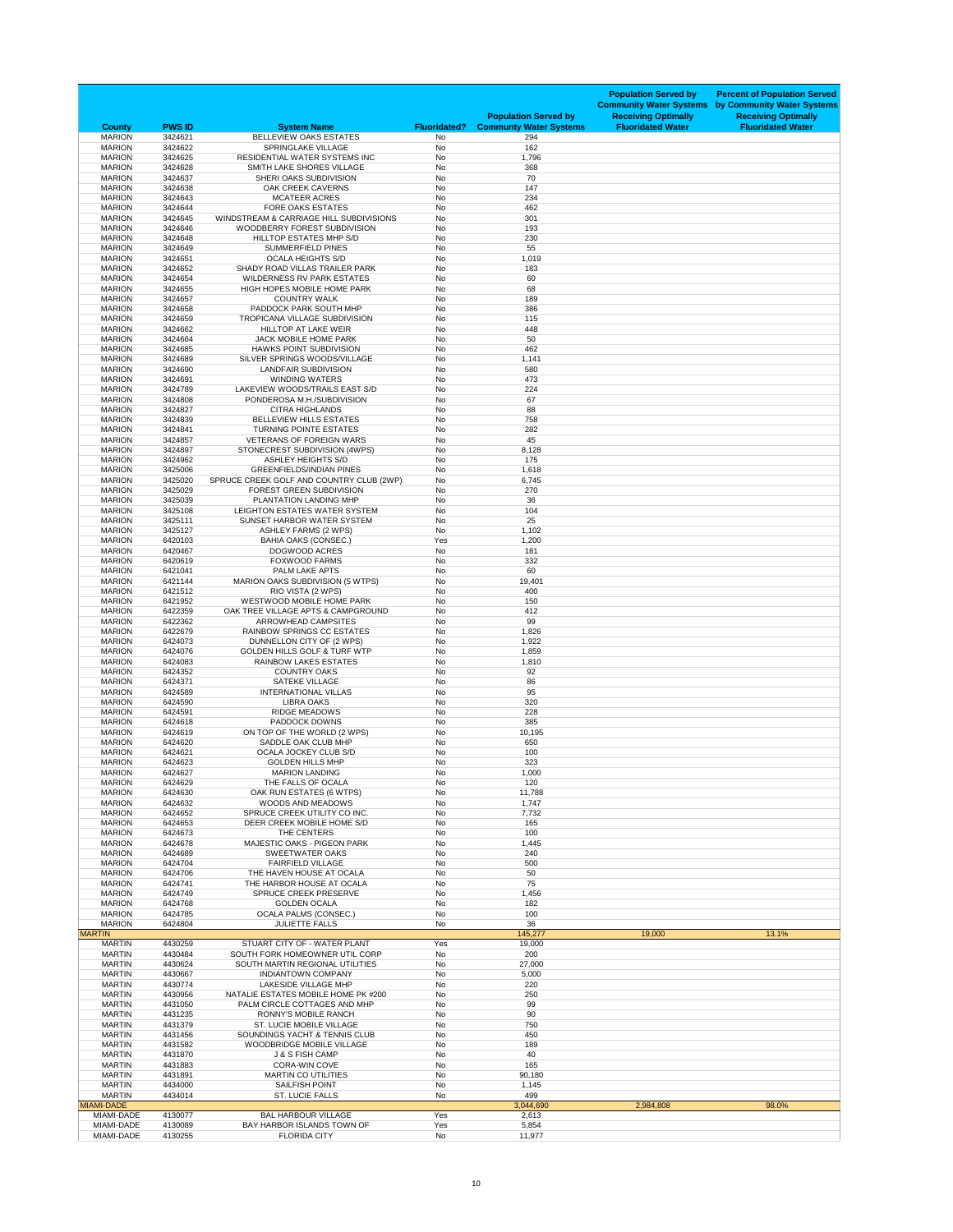| Yes<br>229,900<br><b>MIAMI-DADE</b><br>4130604<br><b>HIALEAH CITY OF</b><br>4130645<br><b>HOMESTEAD CITY OF</b><br>Yes<br><b>MIAMI-DADE</b><br>39,000<br><b>INDIAN CREEK VILLAGE</b><br>Yes<br><b>MIAMI-DADE</b><br>4130662<br>90<br><b>No</b><br>4130833<br>120<br><b>MIAMI-DADE</b><br><b>JONES' TRAILER PARK</b><br><b>MIAMI-DADE</b><br>4130871<br><b>MDWASA - MAIN SYSTEM</b><br>Yes<br>2,300,000<br><b>MIAMI-DADE</b><br>4130901<br><b>MIAMI BEACH CITY OF</b><br>Yes<br>95,000<br>4130970<br>Yes<br><b>MIAMI-DADE</b><br>NORTH BAY VILLAGE CITY OF<br>7,400<br><b>MIAMI-DADE</b><br>NORTH MIAMI CITY OF<br>Yes<br>4130977<br>80,000<br>Yes<br>MIAMI-DADE<br>4131001<br>OPA LOCKA CITY OF<br>15,700<br>MIAMI-DADE<br>4131202<br><b>No</b><br><b>MDWASA/REX UTILITIES</b><br>45,200<br><b>MIAMI-DADE</b><br>4131206<br>Yes<br><b>REX UTILITIES INC/REDAVO</b><br>350<br><b>MIAMI-DADE</b><br>4131312<br>SILVER PALM MOBILE HOMES<br><b>No</b><br>250<br>4131403<br><b>No</b><br><b>MIAMI-DADE</b><br><b>AMERICANA VILLAGE</b><br>2,100<br>Yes<br><b>MIAMI-DADE</b><br>4131424<br><b>SURFSIDE TOWN OF</b><br>6,000<br>MIAMI-DADE<br>4131474<br>MEDLEY WATER DEPARTMENT<br>Yes<br>840<br>4131531<br>Yes<br><b>MIAMI-DADE</b><br><b>VIRGINIA GARDENS VILLAGE OF</b><br>2,461<br><b>MIAMI-DADE</b><br>4131558<br><b>WEST MIAMI CITY OF</b><br>Yes<br>7,000<br><b>NORTH MIAMI BEACH</b><br>Yes<br><b>MIAMI-DADE</b><br>4131618<br>170,000<br>75<br>MIAMI-DADE<br>4134358<br>DADE JUVENILE RESIDENTIAL CENTER<br><b>No</b><br>Yes<br><b>MIAMI-DADE</b><br>4134365<br><b>HIALEAH GARDENS</b><br>22,600<br><b>MONROE</b><br>73,090<br>73,090<br>100.0%<br><b>MONROE</b><br>FKAA J. ROBERT DEAN W.T.P.<br>Yes<br>4134357<br>73,090<br><b>NASSAU</b><br>37,092<br>42,641<br>87.0%<br>2450022<br>NASSAU-AMELIA UTILITIES<br><b>NASSAU</b><br>Yes<br>9,242<br><b>NASSAU</b><br><b>No</b><br>2450146<br><b>CALLAHAN WTP</b><br>1,480<br>Yes<br><b>NASSAU</b><br>2450364<br>FERNANDINA BEACH WTP<br>16,000<br><b>NASSAU</b><br>2450431<br>DUCK POND MHP<br><b>No</b><br>60<br><b>NASSAU</b><br>2451002<br>SANDPIPER MOBILE HOME PARK<br>19<br>No<br><b>NASSAU</b><br>2451147<br>80<br><b>TEAKWOOD MHP</b><br>No<br><b>NASSAU</b><br>2451179<br><b>HILLIARD WTP</b><br>3,000<br>No<br><b>NASSAU</b><br>2451322<br><b>MARSH COVE CONDOS</b><br>No<br>415<br><b>NASSAU</b><br>2451323<br>40<br><b>NASSAU ACRES MHP</b><br>No<br><b>NASSAU</b><br>2454138<br>DAYSPRING VILLAGE<br>No<br>116<br><b>NASSAU</b><br>2454282<br>YULEE VILLAS APARTMENTS<br>No<br>171<br><b>NASSAU</b><br>2454300<br><b>GREEN ACRES OF YULEE</b><br>No<br>168<br><b>NASSAU</b><br>2454338<br><b>LOFTON OAKS GRID</b><br>Yes<br>11,850<br><b>OKALOOSA</b><br>280,849<br>179,873<br>64.1%<br><b>OKALOOSA</b><br>1460035<br><b>AUBURN WATER SYSTEM</b><br>No<br>22,015<br><b>BAKER WATER SYSTEM INC.</b><br><b>OKALOOSA</b><br>1460043<br>No<br>3,258<br><b>OKALOOSA</b><br>1460144<br>FORT WALTON BEACH CITY OF<br>Yes<br>24,113<br><b>OKALOOSA</b><br>1460147<br>NICEVILLE CITY OF<br>Yes<br>19,320<br><b>OKALOOSA</b><br>1460149<br><b>VALPARAISO CITY OF</b><br>4,441<br>No<br><b>OKALOOSA</b><br>1460182<br>CRESTVIEW CITY OF WATER DEPT.<br>No<br>32,309<br><b>OKALOOSA</b><br><b>DESTIN WATER USERS INC.</b><br>Yes<br>1460202<br>28,802<br><b>OKALOOSA</b><br>HOLT WATER WORKS INC.<br>1460352<br>No<br>3,045<br><b>OKALOOSA</b><br>1460416<br><b>LAUREL HILL CITY OF</b><br>No<br>1,978<br><b>OKALOOSA</b><br>1460455<br><b>MARY ESTHER CITY OF</b><br>Yes<br>3,950<br><b>OKALOOSA</b><br>1460472<br>MILLIGAN WATER SYSTEM INC.<br>No<br>2,285<br><b>OKALOOSA</b><br>OKALOOSA CO.WTR.& SWR.SYSTEM<br>1460506<br>Yes<br>103,688<br><b>OKALOOSA</b><br>OKALOOSA COUNTY BLUEWATER BAY-RAINTREE<br>No<br>1460775<br>19,264<br><b>OKALOOSA</b><br>1464034<br>OKALOOSA CORRECTIONAL INST.<br>No<br>1,800<br><b>OKALOOSA</b><br>OKALOOSA COUNTY - MID SYSTEM (CRESTVIEW)<br>No<br>1464044<br>9,608<br><b>OKALOOSA</b><br><b>BLACKMAN COMMUNITY</b><br>No<br>973<br>1464068<br><b>OKEECHOBEE</b><br>23,870<br>$\overline{0}$<br>0.0%<br>OKEECHOBEE UTILITY AUTHORITY<br><b>OKEECHOBEE</b><br>4470257<br>No<br>20,000<br><b>OKEECHOBEE</b><br>4470472<br>OKEECHOBEE YOUTH DEVELOPMENT<br>No<br>350<br>PINE RIDGE PARK<br><b>No</b><br><b>OKEECHOBEE</b><br>4471110<br>225<br><b>OKEECHOBEE</b><br>4471736<br><b>VILLA MARGARET</b><br>No<br>132<br><b>OKEECHOBEE</b><br>745<br>4474396<br>ANCIENT OAKS RV RESORT<br>No | <b>Population Served by</b><br><b>Community Water Systems</b><br><b>Receiving Optimally</b><br><b>Fluoridated Water</b> | <b>Population Served by</b><br><b>Communty Water Systems</b> | <b>Fluoridated?</b> | <b>System Name</b>                    | <b>PWS ID</b> | <b>County</b> |
|----------------------------------------------------------------------------------------------------------------------------------------------------------------------------------------------------------------------------------------------------------------------------------------------------------------------------------------------------------------------------------------------------------------------------------------------------------------------------------------------------------------------------------------------------------------------------------------------------------------------------------------------------------------------------------------------------------------------------------------------------------------------------------------------------------------------------------------------------------------------------------------------------------------------------------------------------------------------------------------------------------------------------------------------------------------------------------------------------------------------------------------------------------------------------------------------------------------------------------------------------------------------------------------------------------------------------------------------------------------------------------------------------------------------------------------------------------------------------------------------------------------------------------------------------------------------------------------------------------------------------------------------------------------------------------------------------------------------------------------------------------------------------------------------------------------------------------------------------------------------------------------------------------------------------------------------------------------------------------------------------------------------------------------------------------------------------------------------------------------------------------------------------------------------------------------------------------------------------------------------------------------------------------------------------------------------------------------------------------------------------------------------------------------------------------------------------------------------------------------------------------------------------------------------------------------------------------------------------------------------------------------------------------------------------------------------------------------------------------------------------------------------------------------------------------------------------------------------------------------------------------------------------------------------------------------------------------------------------------------------------------------------------------------------------------------------------------------------------------------------------------------------------------------------------------------------------------------------------------------------------------------------------------------------------------------------------------------------------------------------------------------------------------------------------------------------------------------------------------------------------------------------------------------------------------------------------------------------------------------------------------------------------------------------------------------------------------------------------------------------------------------------------------------------------------------------------------------------------------------------------------------------------------------------------------------------------------------------------------------------------------------------------------------------------------------------------------------------------------------------------------------------------------------------------------------------------------------------------------------------------------------------------------------------------------------------------------------------------------------------------------------------------------------------------------------------------------------------------------|-------------------------------------------------------------------------------------------------------------------------|--------------------------------------------------------------|---------------------|---------------------------------------|---------------|---------------|
|                                                                                                                                                                                                                                                                                                                                                                                                                                                                                                                                                                                                                                                                                                                                                                                                                                                                                                                                                                                                                                                                                                                                                                                                                                                                                                                                                                                                                                                                                                                                                                                                                                                                                                                                                                                                                                                                                                                                                                                                                                                                                                                                                                                                                                                                                                                                                                                                                                                                                                                                                                                                                                                                                                                                                                                                                                                                                                                                                                                                                                                                                                                                                                                                                                                                                                                                                                                                                                                                                                                                                                                                                                                                                                                                                                                                                                                                                                                                                                                                                                                                                                                                                                                                                                                                                                                                                                                                                                                                                  |                                                                                                                         | 160                                                          | <b>No</b>           | REDLANDS MOBILE HOME PARK             | 4130588       | MIAMI-DADE    |
|                                                                                                                                                                                                                                                                                                                                                                                                                                                                                                                                                                                                                                                                                                                                                                                                                                                                                                                                                                                                                                                                                                                                                                                                                                                                                                                                                                                                                                                                                                                                                                                                                                                                                                                                                                                                                                                                                                                                                                                                                                                                                                                                                                                                                                                                                                                                                                                                                                                                                                                                                                                                                                                                                                                                                                                                                                                                                                                                                                                                                                                                                                                                                                                                                                                                                                                                                                                                                                                                                                                                                                                                                                                                                                                                                                                                                                                                                                                                                                                                                                                                                                                                                                                                                                                                                                                                                                                                                                                                                  |                                                                                                                         |                                                              |                     |                                       |               |               |
|                                                                                                                                                                                                                                                                                                                                                                                                                                                                                                                                                                                                                                                                                                                                                                                                                                                                                                                                                                                                                                                                                                                                                                                                                                                                                                                                                                                                                                                                                                                                                                                                                                                                                                                                                                                                                                                                                                                                                                                                                                                                                                                                                                                                                                                                                                                                                                                                                                                                                                                                                                                                                                                                                                                                                                                                                                                                                                                                                                                                                                                                                                                                                                                                                                                                                                                                                                                                                                                                                                                                                                                                                                                                                                                                                                                                                                                                                                                                                                                                                                                                                                                                                                                                                                                                                                                                                                                                                                                                                  |                                                                                                                         |                                                              |                     |                                       |               |               |
|                                                                                                                                                                                                                                                                                                                                                                                                                                                                                                                                                                                                                                                                                                                                                                                                                                                                                                                                                                                                                                                                                                                                                                                                                                                                                                                                                                                                                                                                                                                                                                                                                                                                                                                                                                                                                                                                                                                                                                                                                                                                                                                                                                                                                                                                                                                                                                                                                                                                                                                                                                                                                                                                                                                                                                                                                                                                                                                                                                                                                                                                                                                                                                                                                                                                                                                                                                                                                                                                                                                                                                                                                                                                                                                                                                                                                                                                                                                                                                                                                                                                                                                                                                                                                                                                                                                                                                                                                                                                                  |                                                                                                                         |                                                              |                     |                                       |               |               |
|                                                                                                                                                                                                                                                                                                                                                                                                                                                                                                                                                                                                                                                                                                                                                                                                                                                                                                                                                                                                                                                                                                                                                                                                                                                                                                                                                                                                                                                                                                                                                                                                                                                                                                                                                                                                                                                                                                                                                                                                                                                                                                                                                                                                                                                                                                                                                                                                                                                                                                                                                                                                                                                                                                                                                                                                                                                                                                                                                                                                                                                                                                                                                                                                                                                                                                                                                                                                                                                                                                                                                                                                                                                                                                                                                                                                                                                                                                                                                                                                                                                                                                                                                                                                                                                                                                                                                                                                                                                                                  |                                                                                                                         |                                                              |                     |                                       |               |               |
|                                                                                                                                                                                                                                                                                                                                                                                                                                                                                                                                                                                                                                                                                                                                                                                                                                                                                                                                                                                                                                                                                                                                                                                                                                                                                                                                                                                                                                                                                                                                                                                                                                                                                                                                                                                                                                                                                                                                                                                                                                                                                                                                                                                                                                                                                                                                                                                                                                                                                                                                                                                                                                                                                                                                                                                                                                                                                                                                                                                                                                                                                                                                                                                                                                                                                                                                                                                                                                                                                                                                                                                                                                                                                                                                                                                                                                                                                                                                                                                                                                                                                                                                                                                                                                                                                                                                                                                                                                                                                  |                                                                                                                         |                                                              |                     |                                       |               |               |
|                                                                                                                                                                                                                                                                                                                                                                                                                                                                                                                                                                                                                                                                                                                                                                                                                                                                                                                                                                                                                                                                                                                                                                                                                                                                                                                                                                                                                                                                                                                                                                                                                                                                                                                                                                                                                                                                                                                                                                                                                                                                                                                                                                                                                                                                                                                                                                                                                                                                                                                                                                                                                                                                                                                                                                                                                                                                                                                                                                                                                                                                                                                                                                                                                                                                                                                                                                                                                                                                                                                                                                                                                                                                                                                                                                                                                                                                                                                                                                                                                                                                                                                                                                                                                                                                                                                                                                                                                                                                                  |                                                                                                                         |                                                              |                     |                                       |               |               |
|                                                                                                                                                                                                                                                                                                                                                                                                                                                                                                                                                                                                                                                                                                                                                                                                                                                                                                                                                                                                                                                                                                                                                                                                                                                                                                                                                                                                                                                                                                                                                                                                                                                                                                                                                                                                                                                                                                                                                                                                                                                                                                                                                                                                                                                                                                                                                                                                                                                                                                                                                                                                                                                                                                                                                                                                                                                                                                                                                                                                                                                                                                                                                                                                                                                                                                                                                                                                                                                                                                                                                                                                                                                                                                                                                                                                                                                                                                                                                                                                                                                                                                                                                                                                                                                                                                                                                                                                                                                                                  |                                                                                                                         |                                                              |                     |                                       |               |               |
|                                                                                                                                                                                                                                                                                                                                                                                                                                                                                                                                                                                                                                                                                                                                                                                                                                                                                                                                                                                                                                                                                                                                                                                                                                                                                                                                                                                                                                                                                                                                                                                                                                                                                                                                                                                                                                                                                                                                                                                                                                                                                                                                                                                                                                                                                                                                                                                                                                                                                                                                                                                                                                                                                                                                                                                                                                                                                                                                                                                                                                                                                                                                                                                                                                                                                                                                                                                                                                                                                                                                                                                                                                                                                                                                                                                                                                                                                                                                                                                                                                                                                                                                                                                                                                                                                                                                                                                                                                                                                  |                                                                                                                         |                                                              |                     |                                       |               |               |
|                                                                                                                                                                                                                                                                                                                                                                                                                                                                                                                                                                                                                                                                                                                                                                                                                                                                                                                                                                                                                                                                                                                                                                                                                                                                                                                                                                                                                                                                                                                                                                                                                                                                                                                                                                                                                                                                                                                                                                                                                                                                                                                                                                                                                                                                                                                                                                                                                                                                                                                                                                                                                                                                                                                                                                                                                                                                                                                                                                                                                                                                                                                                                                                                                                                                                                                                                                                                                                                                                                                                                                                                                                                                                                                                                                                                                                                                                                                                                                                                                                                                                                                                                                                                                                                                                                                                                                                                                                                                                  |                                                                                                                         |                                                              |                     |                                       |               |               |
|                                                                                                                                                                                                                                                                                                                                                                                                                                                                                                                                                                                                                                                                                                                                                                                                                                                                                                                                                                                                                                                                                                                                                                                                                                                                                                                                                                                                                                                                                                                                                                                                                                                                                                                                                                                                                                                                                                                                                                                                                                                                                                                                                                                                                                                                                                                                                                                                                                                                                                                                                                                                                                                                                                                                                                                                                                                                                                                                                                                                                                                                                                                                                                                                                                                                                                                                                                                                                                                                                                                                                                                                                                                                                                                                                                                                                                                                                                                                                                                                                                                                                                                                                                                                                                                                                                                                                                                                                                                                                  |                                                                                                                         |                                                              |                     |                                       |               |               |
|                                                                                                                                                                                                                                                                                                                                                                                                                                                                                                                                                                                                                                                                                                                                                                                                                                                                                                                                                                                                                                                                                                                                                                                                                                                                                                                                                                                                                                                                                                                                                                                                                                                                                                                                                                                                                                                                                                                                                                                                                                                                                                                                                                                                                                                                                                                                                                                                                                                                                                                                                                                                                                                                                                                                                                                                                                                                                                                                                                                                                                                                                                                                                                                                                                                                                                                                                                                                                                                                                                                                                                                                                                                                                                                                                                                                                                                                                                                                                                                                                                                                                                                                                                                                                                                                                                                                                                                                                                                                                  |                                                                                                                         |                                                              |                     |                                       |               |               |
|                                                                                                                                                                                                                                                                                                                                                                                                                                                                                                                                                                                                                                                                                                                                                                                                                                                                                                                                                                                                                                                                                                                                                                                                                                                                                                                                                                                                                                                                                                                                                                                                                                                                                                                                                                                                                                                                                                                                                                                                                                                                                                                                                                                                                                                                                                                                                                                                                                                                                                                                                                                                                                                                                                                                                                                                                                                                                                                                                                                                                                                                                                                                                                                                                                                                                                                                                                                                                                                                                                                                                                                                                                                                                                                                                                                                                                                                                                                                                                                                                                                                                                                                                                                                                                                                                                                                                                                                                                                                                  |                                                                                                                         |                                                              |                     |                                       |               |               |
|                                                                                                                                                                                                                                                                                                                                                                                                                                                                                                                                                                                                                                                                                                                                                                                                                                                                                                                                                                                                                                                                                                                                                                                                                                                                                                                                                                                                                                                                                                                                                                                                                                                                                                                                                                                                                                                                                                                                                                                                                                                                                                                                                                                                                                                                                                                                                                                                                                                                                                                                                                                                                                                                                                                                                                                                                                                                                                                                                                                                                                                                                                                                                                                                                                                                                                                                                                                                                                                                                                                                                                                                                                                                                                                                                                                                                                                                                                                                                                                                                                                                                                                                                                                                                                                                                                                                                                                                                                                                                  |                                                                                                                         |                                                              |                     |                                       |               |               |
|                                                                                                                                                                                                                                                                                                                                                                                                                                                                                                                                                                                                                                                                                                                                                                                                                                                                                                                                                                                                                                                                                                                                                                                                                                                                                                                                                                                                                                                                                                                                                                                                                                                                                                                                                                                                                                                                                                                                                                                                                                                                                                                                                                                                                                                                                                                                                                                                                                                                                                                                                                                                                                                                                                                                                                                                                                                                                                                                                                                                                                                                                                                                                                                                                                                                                                                                                                                                                                                                                                                                                                                                                                                                                                                                                                                                                                                                                                                                                                                                                                                                                                                                                                                                                                                                                                                                                                                                                                                                                  |                                                                                                                         |                                                              |                     |                                       |               |               |
|                                                                                                                                                                                                                                                                                                                                                                                                                                                                                                                                                                                                                                                                                                                                                                                                                                                                                                                                                                                                                                                                                                                                                                                                                                                                                                                                                                                                                                                                                                                                                                                                                                                                                                                                                                                                                                                                                                                                                                                                                                                                                                                                                                                                                                                                                                                                                                                                                                                                                                                                                                                                                                                                                                                                                                                                                                                                                                                                                                                                                                                                                                                                                                                                                                                                                                                                                                                                                                                                                                                                                                                                                                                                                                                                                                                                                                                                                                                                                                                                                                                                                                                                                                                                                                                                                                                                                                                                                                                                                  |                                                                                                                         |                                                              |                     |                                       |               |               |
|                                                                                                                                                                                                                                                                                                                                                                                                                                                                                                                                                                                                                                                                                                                                                                                                                                                                                                                                                                                                                                                                                                                                                                                                                                                                                                                                                                                                                                                                                                                                                                                                                                                                                                                                                                                                                                                                                                                                                                                                                                                                                                                                                                                                                                                                                                                                                                                                                                                                                                                                                                                                                                                                                                                                                                                                                                                                                                                                                                                                                                                                                                                                                                                                                                                                                                                                                                                                                                                                                                                                                                                                                                                                                                                                                                                                                                                                                                                                                                                                                                                                                                                                                                                                                                                                                                                                                                                                                                                                                  |                                                                                                                         |                                                              |                     |                                       |               |               |
|                                                                                                                                                                                                                                                                                                                                                                                                                                                                                                                                                                                                                                                                                                                                                                                                                                                                                                                                                                                                                                                                                                                                                                                                                                                                                                                                                                                                                                                                                                                                                                                                                                                                                                                                                                                                                                                                                                                                                                                                                                                                                                                                                                                                                                                                                                                                                                                                                                                                                                                                                                                                                                                                                                                                                                                                                                                                                                                                                                                                                                                                                                                                                                                                                                                                                                                                                                                                                                                                                                                                                                                                                                                                                                                                                                                                                                                                                                                                                                                                                                                                                                                                                                                                                                                                                                                                                                                                                                                                                  |                                                                                                                         |                                                              |                     |                                       |               |               |
|                                                                                                                                                                                                                                                                                                                                                                                                                                                                                                                                                                                                                                                                                                                                                                                                                                                                                                                                                                                                                                                                                                                                                                                                                                                                                                                                                                                                                                                                                                                                                                                                                                                                                                                                                                                                                                                                                                                                                                                                                                                                                                                                                                                                                                                                                                                                                                                                                                                                                                                                                                                                                                                                                                                                                                                                                                                                                                                                                                                                                                                                                                                                                                                                                                                                                                                                                                                                                                                                                                                                                                                                                                                                                                                                                                                                                                                                                                                                                                                                                                                                                                                                                                                                                                                                                                                                                                                                                                                                                  |                                                                                                                         |                                                              |                     |                                       |               |               |
|                                                                                                                                                                                                                                                                                                                                                                                                                                                                                                                                                                                                                                                                                                                                                                                                                                                                                                                                                                                                                                                                                                                                                                                                                                                                                                                                                                                                                                                                                                                                                                                                                                                                                                                                                                                                                                                                                                                                                                                                                                                                                                                                                                                                                                                                                                                                                                                                                                                                                                                                                                                                                                                                                                                                                                                                                                                                                                                                                                                                                                                                                                                                                                                                                                                                                                                                                                                                                                                                                                                                                                                                                                                                                                                                                                                                                                                                                                                                                                                                                                                                                                                                                                                                                                                                                                                                                                                                                                                                                  |                                                                                                                         |                                                              |                     |                                       |               |               |
|                                                                                                                                                                                                                                                                                                                                                                                                                                                                                                                                                                                                                                                                                                                                                                                                                                                                                                                                                                                                                                                                                                                                                                                                                                                                                                                                                                                                                                                                                                                                                                                                                                                                                                                                                                                                                                                                                                                                                                                                                                                                                                                                                                                                                                                                                                                                                                                                                                                                                                                                                                                                                                                                                                                                                                                                                                                                                                                                                                                                                                                                                                                                                                                                                                                                                                                                                                                                                                                                                                                                                                                                                                                                                                                                                                                                                                                                                                                                                                                                                                                                                                                                                                                                                                                                                                                                                                                                                                                                                  |                                                                                                                         |                                                              |                     |                                       |               |               |
|                                                                                                                                                                                                                                                                                                                                                                                                                                                                                                                                                                                                                                                                                                                                                                                                                                                                                                                                                                                                                                                                                                                                                                                                                                                                                                                                                                                                                                                                                                                                                                                                                                                                                                                                                                                                                                                                                                                                                                                                                                                                                                                                                                                                                                                                                                                                                                                                                                                                                                                                                                                                                                                                                                                                                                                                                                                                                                                                                                                                                                                                                                                                                                                                                                                                                                                                                                                                                                                                                                                                                                                                                                                                                                                                                                                                                                                                                                                                                                                                                                                                                                                                                                                                                                                                                                                                                                                                                                                                                  |                                                                                                                         |                                                              |                     |                                       |               |               |
|                                                                                                                                                                                                                                                                                                                                                                                                                                                                                                                                                                                                                                                                                                                                                                                                                                                                                                                                                                                                                                                                                                                                                                                                                                                                                                                                                                                                                                                                                                                                                                                                                                                                                                                                                                                                                                                                                                                                                                                                                                                                                                                                                                                                                                                                                                                                                                                                                                                                                                                                                                                                                                                                                                                                                                                                                                                                                                                                                                                                                                                                                                                                                                                                                                                                                                                                                                                                                                                                                                                                                                                                                                                                                                                                                                                                                                                                                                                                                                                                                                                                                                                                                                                                                                                                                                                                                                                                                                                                                  |                                                                                                                         |                                                              |                     |                                       |               |               |
|                                                                                                                                                                                                                                                                                                                                                                                                                                                                                                                                                                                                                                                                                                                                                                                                                                                                                                                                                                                                                                                                                                                                                                                                                                                                                                                                                                                                                                                                                                                                                                                                                                                                                                                                                                                                                                                                                                                                                                                                                                                                                                                                                                                                                                                                                                                                                                                                                                                                                                                                                                                                                                                                                                                                                                                                                                                                                                                                                                                                                                                                                                                                                                                                                                                                                                                                                                                                                                                                                                                                                                                                                                                                                                                                                                                                                                                                                                                                                                                                                                                                                                                                                                                                                                                                                                                                                                                                                                                                                  |                                                                                                                         |                                                              |                     |                                       |               |               |
|                                                                                                                                                                                                                                                                                                                                                                                                                                                                                                                                                                                                                                                                                                                                                                                                                                                                                                                                                                                                                                                                                                                                                                                                                                                                                                                                                                                                                                                                                                                                                                                                                                                                                                                                                                                                                                                                                                                                                                                                                                                                                                                                                                                                                                                                                                                                                                                                                                                                                                                                                                                                                                                                                                                                                                                                                                                                                                                                                                                                                                                                                                                                                                                                                                                                                                                                                                                                                                                                                                                                                                                                                                                                                                                                                                                                                                                                                                                                                                                                                                                                                                                                                                                                                                                                                                                                                                                                                                                                                  |                                                                                                                         |                                                              |                     |                                       |               |               |
|                                                                                                                                                                                                                                                                                                                                                                                                                                                                                                                                                                                                                                                                                                                                                                                                                                                                                                                                                                                                                                                                                                                                                                                                                                                                                                                                                                                                                                                                                                                                                                                                                                                                                                                                                                                                                                                                                                                                                                                                                                                                                                                                                                                                                                                                                                                                                                                                                                                                                                                                                                                                                                                                                                                                                                                                                                                                                                                                                                                                                                                                                                                                                                                                                                                                                                                                                                                                                                                                                                                                                                                                                                                                                                                                                                                                                                                                                                                                                                                                                                                                                                                                                                                                                                                                                                                                                                                                                                                                                  |                                                                                                                         |                                                              |                     |                                       |               |               |
|                                                                                                                                                                                                                                                                                                                                                                                                                                                                                                                                                                                                                                                                                                                                                                                                                                                                                                                                                                                                                                                                                                                                                                                                                                                                                                                                                                                                                                                                                                                                                                                                                                                                                                                                                                                                                                                                                                                                                                                                                                                                                                                                                                                                                                                                                                                                                                                                                                                                                                                                                                                                                                                                                                                                                                                                                                                                                                                                                                                                                                                                                                                                                                                                                                                                                                                                                                                                                                                                                                                                                                                                                                                                                                                                                                                                                                                                                                                                                                                                                                                                                                                                                                                                                                                                                                                                                                                                                                                                                  |                                                                                                                         |                                                              |                     |                                       |               |               |
|                                                                                                                                                                                                                                                                                                                                                                                                                                                                                                                                                                                                                                                                                                                                                                                                                                                                                                                                                                                                                                                                                                                                                                                                                                                                                                                                                                                                                                                                                                                                                                                                                                                                                                                                                                                                                                                                                                                                                                                                                                                                                                                                                                                                                                                                                                                                                                                                                                                                                                                                                                                                                                                                                                                                                                                                                                                                                                                                                                                                                                                                                                                                                                                                                                                                                                                                                                                                                                                                                                                                                                                                                                                                                                                                                                                                                                                                                                                                                                                                                                                                                                                                                                                                                                                                                                                                                                                                                                                                                  |                                                                                                                         |                                                              |                     |                                       |               |               |
|                                                                                                                                                                                                                                                                                                                                                                                                                                                                                                                                                                                                                                                                                                                                                                                                                                                                                                                                                                                                                                                                                                                                                                                                                                                                                                                                                                                                                                                                                                                                                                                                                                                                                                                                                                                                                                                                                                                                                                                                                                                                                                                                                                                                                                                                                                                                                                                                                                                                                                                                                                                                                                                                                                                                                                                                                                                                                                                                                                                                                                                                                                                                                                                                                                                                                                                                                                                                                                                                                                                                                                                                                                                                                                                                                                                                                                                                                                                                                                                                                                                                                                                                                                                                                                                                                                                                                                                                                                                                                  |                                                                                                                         |                                                              |                     |                                       |               |               |
|                                                                                                                                                                                                                                                                                                                                                                                                                                                                                                                                                                                                                                                                                                                                                                                                                                                                                                                                                                                                                                                                                                                                                                                                                                                                                                                                                                                                                                                                                                                                                                                                                                                                                                                                                                                                                                                                                                                                                                                                                                                                                                                                                                                                                                                                                                                                                                                                                                                                                                                                                                                                                                                                                                                                                                                                                                                                                                                                                                                                                                                                                                                                                                                                                                                                                                                                                                                                                                                                                                                                                                                                                                                                                                                                                                                                                                                                                                                                                                                                                                                                                                                                                                                                                                                                                                                                                                                                                                                                                  |                                                                                                                         |                                                              |                     |                                       |               |               |
|                                                                                                                                                                                                                                                                                                                                                                                                                                                                                                                                                                                                                                                                                                                                                                                                                                                                                                                                                                                                                                                                                                                                                                                                                                                                                                                                                                                                                                                                                                                                                                                                                                                                                                                                                                                                                                                                                                                                                                                                                                                                                                                                                                                                                                                                                                                                                                                                                                                                                                                                                                                                                                                                                                                                                                                                                                                                                                                                                                                                                                                                                                                                                                                                                                                                                                                                                                                                                                                                                                                                                                                                                                                                                                                                                                                                                                                                                                                                                                                                                                                                                                                                                                                                                                                                                                                                                                                                                                                                                  |                                                                                                                         |                                                              |                     |                                       |               |               |
|                                                                                                                                                                                                                                                                                                                                                                                                                                                                                                                                                                                                                                                                                                                                                                                                                                                                                                                                                                                                                                                                                                                                                                                                                                                                                                                                                                                                                                                                                                                                                                                                                                                                                                                                                                                                                                                                                                                                                                                                                                                                                                                                                                                                                                                                                                                                                                                                                                                                                                                                                                                                                                                                                                                                                                                                                                                                                                                                                                                                                                                                                                                                                                                                                                                                                                                                                                                                                                                                                                                                                                                                                                                                                                                                                                                                                                                                                                                                                                                                                                                                                                                                                                                                                                                                                                                                                                                                                                                                                  |                                                                                                                         |                                                              |                     |                                       |               |               |
|                                                                                                                                                                                                                                                                                                                                                                                                                                                                                                                                                                                                                                                                                                                                                                                                                                                                                                                                                                                                                                                                                                                                                                                                                                                                                                                                                                                                                                                                                                                                                                                                                                                                                                                                                                                                                                                                                                                                                                                                                                                                                                                                                                                                                                                                                                                                                                                                                                                                                                                                                                                                                                                                                                                                                                                                                                                                                                                                                                                                                                                                                                                                                                                                                                                                                                                                                                                                                                                                                                                                                                                                                                                                                                                                                                                                                                                                                                                                                                                                                                                                                                                                                                                                                                                                                                                                                                                                                                                                                  |                                                                                                                         |                                                              |                     |                                       |               |               |
|                                                                                                                                                                                                                                                                                                                                                                                                                                                                                                                                                                                                                                                                                                                                                                                                                                                                                                                                                                                                                                                                                                                                                                                                                                                                                                                                                                                                                                                                                                                                                                                                                                                                                                                                                                                                                                                                                                                                                                                                                                                                                                                                                                                                                                                                                                                                                                                                                                                                                                                                                                                                                                                                                                                                                                                                                                                                                                                                                                                                                                                                                                                                                                                                                                                                                                                                                                                                                                                                                                                                                                                                                                                                                                                                                                                                                                                                                                                                                                                                                                                                                                                                                                                                                                                                                                                                                                                                                                                                                  |                                                                                                                         |                                                              |                     |                                       |               |               |
|                                                                                                                                                                                                                                                                                                                                                                                                                                                                                                                                                                                                                                                                                                                                                                                                                                                                                                                                                                                                                                                                                                                                                                                                                                                                                                                                                                                                                                                                                                                                                                                                                                                                                                                                                                                                                                                                                                                                                                                                                                                                                                                                                                                                                                                                                                                                                                                                                                                                                                                                                                                                                                                                                                                                                                                                                                                                                                                                                                                                                                                                                                                                                                                                                                                                                                                                                                                                                                                                                                                                                                                                                                                                                                                                                                                                                                                                                                                                                                                                                                                                                                                                                                                                                                                                                                                                                                                                                                                                                  |                                                                                                                         |                                                              |                     |                                       |               |               |
|                                                                                                                                                                                                                                                                                                                                                                                                                                                                                                                                                                                                                                                                                                                                                                                                                                                                                                                                                                                                                                                                                                                                                                                                                                                                                                                                                                                                                                                                                                                                                                                                                                                                                                                                                                                                                                                                                                                                                                                                                                                                                                                                                                                                                                                                                                                                                                                                                                                                                                                                                                                                                                                                                                                                                                                                                                                                                                                                                                                                                                                                                                                                                                                                                                                                                                                                                                                                                                                                                                                                                                                                                                                                                                                                                                                                                                                                                                                                                                                                                                                                                                                                                                                                                                                                                                                                                                                                                                                                                  |                                                                                                                         |                                                              |                     |                                       |               |               |
|                                                                                                                                                                                                                                                                                                                                                                                                                                                                                                                                                                                                                                                                                                                                                                                                                                                                                                                                                                                                                                                                                                                                                                                                                                                                                                                                                                                                                                                                                                                                                                                                                                                                                                                                                                                                                                                                                                                                                                                                                                                                                                                                                                                                                                                                                                                                                                                                                                                                                                                                                                                                                                                                                                                                                                                                                                                                                                                                                                                                                                                                                                                                                                                                                                                                                                                                                                                                                                                                                                                                                                                                                                                                                                                                                                                                                                                                                                                                                                                                                                                                                                                                                                                                                                                                                                                                                                                                                                                                                  |                                                                                                                         |                                                              |                     |                                       |               |               |
|                                                                                                                                                                                                                                                                                                                                                                                                                                                                                                                                                                                                                                                                                                                                                                                                                                                                                                                                                                                                                                                                                                                                                                                                                                                                                                                                                                                                                                                                                                                                                                                                                                                                                                                                                                                                                                                                                                                                                                                                                                                                                                                                                                                                                                                                                                                                                                                                                                                                                                                                                                                                                                                                                                                                                                                                                                                                                                                                                                                                                                                                                                                                                                                                                                                                                                                                                                                                                                                                                                                                                                                                                                                                                                                                                                                                                                                                                                                                                                                                                                                                                                                                                                                                                                                                                                                                                                                                                                                                                  |                                                                                                                         |                                                              |                     |                                       |               |               |
|                                                                                                                                                                                                                                                                                                                                                                                                                                                                                                                                                                                                                                                                                                                                                                                                                                                                                                                                                                                                                                                                                                                                                                                                                                                                                                                                                                                                                                                                                                                                                                                                                                                                                                                                                                                                                                                                                                                                                                                                                                                                                                                                                                                                                                                                                                                                                                                                                                                                                                                                                                                                                                                                                                                                                                                                                                                                                                                                                                                                                                                                                                                                                                                                                                                                                                                                                                                                                                                                                                                                                                                                                                                                                                                                                                                                                                                                                                                                                                                                                                                                                                                                                                                                                                                                                                                                                                                                                                                                                  |                                                                                                                         |                                                              |                     |                                       |               |               |
|                                                                                                                                                                                                                                                                                                                                                                                                                                                                                                                                                                                                                                                                                                                                                                                                                                                                                                                                                                                                                                                                                                                                                                                                                                                                                                                                                                                                                                                                                                                                                                                                                                                                                                                                                                                                                                                                                                                                                                                                                                                                                                                                                                                                                                                                                                                                                                                                                                                                                                                                                                                                                                                                                                                                                                                                                                                                                                                                                                                                                                                                                                                                                                                                                                                                                                                                                                                                                                                                                                                                                                                                                                                                                                                                                                                                                                                                                                                                                                                                                                                                                                                                                                                                                                                                                                                                                                                                                                                                                  |                                                                                                                         |                                                              |                     |                                       |               |               |
|                                                                                                                                                                                                                                                                                                                                                                                                                                                                                                                                                                                                                                                                                                                                                                                                                                                                                                                                                                                                                                                                                                                                                                                                                                                                                                                                                                                                                                                                                                                                                                                                                                                                                                                                                                                                                                                                                                                                                                                                                                                                                                                                                                                                                                                                                                                                                                                                                                                                                                                                                                                                                                                                                                                                                                                                                                                                                                                                                                                                                                                                                                                                                                                                                                                                                                                                                                                                                                                                                                                                                                                                                                                                                                                                                                                                                                                                                                                                                                                                                                                                                                                                                                                                                                                                                                                                                                                                                                                                                  |                                                                                                                         |                                                              |                     |                                       |               |               |
|                                                                                                                                                                                                                                                                                                                                                                                                                                                                                                                                                                                                                                                                                                                                                                                                                                                                                                                                                                                                                                                                                                                                                                                                                                                                                                                                                                                                                                                                                                                                                                                                                                                                                                                                                                                                                                                                                                                                                                                                                                                                                                                                                                                                                                                                                                                                                                                                                                                                                                                                                                                                                                                                                                                                                                                                                                                                                                                                                                                                                                                                                                                                                                                                                                                                                                                                                                                                                                                                                                                                                                                                                                                                                                                                                                                                                                                                                                                                                                                                                                                                                                                                                                                                                                                                                                                                                                                                                                                                                  |                                                                                                                         |                                                              |                     |                                       |               |               |
|                                                                                                                                                                                                                                                                                                                                                                                                                                                                                                                                                                                                                                                                                                                                                                                                                                                                                                                                                                                                                                                                                                                                                                                                                                                                                                                                                                                                                                                                                                                                                                                                                                                                                                                                                                                                                                                                                                                                                                                                                                                                                                                                                                                                                                                                                                                                                                                                                                                                                                                                                                                                                                                                                                                                                                                                                                                                                                                                                                                                                                                                                                                                                                                                                                                                                                                                                                                                                                                                                                                                                                                                                                                                                                                                                                                                                                                                                                                                                                                                                                                                                                                                                                                                                                                                                                                                                                                                                                                                                  |                                                                                                                         |                                                              |                     |                                       |               |               |
|                                                                                                                                                                                                                                                                                                                                                                                                                                                                                                                                                                                                                                                                                                                                                                                                                                                                                                                                                                                                                                                                                                                                                                                                                                                                                                                                                                                                                                                                                                                                                                                                                                                                                                                                                                                                                                                                                                                                                                                                                                                                                                                                                                                                                                                                                                                                                                                                                                                                                                                                                                                                                                                                                                                                                                                                                                                                                                                                                                                                                                                                                                                                                                                                                                                                                                                                                                                                                                                                                                                                                                                                                                                                                                                                                                                                                                                                                                                                                                                                                                                                                                                                                                                                                                                                                                                                                                                                                                                                                  |                                                                                                                         |                                                              |                     |                                       |               |               |
|                                                                                                                                                                                                                                                                                                                                                                                                                                                                                                                                                                                                                                                                                                                                                                                                                                                                                                                                                                                                                                                                                                                                                                                                                                                                                                                                                                                                                                                                                                                                                                                                                                                                                                                                                                                                                                                                                                                                                                                                                                                                                                                                                                                                                                                                                                                                                                                                                                                                                                                                                                                                                                                                                                                                                                                                                                                                                                                                                                                                                                                                                                                                                                                                                                                                                                                                                                                                                                                                                                                                                                                                                                                                                                                                                                                                                                                                                                                                                                                                                                                                                                                                                                                                                                                                                                                                                                                                                                                                                  |                                                                                                                         |                                                              |                     |                                       |               |               |
|                                                                                                                                                                                                                                                                                                                                                                                                                                                                                                                                                                                                                                                                                                                                                                                                                                                                                                                                                                                                                                                                                                                                                                                                                                                                                                                                                                                                                                                                                                                                                                                                                                                                                                                                                                                                                                                                                                                                                                                                                                                                                                                                                                                                                                                                                                                                                                                                                                                                                                                                                                                                                                                                                                                                                                                                                                                                                                                                                                                                                                                                                                                                                                                                                                                                                                                                                                                                                                                                                                                                                                                                                                                                                                                                                                                                                                                                                                                                                                                                                                                                                                                                                                                                                                                                                                                                                                                                                                                                                  |                                                                                                                         |                                                              |                     |                                       |               |               |
|                                                                                                                                                                                                                                                                                                                                                                                                                                                                                                                                                                                                                                                                                                                                                                                                                                                                                                                                                                                                                                                                                                                                                                                                                                                                                                                                                                                                                                                                                                                                                                                                                                                                                                                                                                                                                                                                                                                                                                                                                                                                                                                                                                                                                                                                                                                                                                                                                                                                                                                                                                                                                                                                                                                                                                                                                                                                                                                                                                                                                                                                                                                                                                                                                                                                                                                                                                                                                                                                                                                                                                                                                                                                                                                                                                                                                                                                                                                                                                                                                                                                                                                                                                                                                                                                                                                                                                                                                                                                                  |                                                                                                                         |                                                              |                     |                                       |               |               |
|                                                                                                                                                                                                                                                                                                                                                                                                                                                                                                                                                                                                                                                                                                                                                                                                                                                                                                                                                                                                                                                                                                                                                                                                                                                                                                                                                                                                                                                                                                                                                                                                                                                                                                                                                                                                                                                                                                                                                                                                                                                                                                                                                                                                                                                                                                                                                                                                                                                                                                                                                                                                                                                                                                                                                                                                                                                                                                                                                                                                                                                                                                                                                                                                                                                                                                                                                                                                                                                                                                                                                                                                                                                                                                                                                                                                                                                                                                                                                                                                                                                                                                                                                                                                                                                                                                                                                                                                                                                                                  |                                                                                                                         |                                                              |                     |                                       |               |               |
| 418<br><b>OKEECHOBEE</b><br>4474453<br><b>BLUE CYPRESS GOLF &amp; RV PARK</b><br><b>No</b>                                                                                                                                                                                                                                                                                                                                                                                                                                                                                                                                                                                                                                                                                                                                                                                                                                                                                                                                                                                                                                                                                                                                                                                                                                                                                                                                                                                                                                                                                                                                                                                                                                                                                                                                                                                                                                                                                                                                                                                                                                                                                                                                                                                                                                                                                                                                                                                                                                                                                                                                                                                                                                                                                                                                                                                                                                                                                                                                                                                                                                                                                                                                                                                                                                                                                                                                                                                                                                                                                                                                                                                                                                                                                                                                                                                                                                                                                                                                                                                                                                                                                                                                                                                                                                                                                                                                                                                       |                                                                                                                         |                                                              |                     |                                       |               |               |
| 56<br><b>OKEECHOBEE</b><br>4474462<br><b>MCARTHUR/LINE 1/NE</b><br>No                                                                                                                                                                                                                                                                                                                                                                                                                                                                                                                                                                                                                                                                                                                                                                                                                                                                                                                                                                                                                                                                                                                                                                                                                                                                                                                                                                                                                                                                                                                                                                                                                                                                                                                                                                                                                                                                                                                                                                                                                                                                                                                                                                                                                                                                                                                                                                                                                                                                                                                                                                                                                                                                                                                                                                                                                                                                                                                                                                                                                                                                                                                                                                                                                                                                                                                                                                                                                                                                                                                                                                                                                                                                                                                                                                                                                                                                                                                                                                                                                                                                                                                                                                                                                                                                                                                                                                                                            |                                                                                                                         |                                                              |                     |                                       |               |               |
| <b>OKEECHOBEE</b><br>4474467<br><b>OAK PARK LLC</b><br>100<br>No                                                                                                                                                                                                                                                                                                                                                                                                                                                                                                                                                                                                                                                                                                                                                                                                                                                                                                                                                                                                                                                                                                                                                                                                                                                                                                                                                                                                                                                                                                                                                                                                                                                                                                                                                                                                                                                                                                                                                                                                                                                                                                                                                                                                                                                                                                                                                                                                                                                                                                                                                                                                                                                                                                                                                                                                                                                                                                                                                                                                                                                                                                                                                                                                                                                                                                                                                                                                                                                                                                                                                                                                                                                                                                                                                                                                                                                                                                                                                                                                                                                                                                                                                                                                                                                                                                                                                                                                                 |                                                                                                                         |                                                              |                     |                                       |               |               |
| 4474474<br>MCARTHUR/LINE 7/SW<br><b>OKEECHOBEE</b><br>No<br>144<br><b>OKEECHOBEE</b><br>4474497<br>OKEECHOBEE CORRECTIONAL INST<br>No<br>1,700                                                                                                                                                                                                                                                                                                                                                                                                                                                                                                                                                                                                                                                                                                                                                                                                                                                                                                                                                                                                                                                                                                                                                                                                                                                                                                                                                                                                                                                                                                                                                                                                                                                                                                                                                                                                                                                                                                                                                                                                                                                                                                                                                                                                                                                                                                                                                                                                                                                                                                                                                                                                                                                                                                                                                                                                                                                                                                                                                                                                                                                                                                                                                                                                                                                                                                                                                                                                                                                                                                                                                                                                                                                                                                                                                                                                                                                                                                                                                                                                                                                                                                                                                                                                                                                                                                                                   |                                                                                                                         |                                                              |                     |                                       |               |               |
| <b>ORANGE</b><br>1,457,200<br>1,105,236<br>75.9%                                                                                                                                                                                                                                                                                                                                                                                                                                                                                                                                                                                                                                                                                                                                                                                                                                                                                                                                                                                                                                                                                                                                                                                                                                                                                                                                                                                                                                                                                                                                                                                                                                                                                                                                                                                                                                                                                                                                                                                                                                                                                                                                                                                                                                                                                                                                                                                                                                                                                                                                                                                                                                                                                                                                                                                                                                                                                                                                                                                                                                                                                                                                                                                                                                                                                                                                                                                                                                                                                                                                                                                                                                                                                                                                                                                                                                                                                                                                                                                                                                                                                                                                                                                                                                                                                                                                                                                                                                 |                                                                                                                         |                                                              |                     |                                       |               |               |
| <b>BARTON LAKE MHP</b><br><b>ORANGE</b><br>3480061<br>No<br>107                                                                                                                                                                                                                                                                                                                                                                                                                                                                                                                                                                                                                                                                                                                                                                                                                                                                                                                                                                                                                                                                                                                                                                                                                                                                                                                                                                                                                                                                                                                                                                                                                                                                                                                                                                                                                                                                                                                                                                                                                                                                                                                                                                                                                                                                                                                                                                                                                                                                                                                                                                                                                                                                                                                                                                                                                                                                                                                                                                                                                                                                                                                                                                                                                                                                                                                                                                                                                                                                                                                                                                                                                                                                                                                                                                                                                                                                                                                                                                                                                                                                                                                                                                                                                                                                                                                                                                                                                  |                                                                                                                         |                                                              |                     |                                       |               |               |
| <b>ORANGE</b><br>3480114<br><b>BRIGHTWOOD MANOR MHP</b><br>No<br>420                                                                                                                                                                                                                                                                                                                                                                                                                                                                                                                                                                                                                                                                                                                                                                                                                                                                                                                                                                                                                                                                                                                                                                                                                                                                                                                                                                                                                                                                                                                                                                                                                                                                                                                                                                                                                                                                                                                                                                                                                                                                                                                                                                                                                                                                                                                                                                                                                                                                                                                                                                                                                                                                                                                                                                                                                                                                                                                                                                                                                                                                                                                                                                                                                                                                                                                                                                                                                                                                                                                                                                                                                                                                                                                                                                                                                                                                                                                                                                                                                                                                                                                                                                                                                                                                                                                                                                                                             |                                                                                                                         |                                                              |                     |                                       |               |               |
| <b>ORANGE</b><br>3480149<br>PLURIS-WEDGEFIELD INC<br>5,722<br>No<br><b>ORANGE</b><br>3480200<br>APOPKA CITY OF (5 WTPS)<br>No<br>59,931                                                                                                                                                                                                                                                                                                                                                                                                                                                                                                                                                                                                                                                                                                                                                                                                                                                                                                                                                                                                                                                                                                                                                                                                                                                                                                                                                                                                                                                                                                                                                                                                                                                                                                                                                                                                                                                                                                                                                                                                                                                                                                                                                                                                                                                                                                                                                                                                                                                                                                                                                                                                                                                                                                                                                                                                                                                                                                                                                                                                                                                                                                                                                                                                                                                                                                                                                                                                                                                                                                                                                                                                                                                                                                                                                                                                                                                                                                                                                                                                                                                                                                                                                                                                                                                                                                                                          |                                                                                                                         |                                                              |                     |                                       |               |               |
| <b>ORANGE</b><br>3480203<br>MAITLAND CITY OF (3 WPS)<br>Yes<br>13,268                                                                                                                                                                                                                                                                                                                                                                                                                                                                                                                                                                                                                                                                                                                                                                                                                                                                                                                                                                                                                                                                                                                                                                                                                                                                                                                                                                                                                                                                                                                                                                                                                                                                                                                                                                                                                                                                                                                                                                                                                                                                                                                                                                                                                                                                                                                                                                                                                                                                                                                                                                                                                                                                                                                                                                                                                                                                                                                                                                                                                                                                                                                                                                                                                                                                                                                                                                                                                                                                                                                                                                                                                                                                                                                                                                                                                                                                                                                                                                                                                                                                                                                                                                                                                                                                                                                                                                                                            |                                                                                                                         |                                                              |                     |                                       |               |               |
| OCOEE CITY OF (2 WPS)<br><b>ORANGE</b><br>3480204<br>39,239<br>Yes                                                                                                                                                                                                                                                                                                                                                                                                                                                                                                                                                                                                                                                                                                                                                                                                                                                                                                                                                                                                                                                                                                                                                                                                                                                                                                                                                                                                                                                                                                                                                                                                                                                                                                                                                                                                                                                                                                                                                                                                                                                                                                                                                                                                                                                                                                                                                                                                                                                                                                                                                                                                                                                                                                                                                                                                                                                                                                                                                                                                                                                                                                                                                                                                                                                                                                                                                                                                                                                                                                                                                                                                                                                                                                                                                                                                                                                                                                                                                                                                                                                                                                                                                                                                                                                                                                                                                                                                               |                                                                                                                         |                                                              |                     |                                       |               |               |
| <b>COLLEGE MOBILE HOME PARK</b><br><b>ORANGE</b><br>3480226<br>No<br>90                                                                                                                                                                                                                                                                                                                                                                                                                                                                                                                                                                                                                                                                                                                                                                                                                                                                                                                                                                                                                                                                                                                                                                                                                                                                                                                                                                                                                                                                                                                                                                                                                                                                                                                                                                                                                                                                                                                                                                                                                                                                                                                                                                                                                                                                                                                                                                                                                                                                                                                                                                                                                                                                                                                                                                                                                                                                                                                                                                                                                                                                                                                                                                                                                                                                                                                                                                                                                                                                                                                                                                                                                                                                                                                                                                                                                                                                                                                                                                                                                                                                                                                                                                                                                                                                                                                                                                                                          |                                                                                                                         |                                                              |                     |                                       |               |               |
| <b>ORANGE</b><br>3480255<br><b>CRESCENT HEIGHTS S/D(CONSEC)</b><br>Yes<br>969<br><b>ORANGE</b><br>3480265<br><b>OCUD/DAETWYLER SHORES (CONSEC)</b><br>189<br>Yes                                                                                                                                                                                                                                                                                                                                                                                                                                                                                                                                                                                                                                                                                                                                                                                                                                                                                                                                                                                                                                                                                                                                                                                                                                                                                                                                                                                                                                                                                                                                                                                                                                                                                                                                                                                                                                                                                                                                                                                                                                                                                                                                                                                                                                                                                                                                                                                                                                                                                                                                                                                                                                                                                                                                                                                                                                                                                                                                                                                                                                                                                                                                                                                                                                                                                                                                                                                                                                                                                                                                                                                                                                                                                                                                                                                                                                                                                                                                                                                                                                                                                                                                                                                                                                                                                                                 |                                                                                                                         |                                                              |                     |                                       |               |               |
| <b>ORANGE</b><br>3480272<br>DAVIS SHORES (CONSEC)<br>Yes<br>143                                                                                                                                                                                                                                                                                                                                                                                                                                                                                                                                                                                                                                                                                                                                                                                                                                                                                                                                                                                                                                                                                                                                                                                                                                                                                                                                                                                                                                                                                                                                                                                                                                                                                                                                                                                                                                                                                                                                                                                                                                                                                                                                                                                                                                                                                                                                                                                                                                                                                                                                                                                                                                                                                                                                                                                                                                                                                                                                                                                                                                                                                                                                                                                                                                                                                                                                                                                                                                                                                                                                                                                                                                                                                                                                                                                                                                                                                                                                                                                                                                                                                                                                                                                                                                                                                                                                                                                                                  |                                                                                                                         |                                                              |                     |                                       |               |               |
| <b>ORANGE</b><br>3480289<br>DE NEEF VILLAGE<br>No<br>150                                                                                                                                                                                                                                                                                                                                                                                                                                                                                                                                                                                                                                                                                                                                                                                                                                                                                                                                                                                                                                                                                                                                                                                                                                                                                                                                                                                                                                                                                                                                                                                                                                                                                                                                                                                                                                                                                                                                                                                                                                                                                                                                                                                                                                                                                                                                                                                                                                                                                                                                                                                                                                                                                                                                                                                                                                                                                                                                                                                                                                                                                                                                                                                                                                                                                                                                                                                                                                                                                                                                                                                                                                                                                                                                                                                                                                                                                                                                                                                                                                                                                                                                                                                                                                                                                                                                                                                                                         |                                                                                                                         |                                                              |                     |                                       |               |               |
| <b>ORANGE</b><br>3480327<br><b>TOWN OF EATONVILLE</b><br>2,727<br>No                                                                                                                                                                                                                                                                                                                                                                                                                                                                                                                                                                                                                                                                                                                                                                                                                                                                                                                                                                                                                                                                                                                                                                                                                                                                                                                                                                                                                                                                                                                                                                                                                                                                                                                                                                                                                                                                                                                                                                                                                                                                                                                                                                                                                                                                                                                                                                                                                                                                                                                                                                                                                                                                                                                                                                                                                                                                                                                                                                                                                                                                                                                                                                                                                                                                                                                                                                                                                                                                                                                                                                                                                                                                                                                                                                                                                                                                                                                                                                                                                                                                                                                                                                                                                                                                                                                                                                                                             |                                                                                                                         |                                                              |                     |                                       |               |               |
|                                                                                                                                                                                                                                                                                                                                                                                                                                                                                                                                                                                                                                                                                                                                                                                                                                                                                                                                                                                                                                                                                                                                                                                                                                                                                                                                                                                                                                                                                                                                                                                                                                                                                                                                                                                                                                                                                                                                                                                                                                                                                                                                                                                                                                                                                                                                                                                                                                                                                                                                                                                                                                                                                                                                                                                                                                                                                                                                                                                                                                                                                                                                                                                                                                                                                                                                                                                                                                                                                                                                                                                                                                                                                                                                                                                                                                                                                                                                                                                                                                                                                                                                                                                                                                                                                                                                                                                                                                                                                  |                                                                                                                         |                                                              |                     |                                       |               |               |
| <b>ORANGE</b><br>3480555<br><b>HOLIDAY ACRES MOBILE HOME PARK</b><br><b>No</b><br>78                                                                                                                                                                                                                                                                                                                                                                                                                                                                                                                                                                                                                                                                                                                                                                                                                                                                                                                                                                                                                                                                                                                                                                                                                                                                                                                                                                                                                                                                                                                                                                                                                                                                                                                                                                                                                                                                                                                                                                                                                                                                                                                                                                                                                                                                                                                                                                                                                                                                                                                                                                                                                                                                                                                                                                                                                                                                                                                                                                                                                                                                                                                                                                                                                                                                                                                                                                                                                                                                                                                                                                                                                                                                                                                                                                                                                                                                                                                                                                                                                                                                                                                                                                                                                                                                                                                                                                                             |                                                                                                                         | 57,500                                                       | No                  | UNIVERSITY OF CENTRAL FLORIDA         | 3480409       | ORANGE        |
| <b>ORANGE</b><br>3480681<br><b>HARRISON'S TRAILER PARK</b><br>70<br>No                                                                                                                                                                                                                                                                                                                                                                                                                                                                                                                                                                                                                                                                                                                                                                                                                                                                                                                                                                                                                                                                                                                                                                                                                                                                                                                                                                                                                                                                                                                                                                                                                                                                                                                                                                                                                                                                                                                                                                                                                                                                                                                                                                                                                                                                                                                                                                                                                                                                                                                                                                                                                                                                                                                                                                                                                                                                                                                                                                                                                                                                                                                                                                                                                                                                                                                                                                                                                                                                                                                                                                                                                                                                                                                                                                                                                                                                                                                                                                                                                                                                                                                                                                                                                                                                                                                                                                                                           |                                                                                                                         | 239                                                          | No                  | <b>VALLEY MHP THE</b>                 | 3480502       | <b>ORANGE</b> |
| <b>ORANGE</b><br>3480695<br>LAKE DOWNEY MOBILE HOME PARK<br>200<br>No                                                                                                                                                                                                                                                                                                                                                                                                                                                                                                                                                                                                                                                                                                                                                                                                                                                                                                                                                                                                                                                                                                                                                                                                                                                                                                                                                                                                                                                                                                                                                                                                                                                                                                                                                                                                                                                                                                                                                                                                                                                                                                                                                                                                                                                                                                                                                                                                                                                                                                                                                                                                                                                                                                                                                                                                                                                                                                                                                                                                                                                                                                                                                                                                                                                                                                                                                                                                                                                                                                                                                                                                                                                                                                                                                                                                                                                                                                                                                                                                                                                                                                                                                                                                                                                                                                                                                                                                            |                                                                                                                         |                                                              |                     |                                       |               |               |
|                                                                                                                                                                                                                                                                                                                                                                                                                                                                                                                                                                                                                                                                                                                                                                                                                                                                                                                                                                                                                                                                                                                                                                                                                                                                                                                                                                                                                                                                                                                                                                                                                                                                                                                                                                                                                                                                                                                                                                                                                                                                                                                                                                                                                                                                                                                                                                                                                                                                                                                                                                                                                                                                                                                                                                                                                                                                                                                                                                                                                                                                                                                                                                                                                                                                                                                                                                                                                                                                                                                                                                                                                                                                                                                                                                                                                                                                                                                                                                                                                                                                                                                                                                                                                                                                                                                                                                                                                                                                                  |                                                                                                                         |                                                              |                     |                                       |               |               |
| <b>ORANGE</b><br>3480913<br>OAKLAND TOWN OF<br>2,828<br>No                                                                                                                                                                                                                                                                                                                                                                                                                                                                                                                                                                                                                                                                                                                                                                                                                                                                                                                                                                                                                                                                                                                                                                                                                                                                                                                                                                                                                                                                                                                                                                                                                                                                                                                                                                                                                                                                                                                                                                                                                                                                                                                                                                                                                                                                                                                                                                                                                                                                                                                                                                                                                                                                                                                                                                                                                                                                                                                                                                                                                                                                                                                                                                                                                                                                                                                                                                                                                                                                                                                                                                                                                                                                                                                                                                                                                                                                                                                                                                                                                                                                                                                                                                                                                                                                                                                                                                                                                       |                                                                                                                         | 67                                                           | <b>No</b>           | OCUD/LAKE JOHN SHORES WTR SYS         | 3480700       | <b>ORANGE</b> |
| ORANGE<br><b>No</b><br>145<br>3480940<br>OLA BEACH IMPROVEMENT ASSN                                                                                                                                                                                                                                                                                                                                                                                                                                                                                                                                                                                                                                                                                                                                                                                                                                                                                                                                                                                                                                                                                                                                                                                                                                                                                                                                                                                                                                                                                                                                                                                                                                                                                                                                                                                                                                                                                                                                                                                                                                                                                                                                                                                                                                                                                                                                                                                                                                                                                                                                                                                                                                                                                                                                                                                                                                                                                                                                                                                                                                                                                                                                                                                                                                                                                                                                                                                                                                                                                                                                                                                                                                                                                                                                                                                                                                                                                                                                                                                                                                                                                                                                                                                                                                                                                                                                                                                                              |                                                                                                                         | 347                                                          | <b>No</b>           | OCUD/MAGNOLIA WOODS CONSEC.WTR SYSTEM | 3480792       | <b>ORANGE</b> |
| <b>ORANGE</b><br><b>ORLANDO UTILITIES COMMISSION (7 WPS)</b><br>3480962<br>Yes<br>428,761                                                                                                                                                                                                                                                                                                                                                                                                                                                                                                                                                                                                                                                                                                                                                                                                                                                                                                                                                                                                                                                                                                                                                                                                                                                                                                                                                                                                                                                                                                                                                                                                                                                                                                                                                                                                                                                                                                                                                                                                                                                                                                                                                                                                                                                                                                                                                                                                                                                                                                                                                                                                                                                                                                                                                                                                                                                                                                                                                                                                                                                                                                                                                                                                                                                                                                                                                                                                                                                                                                                                                                                                                                                                                                                                                                                                                                                                                                                                                                                                                                                                                                                                                                                                                                                                                                                                                                                        |                                                                                                                         |                                                              |                     |                                       |               |               |
| No                                                                                                                                                                                                                                                                                                                                                                                                                                                                                                                                                                                                                                                                                                                                                                                                                                                                                                                                                                                                                                                                                                                                                                                                                                                                                                                                                                                                                                                                                                                                                                                                                                                                                                                                                                                                                                                                                                                                                                                                                                                                                                                                                                                                                                                                                                                                                                                                                                                                                                                                                                                                                                                                                                                                                                                                                                                                                                                                                                                                                                                                                                                                                                                                                                                                                                                                                                                                                                                                                                                                                                                                                                                                                                                                                                                                                                                                                                                                                                                                                                                                                                                                                                                                                                                                                                                                                                                                                                                                               |                                                                                                                         |                                                              |                     |                                       |               |               |
|                                                                                                                                                                                                                                                                                                                                                                                                                                                                                                                                                                                                                                                                                                                                                                                                                                                                                                                                                                                                                                                                                                                                                                                                                                                                                                                                                                                                                                                                                                                                                                                                                                                                                                                                                                                                                                                                                                                                                                                                                                                                                                                                                                                                                                                                                                                                                                                                                                                                                                                                                                                                                                                                                                                                                                                                                                                                                                                                                                                                                                                                                                                                                                                                                                                                                                                                                                                                                                                                                                                                                                                                                                                                                                                                                                                                                                                                                                                                                                                                                                                                                                                                                                                                                                                                                                                                                                                                                                                                                  |                                                                                                                         | 127                                                          |                     | PINE ISLE MOBILE VILLA                | 3481016       | <b>ORANGE</b> |
| No<br><b>ORANGE</b><br>SILVER STAR VILLAGE (2 WPS)<br>639<br>3481199                                                                                                                                                                                                                                                                                                                                                                                                                                                                                                                                                                                                                                                                                                                                                                                                                                                                                                                                                                                                                                                                                                                                                                                                                                                                                                                                                                                                                                                                                                                                                                                                                                                                                                                                                                                                                                                                                                                                                                                                                                                                                                                                                                                                                                                                                                                                                                                                                                                                                                                                                                                                                                                                                                                                                                                                                                                                                                                                                                                                                                                                                                                                                                                                                                                                                                                                                                                                                                                                                                                                                                                                                                                                                                                                                                                                                                                                                                                                                                                                                                                                                                                                                                                                                                                                                                                                                                                                             |                                                                                                                         | 1,338                                                        | <b>No</b>           | <b>ROCK SPRINGS MHP</b>               | 3481093       | <b>ORANGE</b> |
| STARLIGHT RANCH MOBILE HOME ESTATES<br>No<br><b>ORANGE</b><br>3481270<br>1,221                                                                                                                                                                                                                                                                                                                                                                                                                                                                                                                                                                                                                                                                                                                                                                                                                                                                                                                                                                                                                                                                                                                                                                                                                                                                                                                                                                                                                                                                                                                                                                                                                                                                                                                                                                                                                                                                                                                                                                                                                                                                                                                                                                                                                                                                                                                                                                                                                                                                                                                                                                                                                                                                                                                                                                                                                                                                                                                                                                                                                                                                                                                                                                                                                                                                                                                                                                                                                                                                                                                                                                                                                                                                                                                                                                                                                                                                                                                                                                                                                                                                                                                                                                                                                                                                                                                                                                                                   |                                                                                                                         | 38                                                           | No                  | SHADY OAKS TRAILER PARK               | 3481155       | ORANGE        |
| <b>ORANGE</b><br>3481326<br><b>TAFT WATER ASSOCIATION</b><br>No<br>4,232                                                                                                                                                                                                                                                                                                                                                                                                                                                                                                                                                                                                                                                                                                                                                                                                                                                                                                                                                                                                                                                                                                                                                                                                                                                                                                                                                                                                                                                                                                                                                                                                                                                                                                                                                                                                                                                                                                                                                                                                                                                                                                                                                                                                                                                                                                                                                                                                                                                                                                                                                                                                                                                                                                                                                                                                                                                                                                                                                                                                                                                                                                                                                                                                                                                                                                                                                                                                                                                                                                                                                                                                                                                                                                                                                                                                                                                                                                                                                                                                                                                                                                                                                                                                                                                                                                                                                                                                         |                                                                                                                         |                                                              |                     |                                       |               |               |
|                                                                                                                                                                                                                                                                                                                                                                                                                                                                                                                                                                                                                                                                                                                                                                                                                                                                                                                                                                                                                                                                                                                                                                                                                                                                                                                                                                                                                                                                                                                                                                                                                                                                                                                                                                                                                                                                                                                                                                                                                                                                                                                                                                                                                                                                                                                                                                                                                                                                                                                                                                                                                                                                                                                                                                                                                                                                                                                                                                                                                                                                                                                                                                                                                                                                                                                                                                                                                                                                                                                                                                                                                                                                                                                                                                                                                                                                                                                                                                                                                                                                                                                                                                                                                                                                                                                                                                                                                                                                                  |                                                                                                                         |                                                              |                     |                                       |               |               |
|                                                                                                                                                                                                                                                                                                                                                                                                                                                                                                                                                                                                                                                                                                                                                                                                                                                                                                                                                                                                                                                                                                                                                                                                                                                                                                                                                                                                                                                                                                                                                                                                                                                                                                                                                                                                                                                                                                                                                                                                                                                                                                                                                                                                                                                                                                                                                                                                                                                                                                                                                                                                                                                                                                                                                                                                                                                                                                                                                                                                                                                                                                                                                                                                                                                                                                                                                                                                                                                                                                                                                                                                                                                                                                                                                                                                                                                                                                                                                                                                                                                                                                                                                                                                                                                                                                                                                                                                                                                                                  |                                                                                                                         | 851                                                          | No                  | <b>TANGERINE PARK</b>                 | 3481329       | <b>ORANGE</b> |
| 3481420<br><b>VALENCIA ESTATES MHP</b><br><b>ORANGE</b><br>WINTER GARDEN WATER DEPT (3 WPS)<br>No<br>69,738<br>3481481                                                                                                                                                                                                                                                                                                                                                                                                                                                                                                                                                                                                                                                                                                                                                                                                                                                                                                                                                                                                                                                                                                                                                                                                                                                                                                                                                                                                                                                                                                                                                                                                                                                                                                                                                                                                                                                                                                                                                                                                                                                                                                                                                                                                                                                                                                                                                                                                                                                                                                                                                                                                                                                                                                                                                                                                                                                                                                                                                                                                                                                                                                                                                                                                                                                                                                                                                                                                                                                                                                                                                                                                                                                                                                                                                                                                                                                                                                                                                                                                                                                                                                                                                                                                                                                                                                                                                           |                                                                                                                         | 305                                                          | No                  |                                       |               | <b>ORANGE</b> |
| <b>ORANGE</b><br>Yes<br>3481482<br>WINTER PARK CITY OF (3 WPS)<br>82,984<br><b>ORANGE</b><br><b>CLARCONA RESORTS</b><br>3481501<br>No<br>1,268                                                                                                                                                                                                                                                                                                                                                                                                                                                                                                                                                                                                                                                                                                                                                                                                                                                                                                                                                                                                                                                                                                                                                                                                                                                                                                                                                                                                                                                                                                                                                                                                                                                                                                                                                                                                                                                                                                                                                                                                                                                                                                                                                                                                                                                                                                                                                                                                                                                                                                                                                                                                                                                                                                                                                                                                                                                                                                                                                                                                                                                                                                                                                                                                                                                                                                                                                                                                                                                                                                                                                                                                                                                                                                                                                                                                                                                                                                                                                                                                                                                                                                                                                                                                                                                                                                                                   |                                                                                                                         |                                                              |                     |                                       |               |               |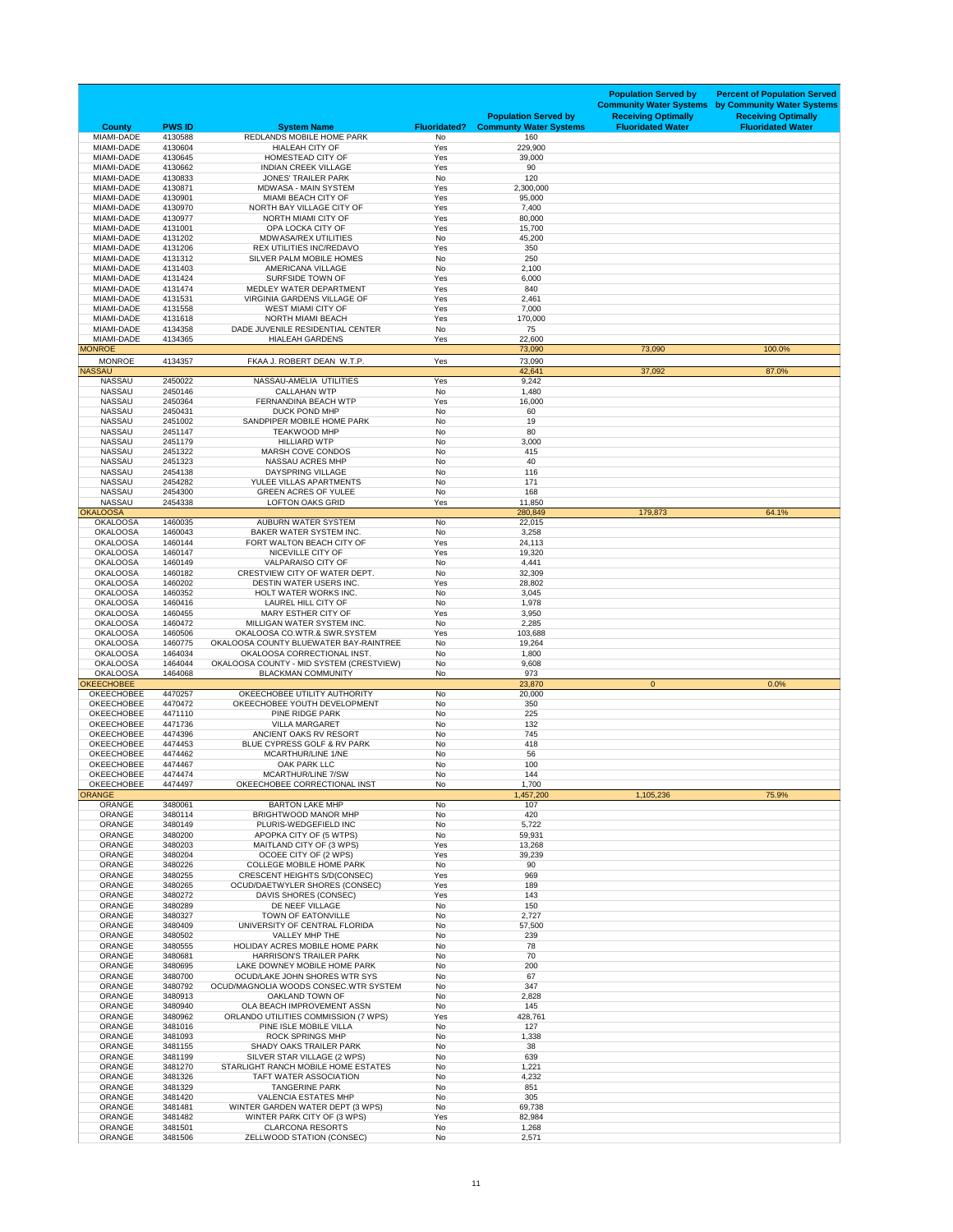| <b>County</b>                          | <b>PWS ID</b>      | <b>System Name</b>                                                           | <b>Fluoridated?</b> | <b>Population Served by</b><br><b>Communty Water Systems</b> | <b>Population Served by</b><br><b>Community Water Systems</b><br><b>Receiving Optimally</b><br><b>Fluoridated Water</b> | <b>Percent of Population Served</b><br>by Community Water Systems<br><b>Receiving Optimally</b><br><b>Fluoridated Water</b> |
|----------------------------------------|--------------------|------------------------------------------------------------------------------|---------------------|--------------------------------------------------------------|-------------------------------------------------------------------------------------------------------------------------|-----------------------------------------------------------------------------------------------------------------------------|
| <b>ORANGE</b>                          | 3481507            | ZELLWOOD WATER USERS INC. (2 WPS)                                            | No                  | 1,257                                                        |                                                                                                                         |                                                                                                                             |
| <b>ORANGE</b><br><b>ORANGE</b>         | 3481518<br>3481546 | HIDDEN VALLEY MOBILE HOME PARK<br>OCUD/WESTERN REGIONAL WTR SYS (4 WPS)      | <b>No</b><br>Yes    | 907<br>157,609                                               |                                                                                                                         |                                                                                                                             |
| <b>ORANGE</b>                          | 3481547            | OCUD/PARTLOW ACRES(CONSEC.)                                                  | No                  | 102                                                          |                                                                                                                         |                                                                                                                             |
| <b>ORANGE</b><br><b>ORANGE</b>         | 3481551<br>3481571 | <b>CONESTOGA MOBILE HOME PARK</b><br><b>BIG OAKS MOBILE HOME PARK</b>        | No<br>No            | 62<br>125                                                    |                                                                                                                         |                                                                                                                             |
| <b>ORANGE</b>                          | 3484093            | <b>RCID CENTRAL (4 WPS)</b>                                                  | No                  | 136,500                                                      |                                                                                                                         |                                                                                                                             |
| <b>ORANGE</b>                          | 3484119            | <b>OCUD/SOUTHERN WATER SYS (5 WPS)</b>                                       | Yes                 | 91,196                                                       |                                                                                                                         |                                                                                                                             |
| <b>ORANGE</b><br><b>ORANGE</b>         | 3484132<br>3484175 | OCUD/EASTERN WATER SYSTEM (1 WP)<br><b>J&amp;C MHP</b>                       | Yes<br>No           | 290,878<br>62                                                |                                                                                                                         |                                                                                                                             |
| <b>OSCEOLA</b>                         |                    |                                                                              |                     | 303,482                                                      | 209,595                                                                                                                 | 69.1%                                                                                                                       |
| <b>OSCEOLA</b>                         | 3490090            | <b>BAY LAKE ESTATES</b>                                                      | No                  | 229                                                          |                                                                                                                         |                                                                                                                             |
| <b>OSCEOLA</b><br><b>OSCEOLA</b>       | 3490184<br>3490265 | <b>BUENAVENTURA LAKES</b><br><b>COLONIAL MOBILE HOME PARK</b>                | No<br>No            | 16,569<br>115                                                |                                                                                                                         |                                                                                                                             |
| <b>OSCEOLA</b>                         | 3490293            | MILL CREEK RV RESORT                                                         | No                  | 120                                                          |                                                                                                                         |                                                                                                                             |
| <b>OSCEOLA</b>                         | 3490314            | <b>CYPRESS COVE</b>                                                          | No                  | 289                                                          |                                                                                                                         |                                                                                                                             |
| <b>OSCEOLA</b><br><b>OSCEOLA</b>       | 3490673<br>3490751 | <b>INTERCESSION CITY</b><br>TOHO WATER AUTHORITY EASTERN                     | Yes<br>Yes          | 323<br>110,102                                               |                                                                                                                         |                                                                                                                             |
| <b>OSCEOLA</b>                         | 3490770            | LAKE RUNNYMEDE MOBILE HOME PARK                                              | <b>No</b>           | 222                                                          |                                                                                                                         |                                                                                                                             |
| <b>OSCEOLA</b><br><b>OSCEOLA</b>       | 3490816<br>3490986 | <b>GREAT OAK R.V. RESORT</b><br>PLEASANT HILL VILLAGE                        | <b>No</b><br>No     | 35<br>165                                                    |                                                                                                                         |                                                                                                                             |
| <b>OSCEOLA</b>                         | 3491011            | TOHO WATER AUTHORITY WESTERN                                                 | Yes                 | 40,330                                                       |                                                                                                                         |                                                                                                                             |
| <b>OSCEOLA</b>                         | 3491077            | BOGGY CREEK RESORT AND RV PARK                                               | No                  | 94                                                           |                                                                                                                         |                                                                                                                             |
| <b>OSCEOLA</b><br><b>OSCEOLA</b>       | 3491298<br>3491373 | SHELTER COVE RESORT<br>ST. CLOUD CITY OF (3 WPS)                             | No<br>Yes           | 187<br>50,454                                                |                                                                                                                         |                                                                                                                             |
| <b>OSCEOLA</b>                         | 3491576            | WINDSOR PROPERTIES OF KISSIMMEE                                              | No                  | 135                                                          |                                                                                                                         |                                                                                                                             |
| <b>OSCEOLA</b>                         | 3491702            | <b>FLORIDIAN RV RESORT</b>                                                   | No                  | 450                                                          |                                                                                                                         |                                                                                                                             |
| <b>OSCEOLA</b><br><b>OSCEOLA</b>       | 3491726<br>3491904 | SHARP'S MOBILE HOME PARK<br>KING'S MOBILE HOME PARK                          | No<br>No            | 179<br>43                                                    |                                                                                                                         |                                                                                                                             |
| <b>OSCEOLA</b>                         | 3491956            | LAKE AJAY VILLAGE S/D (CONSEC.)                                              | Yes                 | 220                                                          |                                                                                                                         |                                                                                                                             |
| <b>OSCEOLA</b>                         | 3494313            | <b>WHISPERING PINES MHP</b>                                                  | No                  | 465                                                          |                                                                                                                         |                                                                                                                             |
| <b>OSCEOLA</b><br><b>OSCEOLA</b>       | 3494316<br>3494318 | BERMUDA MOBILE HOME PARK<br><b>LAKE MARIAN SHORES</b>                        | No<br>No            | 48<br>130                                                    |                                                                                                                         |                                                                                                                             |
| <b>OSCEOLA</b>                         | 3494359            | <b>HYATT FARMS</b>                                                           | <b>No</b>           | 40                                                           |                                                                                                                         |                                                                                                                             |
| <b>OSCEOLA</b>                         | 3494399            | <b>DEER PARK</b>                                                             | No                  | 85                                                           |                                                                                                                         |                                                                                                                             |
| <b>OSCEOLA</b><br><b>OSCEOLA</b>       | 3494400<br>3494416 | HAMMOCK POINTE UTILITY ASSOCIATION INC<br><b>HIDDEN GLEN</b>                 | No<br>No            | 515<br>70                                                    |                                                                                                                         |                                                                                                                             |
| <b>OSCEOLA</b>                         | 3494418            | SPRINGLAKE VILLAGE WTP                                                       | No                  | 3,070                                                        |                                                                                                                         |                                                                                                                             |
| <b>OSCEOLA</b>                         | 3494427            | <b>HARMONY CDD</b>                                                           | No                  | 1,185                                                        |                                                                                                                         |                                                                                                                             |
| <b>OSCEOLA</b><br><b>OSCEOLA</b>       | 3494428<br>3494429 | <b>ENTERPRISE CDD (CONSECUTIVE)</b><br>TOHO WATER AUTHORITY-POINCIANA SYSTEM | Yes<br>No           | 8,166<br>69,447                                              |                                                                                                                         |                                                                                                                             |
| <b>PALM BEACH</b>                      |                    |                                                                              |                     | 1,348,211                                                    | 832,906                                                                                                                 | 61.8%                                                                                                                       |
| <b>PALM BEACH</b><br><b>PALM BEACH</b> | 4500014<br>4500062 | <b>WELLINGTON WTP</b><br><b>MARALAGO CAY MHP</b>                             | No<br>No            | 58,265<br>1,200                                              |                                                                                                                         |                                                                                                                             |
| <b>PALM BEACH</b>                      | 4500068            | <b>ATLANTIS CITY OF</b>                                                      | Yes                 | 3,000                                                        |                                                                                                                         |                                                                                                                             |
| PALM BEACH                             | 4500130            | <b>BOCA RATON WTP</b>                                                        | No                  | 130,001                                                      |                                                                                                                         |                                                                                                                             |
| <b>PALM BEACH</b><br><b>PALM BEACH</b> | 4500145<br>4500264 | <b>BOYNTON BEACH PWS</b><br><b>COLONIAL ESTATES MHP</b>                      | Yes<br>No           | 102,512<br>450                                               |                                                                                                                         |                                                                                                                             |
| <b>PALM BEACH</b>                      | 4500351            | DELRAY BEACH PUBLIC WATER SYSTEM                                             | Yes                 | 60,200                                                       |                                                                                                                         |                                                                                                                             |
| PALM BEACH                             | 4500455            | SEMINOLE MANOR SUBDIVISION                                                   | Yes                 | 3,276                                                        |                                                                                                                         |                                                                                                                             |
| PALM BEACH<br><b>PALM BEACH</b>        | 4500466<br>4500565 | <b>LAKE CLARKE SHORES</b><br><b>GULFSTREAM TOWN OF</b>                       | No<br>Yes           | 2,510<br>746                                                 |                                                                                                                         |                                                                                                                             |
| <b>PALM BEACH</b>                      | 4500609            | HIGHLAND BEACH WATER PLANT                                                   | No                  | 4,100                                                        |                                                                                                                         |                                                                                                                             |
| <b>PALM BEACH</b>                      | 4500634            | PALM LAKES ESTATES NORTH                                                     | No                  | 480                                                          |                                                                                                                         |                                                                                                                             |
| <b>PALM BEACH</b><br>PALM BEACH        | 4500768<br>4500773 | <b>LAKE OSBORNE</b><br><b>LAKE WORTH UTILITIES</b>                           | No<br>No            | 1,225<br>40,000                                              |                                                                                                                         |                                                                                                                             |
| PALM BEACH                             | 4500784            | LANTANA WATER TREATMENT PLANT                                                | No                  | 9,432                                                        |                                                                                                                         |                                                                                                                             |
| <b>PALM BEACH</b><br><b>PALM BEACH</b> | 4500840<br>4500841 | MANALAPAN WTP (LEROY C.PASLAY)<br>MANGONIA PARK TOWN OF                      | No<br>No            | 2,630<br>2,388                                               |                                                                                                                         |                                                                                                                             |
| <b>PALM BEACH</b>                      | 4500981            | <b>TROPICAL BREEZE ESTATES INC</b>                                           | No                  | 600                                                          |                                                                                                                         |                                                                                                                             |
| <b>PALM BEACH</b>                      | 4501039            | <b>FAITH FARMS MINISTRIES</b>                                                | No                  | 200                                                          |                                                                                                                         |                                                                                                                             |
| <b>PALM BEACH</b><br><b>PALM BEACH</b> | 4501058<br>4501075 | PALM SPRINGS VILLAGE OF<br>PARRY TRAILER VILLAGE                             | No<br>No            | 32,467<br>114                                                |                                                                                                                         |                                                                                                                             |
| PALM BEACH                             | 4501104            | PINE GROVE VILLAGE                                                           | <b>No</b>           | 160                                                          |                                                                                                                         |                                                                                                                             |
| <b>PALM BEACH</b>                      | 4501124            | <b>SEACOAST UTILITIES AUTHORITY</b>                                          | No                  | 90,612                                                       |                                                                                                                         |                                                                                                                             |
| <b>PALM BEACH</b><br><b>PALM BEACH</b> | 4501229<br>4501438 | RIVIERA BEACH UTILITY DISTRICT CITY OF<br><b>TEQUESTA WTP</b>                | No<br>No            | 31,500<br>15,500                                             |                                                                                                                         |                                                                                                                             |
| <b>PALM BEACH</b>                      | 4501491            | JUPITER WATER SYSTEMTOWN OF                                                  | No                  | 85,199                                                       |                                                                                                                         |                                                                                                                             |
| <b>PALM BEACH</b>                      | 4501528            | <b>VILLAGE OF GOLF</b>                                                       | No                  | 3,505                                                        |                                                                                                                         |                                                                                                                             |
| <b>PALM BEACH</b><br>PALM BEACH        | 4501559<br>4504285 | <b>WEST PALM BEACH WTP</b><br><b>SUNSHINE MEADOWS</b>                        | Yes<br>No           | 102,000<br>75                                                |                                                                                                                         |                                                                                                                             |
| <b>PALM BEACH</b>                      | 4504287            | PALM LAKES ESTATES SOUTH                                                     | No                  | 700                                                          |                                                                                                                         |                                                                                                                             |
| <b>PALM BEACH</b><br><b>PALM BEACH</b> | 4504393<br>4504396 | PALM BEACH COUNTY WATER UTILITIES<br><b>WHISPERING PINES MHP</b>             | Yes<br>Yes          | 529,876<br>760                                               |                                                                                                                         |                                                                                                                             |
| <b>PALM BEACH</b>                      | 4504998            | <b>HYPOLUXO VILLAGE</b>                                                      | No                  | 1,770                                                        |                                                                                                                         |                                                                                                                             |
| PALM BEACH                             | 4505002            | PELICAN LAKE WATER PLANT                                                     | No                  | 222                                                          |                                                                                                                         |                                                                                                                             |
| PALM BEACH<br><b>PASCO</b>             | 4505005            | PBCWUD - LAKE REGION WTP - SYSTEM 11                                         | Yes                 | 30,536<br>399,274                                            | 39,658                                                                                                                  | 9.9%                                                                                                                        |
| <b>PASCO</b>                           | 6510050            | <b>ALOHA GARDENS UTILITIES</b>                                               | No                  | 8,136                                                        |                                                                                                                         |                                                                                                                             |
| <b>PASCO</b>                           | 6510165            | <b>BLUE JAY MHP</b>                                                          | No                  | 420                                                          |                                                                                                                         |                                                                                                                             |
| <b>PASCO</b><br><b>PASCO</b>           | 6510216<br>6510324 | PCUD-CRYSTAL SPRINGS WATER SYSTEM<br>PORT RICHEY WATER DEPT-CITY OF          | No<br>Yes           | 600<br>9,221                                                 |                                                                                                                         |                                                                                                                             |
| <b>PASCO</b>                           | 6510325            | SAN ANTONIO WATER DEPT-CITY OF                                               | No                  | 1,138                                                        |                                                                                                                         |                                                                                                                             |
| <b>PASCO</b><br><b>PASCO</b>           | 6510355<br>6510378 | <b>COLONIAL MANOR WATER SYSTEM</b><br>COUNTRY AIRE EST. SERVICE CORP         | No<br>No            | 1,780<br>80                                                  |                                                                                                                         |                                                                                                                             |
| <b>PASCO</b>                           | 6510379            | <b>COUNTRY AIRE VILLAGE MHP</b>                                              | No                  | 650                                                          |                                                                                                                         |                                                                                                                             |
| <b>PASCO</b>                           | 6510389            | <b>COUNTRY VILLAGE MHP</b>                                                   | No                  | 81                                                           |                                                                                                                         |                                                                                                                             |
| <b>PASCO</b><br><b>PASCO</b>           | 6510403<br>6510424 | <b>CRESTRIDGE GARDENS UTILITIES</b><br>DADE CITY WATER DEPT                  | No<br>No            | 1,209<br>12,714                                              |                                                                                                                         |                                                                                                                             |
| <b>PASCO</b>                           | 6510461            | <b>DIXIE GROVES ESTATES</b>                                                  | No                  | 880                                                          |                                                                                                                         |                                                                                                                             |
| <b>PASCO</b>                           | 6510603            | PCUD-FLORIDA ESTATES (EAST PASCO)                                            | No                  | 575                                                          |                                                                                                                         |                                                                                                                             |
| <b>PASCO</b><br><b>PASCO</b>           | 6510620<br>6510650 | CYPRESS COVE - FOXWOOD<br><b>GEM ESTATES MH VILLAGE</b>                      | No<br>No            | 1,588<br>423                                                 |                                                                                                                         |                                                                                                                             |
| <b>PASCO</b>                           | 6510678            | <b>TROPIC BREEZE</b>                                                         | No                  | 125                                                          |                                                                                                                         |                                                                                                                             |
| <b>PASCO</b>                           | 6510689            | <b>GREENHILLS ESTATES</b>                                                    | No                  | 240                                                          |                                                                                                                         |                                                                                                                             |
| <b>PASCO</b><br><b>PASCO</b>           | 6510709<br>6510760 | <b>HACIENDA VILLAGE MHP</b><br>PCUD-HICKORY HILL (EAST PASCO)                | No<br>No            | 960<br>374                                                   |                                                                                                                         |                                                                                                                             |
| <b>PASCO</b>                           | 6510778            | HILLCREST ESTATES INC.                                                       | No                  | 136                                                          |                                                                                                                         |                                                                                                                             |
| <b>PASCO</b>                           | 6510807            | <b>HOLIDAY GARDENS UTIL INC</b>                                              | No                  | 886                                                          |                                                                                                                         |                                                                                                                             |
| <b>PASCO</b>                           | 6511034            | LAKEWOOD VILLAS INC                                                          | No                  | 688                                                          |                                                                                                                         |                                                                                                                             |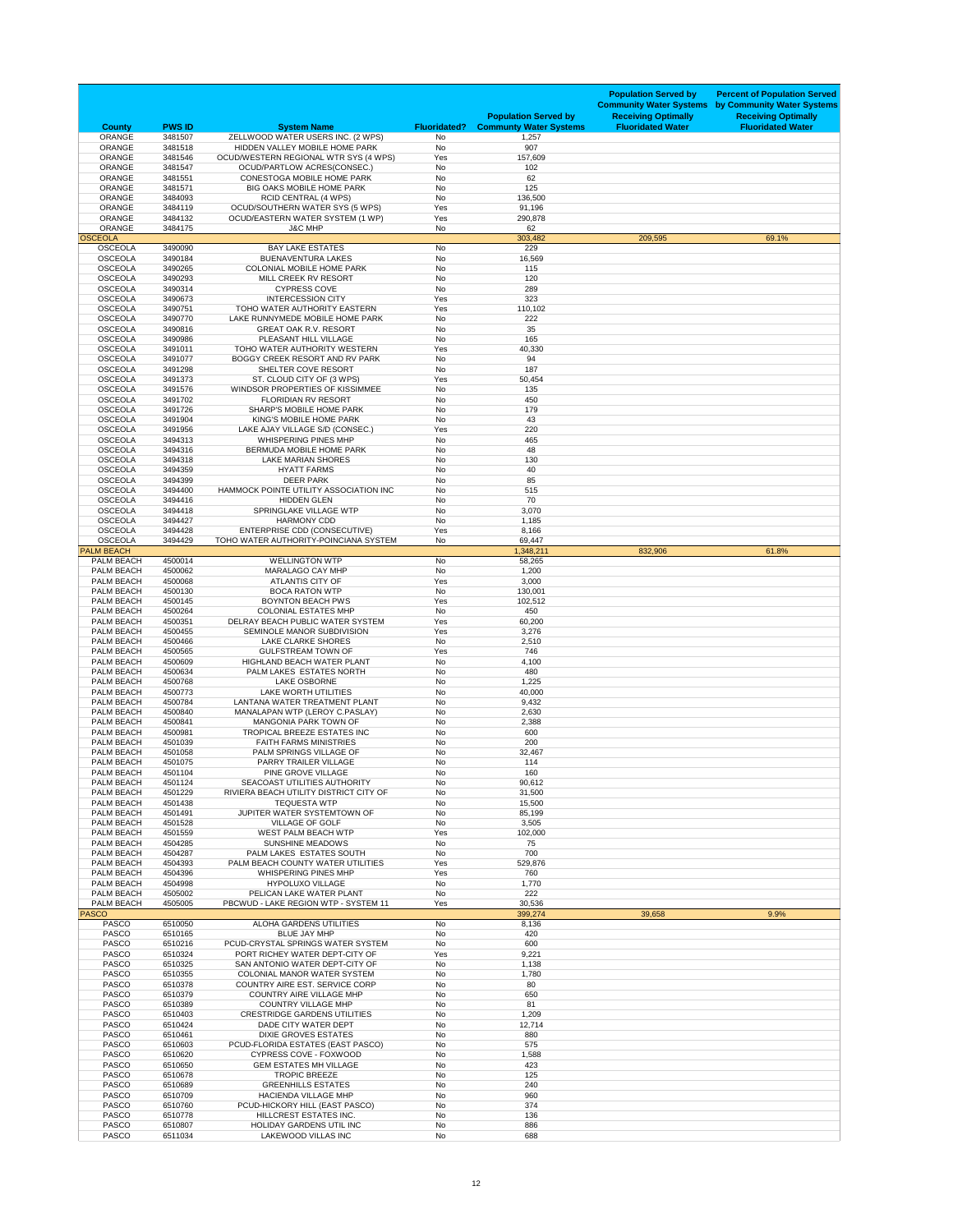| <b>County</b>                      | <b>PWS ID</b>      | <b>System Name</b>                                                         | <b>Fluoridated?</b> | <b>Population Served by</b><br><b>Communty Water Systems</b> | <b>Population Served by</b><br><b>Community Water Systems</b><br><b>Receiving Optimally</b><br><b>Fluoridated Water</b> | <b>Percent of Population Served</b><br>by Community Water Systems<br><b>Receiving Optimally</b><br><b>Fluoridated Water</b> |
|------------------------------------|--------------------|----------------------------------------------------------------------------|---------------------|--------------------------------------------------------------|-------------------------------------------------------------------------------------------------------------------------|-----------------------------------------------------------------------------------------------------------------------------|
| <b>PASCO</b>                       | 6511076            | <b>LINDA LAKE GROVES</b>                                                   | <b>No</b>           | 283                                                          |                                                                                                                         |                                                                                                                             |
| <b>PASCO</b><br><b>PASCO</b>       | 6511077<br>6511255 | <b>GULF HARBORS</b><br>NEW PORT RICHEY WATER DEPT                          | No<br>Yes           | 9,110<br>29,000                                              |                                                                                                                         |                                                                                                                             |
| <b>PASCO</b>                       | 6511307            | ORANGELAND SUBDIVISION                                                     | No                  | 186                                                          |                                                                                                                         |                                                                                                                             |
| <b>PASCO</b><br><b>PASCO</b>       | 6511311<br>6511315 | ORANGEWOOD WATER SYSTEM<br><b>OSCEOLA MOBILE HOME PARK</b>                 | No<br><b>No</b>     | 5,937<br>128                                                 |                                                                                                                         |                                                                                                                             |
| <b>PASCO</b>                       | 6511331            | PALM TERRACE GARDENS                                                       | No                  | 2,543                                                        |                                                                                                                         |                                                                                                                             |
| <b>PASCO</b>                       | 6511332            | PALM TREE ACRES MHP                                                        | No                  | 500                                                          |                                                                                                                         |                                                                                                                             |
| <b>PASCO</b><br><b>PASCO</b>       | 6511348<br>6511360 | <b>PARKVIEW ACRES</b><br><b>ANGUS VALLEY</b>                               | No<br>No            | 190<br>1,797                                                 |                                                                                                                         |                                                                                                                             |
| <b>PASCO</b>                       | 6511361            | PCUD-PASCO COUNTY REGIONAL PWS                                             | No                  | 214,409                                                      |                                                                                                                         |                                                                                                                             |
| <b>PASCO</b>                       | 6511388            | PCUD-PINE BREEZE (EAST PASCO)                                              | No                  | 161                                                          |                                                                                                                         |                                                                                                                             |
| <b>PASCO</b><br><b>PASCO</b>       | 6511423<br>6511569 | <b>SUMMERTREE</b><br>SOUTH PRETTY POND MHP                                 | No<br>No            | 2,850<br>80                                                  |                                                                                                                         |                                                                                                                             |
| <b>PASCO</b>                       | 6511710            | ST. LEO ABBEY WATER DEPT                                                   | No                  | 250                                                          |                                                                                                                         |                                                                                                                             |
| <b>PASCO</b>                       | 6511745<br>6511824 | PCUD-SUNBURST HILL<br>TIPPECANOE VILLAGE HOMEOWN ASSOC.                    | No<br>No            | 489<br>480                                                   |                                                                                                                         |                                                                                                                             |
| <b>PASCO</b><br><b>PASCO</b>       | 6511850            | TRAVELERS REST RESORT INC                                                  | No                  | 1,100                                                        |                                                                                                                         |                                                                                                                             |
| <b>PASCO</b>                       | 6511859            | <b>TROPICAL TRAILER PARK</b>                                               | No                  | 250                                                          |                                                                                                                         |                                                                                                                             |
| <b>PASCO</b><br><b>PASCO</b>       | 6511907<br>6511953 | <b>VIRGINIA CITY</b><br>WESTWOOD S/D                                       | No<br>No            | 787<br>344                                                   |                                                                                                                         |                                                                                                                             |
| <b>PASCO</b>                       | 6512004            | <b>WOODDALE MHP</b>                                                        | No                  | 266                                                          |                                                                                                                         |                                                                                                                             |
| <b>PASCO</b>                       | 6512018            | ZEPHYR SHORES MOBILE HOME EST                                              | No                  | 978                                                          |                                                                                                                         |                                                                                                                             |
| <b>PASCO</b><br><b>PASCO</b>       | 6512020<br>6512033 | ZEPHYRHILLS CITY OF<br>PCUD-BLANTON LAKE PARK                              | No<br>No            | 21,823<br>120                                                |                                                                                                                         |                                                                                                                             |
| <b>PASCO</b>                       | 6512064            | <b>TURTLE LAKES</b>                                                        | <b>No</b>           | 7,021                                                        |                                                                                                                         |                                                                                                                             |
| <b>PASCO</b>                       | 6512069            | ORANGEWOOD LAKES MHP                                                       | No                  | 452                                                          |                                                                                                                         |                                                                                                                             |
| <b>PASCO</b><br><b>PASCO</b>       | 6512070<br>6512177 | <b>JASMINE LAKES UTL</b><br><b>ANCLOTE VILLAGE</b>                         | No<br>Yes           | 3,311<br>1,257                                               |                                                                                                                         |                                                                                                                             |
| <b>PASCO</b>                       | 6512182            | <b>CARIBBEAN MOBILE HOME ESTATES</b>                                       | No                  | 124                                                          |                                                                                                                         |                                                                                                                             |
| <b>PASCO</b>                       | 6512198            | LAKE BAMBI MH RANCH                                                        | No                  | 100                                                          |                                                                                                                         |                                                                                                                             |
| <b>PASCO</b><br><b>PASCO</b>       | 6512200<br>6512205 | PCUD-NORTHEAST<br>PCUD-PASADENA SHORES (EAST PASCO)                        | No<br>No            | 767<br>107                                                   |                                                                                                                         |                                                                                                                             |
| <b>PASCO</b>                       | 6512214            | <b>SEVEN SPRINGS</b>                                                       | No                  | 32,834                                                       |                                                                                                                         |                                                                                                                             |
| <b>PASCO</b>                       | 6512226            | <b>HUDSON WATER WORKS</b>                                                  | No                  | 7,312                                                        |                                                                                                                         |                                                                                                                             |
| <b>PASCO</b><br><b>PASCO</b>       | 6512230<br>6512309 | TAMPA BAY WATER - CYPRESS CREEK<br><b>HOLIDAY OAKS CONDO ASSN</b>          | No<br>No            | 25<br>50                                                     |                                                                                                                         |                                                                                                                             |
| <b>PASCO</b>                       | 6512537            | <b>LAKESIDE OAKS MHP</b>                                                   | No                  | 60                                                           |                                                                                                                         |                                                                                                                             |
| <b>PASCO</b>                       | 6514120            | PCUD-SOUTHEAST #2                                                          | No                  | 551                                                          |                                                                                                                         |                                                                                                                             |
| <b>PASCO</b><br><b>PASCO</b>       | 6514545<br>6514837 | <b>PARADISE LAKES</b><br><b>TIMBER LAKE ESTATES</b>                        | No<br>No            | 1,173<br>1,225                                               |                                                                                                                         |                                                                                                                             |
| <b>PASCO</b>                       | 6514838            | RAMBLEWOOD MHP                                                             | No                  | 401                                                          |                                                                                                                         |                                                                                                                             |
| <b>PASCO</b>                       | 6514841            | <b>FOREST GREEN MHP</b>                                                    | No                  | 283                                                          |                                                                                                                         |                                                                                                                             |
| <b>PASCO</b><br><b>PASCO</b>       | 6514842<br>6514852 | UTILITIES INC. OF FLORIDA LABRADOR<br><b>CHELSEA MEADOWS / WATERS EDGE</b> | No<br>No            | 2,356<br>120                                                 |                                                                                                                         |                                                                                                                             |
| <b>PASCO</b>                       | 6514862            | <b>HUDSON HOUSE ALF</b>                                                    | No                  | 45                                                           |                                                                                                                         |                                                                                                                             |
| <b>PASCO</b><br><b>PASCO</b>       | 6514873<br>6515161 | <b>GLENDALE VILLAS / LOL VILLAGE APTS</b><br><b>ST. LEO UNIVERSITY</b>     | No                  | 298<br>300                                                   |                                                                                                                         |                                                                                                                             |
| <b>PASCO</b>                       | 6515179            | <b>SOUTH FORK MHP</b>                                                      | No<br>No            | 240                                                          |                                                                                                                         |                                                                                                                             |
| <b>PASCO</b>                       | 6515208            | <b>KEENE'S ADULT MHP</b>                                                   | No                  | 130                                                          |                                                                                                                         |                                                                                                                             |
| <b>PASCO</b><br><b>PASCO</b>       | 6515227<br>6515228 | <b>BARBARA ANN ACRES</b><br><b>SILVER OAKS</b>                             | Yes<br>Yes          | 60<br>120                                                    |                                                                                                                         |                                                                                                                             |
| <b>PASCO</b>                       | 6515234            | TAMPA BAY WATER/LAKE BRIDGE                                                | No                  | 25                                                           |                                                                                                                         |                                                                                                                             |
| <b>PASCO</b>                       | 6515250            | PCUD-LAKE JOVITA GOLF AND C.C.                                             | No                  | 1,537                                                        |                                                                                                                         |                                                                                                                             |
| <b>PASCO</b><br><b>PINELLAS</b>    | 6515275            | TBW/S. PASCO WELLFIELD CHEMICAL FEED SYS                                   | No                  | 25<br>1,003,042                                              | 1,003,042                                                                                                               | 100.0%                                                                                                                      |
| <b>PINELLAS</b>                    | 6520135            | <b>BELLEAIR WATER PLANT</b>                                                | Yes                 | 5,299                                                        |                                                                                                                         |                                                                                                                             |
| <b>PINELLAS</b>                    | 6520336            | <b>CLEARWATER WATER SYSTEM</b>                                             | Yes                 | 110,000                                                      |                                                                                                                         |                                                                                                                             |
| <b>PINELLAS</b><br><b>PINELLAS</b> | 6520486<br>6520705 | DUNEDIN WATER SYSTEM<br><b>GULFPORT WATER SYSTEM</b>                       | Yes<br>Yes          | 40,093<br>12,600                                             |                                                                                                                         |                                                                                                                             |
| <b>PINELLAS</b>                    | 6521000            | LAKE TARPON MOBILE HOME VILLAG                                             | Yes                 | 1,285                                                        |                                                                                                                         |                                                                                                                             |
| <b>PINELLAS</b>                    | 6521405            | PINELLAS COUNTY UTILITIES                                                  | Yes                 | 426,877                                                      |                                                                                                                         |                                                                                                                             |
| <b>PINELLAS</b><br><b>PINELLAS</b> | 6521406<br>6521417 | PINELLAS PARK WATER DEPT<br><b>OLDSMAR WATER SYSTEM</b>                    | Yes<br>Yes          | 43,426<br>14,731                                             |                                                                                                                         |                                                                                                                             |
| <b>PINELLAS</b>                    | 6521576            | SAFETY HARBOR WATER DEPT                                                   | Yes                 | 16,473                                                       |                                                                                                                         |                                                                                                                             |
| <b>PINELLAS</b>                    | 6521680            | SOUTHERN COMFORT MHP                                                       | Yes                 | 368                                                          |                                                                                                                         |                                                                                                                             |
| <b>PINELLAS</b><br><b>PINELLAS</b> | 6521715<br>6521784 | ST PETERSBURG CITY OF<br><b>TARPON SPRINGS WATER SYSTEM</b>                | Yes<br>Yes          | 300,075<br>30,415                                            |                                                                                                                         |                                                                                                                             |
| <b>PINELLAS</b>                    | 6524777            | INNISBROOK RESORT AND GOLF CLUB                                            | Yes                 | 1,400                                                        |                                                                                                                         |                                                                                                                             |
| <b>POLK</b><br><b>POLK</b>         | 3530240            | <b>CAMP ROSALIE</b>                                                        | No                  | 601,954<br>59                                                | 377,747                                                                                                                 | 62.8%                                                                                                                       |
| <b>POLK</b>                        | 3530592            | <b>FLORIDA CAMP INN</b>                                                    | No                  | 1,150                                                        |                                                                                                                         |                                                                                                                             |
| <b>POLK</b>                        | 3530683            | <b>GRAPE HAMMOCK</b>                                                       | No                  | 120                                                          |                                                                                                                         |                                                                                                                             |
| <b>POLK</b><br><b>POLK</b>         | 3530711<br>3530736 | HAINES CITY MOBILE HOME PARK<br>HARBOR CAMPGROUND THE                      | No<br>No            | 200<br>211                                                   |                                                                                                                         |                                                                                                                             |
| <b>POLK</b>                        | 3530814            | <b>HOLIDAY MANOR</b>                                                       | No                  | 78                                                           |                                                                                                                         |                                                                                                                             |
| <b>POLK</b>                        | 3530854            | <b>ILE UTILITIES</b>                                                       | No                  | 245                                                          |                                                                                                                         |                                                                                                                             |
| <b>POLK</b><br><b>POLK</b>         | 3530946<br>3531008 | KISSIMMEE RIVER PARK AND MARINA<br><b>GOLD COAST UTILITY</b>               | No<br>No            | 425<br>2,500                                                 |                                                                                                                         |                                                                                                                             |
| <b>POLK</b>                        | 3531009            | <b>WALK-IN-THE-WATER LAKE ESTATES</b>                                      | No                  | 502                                                          |                                                                                                                         |                                                                                                                             |
| <b>POLK</b>                        | 3531198            | <b>MINERVA MHP</b><br>OAK HARBOUR CAMPGROUND                               | No                  | 45<br>75                                                     |                                                                                                                         |                                                                                                                             |
| <b>POLK</b><br><b>POLK</b>         | 3531275<br>3531318 | <b>OUTDOOR RESORTS</b>                                                     | No<br>No            | 1,500                                                        |                                                                                                                         |                                                                                                                             |
| <b>POLK</b>                        | 3531517            | NEW RIVER RANCH & RV RESORT                                                | No                  | 2,100                                                        |                                                                                                                         |                                                                                                                             |
| <b>POLK</b><br><b>POLK</b>         | 3531546<br>3531744 | <b>ROSALIE OAKS</b><br><b>EAST</b>                                         | No<br>No            | 192<br>5,052                                                 |                                                                                                                         |                                                                                                                             |
| <b>POLK</b>                        | 3532183            | AVON PARK CORRECTIONAL INSTITUTION                                         | No                  | 3,000                                                        |                                                                                                                         |                                                                                                                             |
| <b>POLK</b>                        | 3532355            | BREEZE HILL MOBILE HOME PARK                                               | No                  | 279                                                          |                                                                                                                         |                                                                                                                             |
| <b>POLK</b><br><b>POLK</b>         | 3532582<br>3535116 | <b>EMERALD LAKE MHP</b><br>LAKE KISSIMMEE MOBILE HOME PK                   | <b>No</b><br>No     | 250<br>35                                                    |                                                                                                                         |                                                                                                                             |
| <b>POLK</b>                        | 6530057            | <b>ALTURAS UTILITIES</b>                                                   | No                  | 300                                                          |                                                                                                                         |                                                                                                                             |
| <b>POLK</b>                        | 6530079            | <b>GIBSONIA ESTATES WATER SYSTEM</b>                                       | No                  | 414                                                          |                                                                                                                         |                                                                                                                             |
| <b>POLK</b><br><b>POLK</b>         | 6530090<br>6530091 | AUBURNDALE CITY OF<br><b>G &amp; H MOBILE HOME PARK INC</b>                | Yes<br>No           | 30,761<br>80                                                 |                                                                                                                         |                                                                                                                             |
| <b>POLK</b>                        | 6530098            | <b>BABSON PARK</b>                                                         | No                  | 2,161                                                        |                                                                                                                         |                                                                                                                             |
| <b>POLK</b>                        | 6530170            | <b>BOB'S LANDING MOBILE HOME PARK</b>                                      | No                  | 100                                                          |                                                                                                                         |                                                                                                                             |
| <b>POLK</b><br><b>POLK</b>         | 6530261<br>6530262 | <b>CHRISTMAS TREE TP</b><br>LA CASA CONDOMINIUM                            | No<br>No            | 60<br>143                                                    |                                                                                                                         |                                                                                                                             |
| <b>POLK</b>                        | 6530315            | <b>BARTOW CITY OF</b>                                                      | Yes                 | 20,845                                                       |                                                                                                                         |                                                                                                                             |
| <b>POLK</b>                        | 6530320            | <b>CITY OF FORT MEADE</b>                                                  | No                  | 5,455                                                        |                                                                                                                         |                                                                                                                             |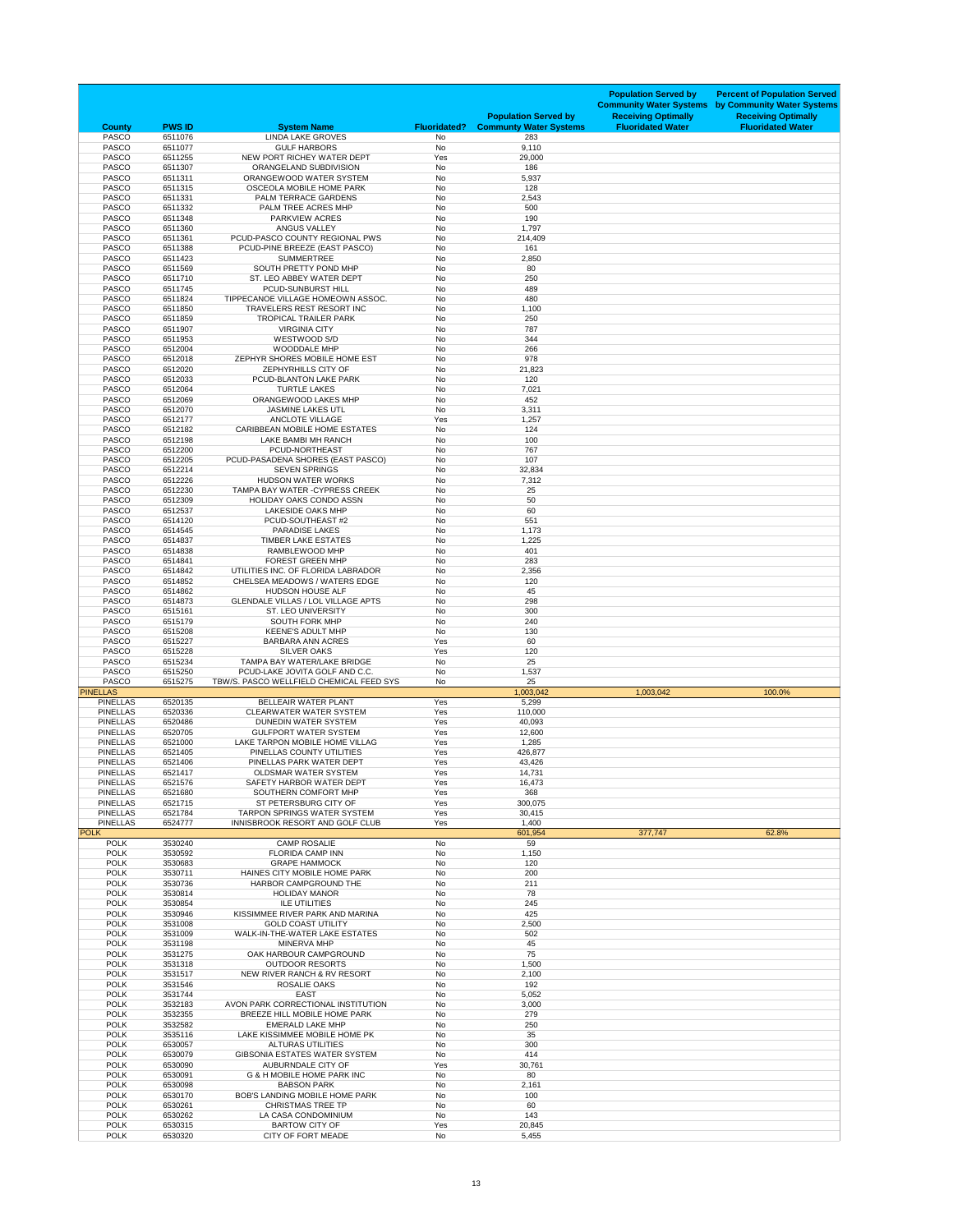| <b>County</b>              | <b>PWS ID</b>      | <b>System Name</b>                                                         | <b>Fluoridated?</b>    | <b>Population Served by</b><br><b>Communty Water Systems</b> | <b>Population Served by</b><br><b>Community Water Systems</b><br><b>Receiving Optimally</b><br><b>Fluoridated Water</b> | <b>Percent of Population Served</b><br>by Community Water Systems<br><b>Receiving Optimally</b><br><b>Fluoridated Water</b> |
|----------------------------|--------------------|----------------------------------------------------------------------------|------------------------|--------------------------------------------------------------|-------------------------------------------------------------------------------------------------------------------------|-----------------------------------------------------------------------------------------------------------------------------|
| <b>POLK</b>                | 6530321            | LAKE ALFRED CITY OF                                                        | Yes                    | 5,584                                                        |                                                                                                                         |                                                                                                                             |
| <b>POLK</b><br><b>POLK</b> | 6530399<br>6530407 | MOUSE MOUNTAIN RV RESORT/MHP<br><b>CROFT'S MOBILE HOME PARK</b>            | <b>No</b><br><b>No</b> | 600<br>40                                                    |                                                                                                                         |                                                                                                                             |
| <b>POLK</b>                | 6530408            | PARK WATER COMPANY                                                         | <b>No</b>              | 1,948                                                        |                                                                                                                         |                                                                                                                             |
| <b>POLK</b><br><b>POLK</b> | 6530418<br>6530431 | CYPRESS GARDENS M.H. & R.V. PARK<br>DAVENPORT CITY OF                      | <b>No</b><br><b>No</b> | 250<br>5,733                                                 |                                                                                                                         |                                                                                                                             |
| <b>POLK</b>                | 6530485            | <b>DUNDEE TOWN OF</b>                                                      | <b>No</b>              | 3,824                                                        |                                                                                                                         |                                                                                                                             |
| <b>POLK</b>                | 6530492            | <b>EAGLE LAKE CITY OF</b>                                                  | <b>No</b>              | 2,600                                                        |                                                                                                                         |                                                                                                                             |
| <b>POLK</b><br><b>POLK</b> | 6530521<br>6530573 | PRIME INCOME PROPERTIES - ELM LLC<br><b>FISH HAVEN LLC</b>                 | <b>No</b><br><b>No</b> | 77<br>66                                                     |                                                                                                                         |                                                                                                                             |
| <b>POLK</b>                | 6530617            | <b>NORTHEAST</b>                                                           | <b>No</b>              | 59,183                                                       |                                                                                                                         |                                                                                                                             |
| <b>POLK</b>                | 6530623            | TWIN FOUNTAIN MOBILE HOME PARK                                             | <b>No</b>              | 375                                                          |                                                                                                                         |                                                                                                                             |
| <b>POLK</b><br><b>POLK</b> | 6530627<br>6530677 | FROSTPROOF CITY OF<br><b>CYPRESS ACRES MOBILE HOME PARK</b>                | <b>No</b><br><b>No</b> | 3,550<br>78                                                  |                                                                                                                         |                                                                                                                             |
| <b>POLK</b>                | 6530686            | <b>GREEN ACRES S/D</b>                                                     | <b>No</b>              | 750                                                          |                                                                                                                         |                                                                                                                             |
| <b>POLK</b>                | 6530692            | <b>GRENELEFE RESORT UTILITY INC</b>                                        | <b>No</b>              | 2,114                                                        |                                                                                                                         |                                                                                                                             |
| <b>POLK</b><br><b>POLK</b> | 6530698<br>6530717 | <b>GROVE SHORES MOBILE HOME COMMUNITY</b><br>HAMMOCK LAKE MOBILE HOME PARK | <b>No</b><br><b>No</b> | 100<br>100                                                   |                                                                                                                         |                                                                                                                             |
| <b>POLK</b>                | 6530718            | HAMMONDELL CAMPSITES                                                       | <b>No</b>              | 275                                                          |                                                                                                                         |                                                                                                                             |
| <b>POLK</b><br><b>POLK</b> | 6530723<br>6530746 | HAPPY DAY TR. PK.<br>SHADY OAKS MHP WATER SYSTEM                           | <b>No</b><br><b>No</b> | 122<br>80                                                    |                                                                                                                         |                                                                                                                             |
| <b>POLK</b>                | 6530772            | <b>HIGHLAND PARK</b>                                                       | <b>No</b>              | 246                                                          |                                                                                                                         |                                                                                                                             |
| <b>POLK</b>                | 6530840            | LAND SOUTH OAKS MEADOW                                                     | <b>No</b>              | 200                                                          |                                                                                                                         |                                                                                                                             |
| <b>POLK</b><br><b>POLK</b> | 6530852<br>6530870 | SOUTHWEST/POLK COUNTY UTILITY<br><b>KATHLEEN OAKS MHP</b>                  | Yes<br><b>No</b>       | 39,209<br>35                                                 |                                                                                                                         |                                                                                                                             |
| <b>POLK</b>                | 6530915            | <b>BRIARWOOD ESTATES</b>                                                   | <b>No</b>              | 80                                                           |                                                                                                                         |                                                                                                                             |
| <b>POLK</b>                | 6530956            | <b>CAMP INN RESORTS</b>                                                    | <b>No</b>              | 1,500                                                        |                                                                                                                         |                                                                                                                             |
| <b>POLK</b><br><b>POLK</b> | 6530973<br>6530977 | LAKEFRONT TRAILER PARK<br>LAKE HAMILTON TOWN OF                            | <b>No</b><br>Yes       | 70<br>2,430                                                  |                                                                                                                         |                                                                                                                             |
| <b>POLK</b>                | 6530995            | LAKE REGION MOBILE HOME VILLAGE                                            | <b>No</b>              | 930                                                          |                                                                                                                         |                                                                                                                             |
| <b>POLK</b>                | 6531000            | <b>GCP PLANTATION LANDING LLC</b>                                          | <b>No</b>              | 600                                                          |                                                                                                                         |                                                                                                                             |
| <b>POLK</b><br><b>POLK</b> | 6531014<br>6531021 | <b>LAKELAND CITY OF</b><br>LAKESIDE RANCH INVESTMENT CORP                  | Yes<br><b>No</b>       | 174,172<br>325                                               |                                                                                                                         |                                                                                                                             |
| <b>POLK</b>                | 6531024            | SNELL ISLE REALTY LLC                                                      | <b>No</b>              | 200                                                          |                                                                                                                         |                                                                                                                             |
| <b>POLK</b>                | 6531052            | LAUREL MOBILE HOME PARK/MOTEL                                              | No                     | 100                                                          |                                                                                                                         |                                                                                                                             |
| <b>POLK</b><br><b>POLK</b> | 6531107<br>6531161 | LUCERNE LAKESIDE MHC<br><b>MAYGROVE MHP</b>                                | <b>No</b><br><b>No</b> | 280<br>140                                                   |                                                                                                                         |                                                                                                                             |
| <b>POLK</b>                | 6531222            | CHAPMAN'S M.H.P.                                                           | No                     | 180                                                          |                                                                                                                         |                                                                                                                             |
| <b>POLK</b><br><b>POLK</b> | 6531226<br>6531237 | <b>MOUNTAIN LAKE ESTATES</b><br>MULBERRY CITY OF                           | No<br><b>No</b>        | 300                                                          |                                                                                                                         |                                                                                                                             |
| <b>POLK</b>                | 6531265            | NORTH POINTE S/D                                                           | No                     | 3,780<br>192                                                 |                                                                                                                         |                                                                                                                             |
| <b>POLK</b>                | 6531271            | LAND SOUTH COUNTRY VILLAS                                                  | No                     | 64                                                           |                                                                                                                         |                                                                                                                             |
| <b>POLK</b><br><b>POLK</b> | 6531305<br>6531313 | <b>ORANGE HILL - SUGAR CREEK</b><br><b>ORCHID SPRINGS</b>                  | <b>No</b><br>No        | 647<br>750                                                   |                                                                                                                         |                                                                                                                             |
| <b>POLK</b>                | 6531328            | PALM SHORES MOBILE VILLAGE                                                 | No                     | 35                                                           |                                                                                                                         |                                                                                                                             |
| <b>POLK</b>                | 6531340            | PARADISE ISLAND S/D                                                        | <b>No</b>              | 268                                                          |                                                                                                                         |                                                                                                                             |
| <b>POLK</b><br><b>POLK</b> | 6531350<br>6531396 | PARKWAY 5252 MHP<br>PINE RIDGE ESTATES                                     | No<br><b>No</b>        | 50<br>52                                                     |                                                                                                                         |                                                                                                                             |
| <b>POLK</b>                | 6531397            | PINE LAKE MOBILE HOME PARK                                                 | No                     | 124                                                          |                                                                                                                         |                                                                                                                             |
| <b>POLK</b>                | 6531424            | POLK CITY SYSTEM                                                           | <b>No</b>              | 2,568                                                        |                                                                                                                         |                                                                                                                             |
| <b>POLK</b><br><b>POLK</b> | 6531426<br>6531527 | POLK CORRECTIONAL INSTITUTION<br>LAKEMONT RIDGE HOME & RV PARK             | No<br>No               | 1,500<br>469                                                 |                                                                                                                         |                                                                                                                             |
| <b>POLK</b>                | 6531572            | SADDLEBAG LAKE RESORT                                                      | <b>No</b>              | 1,200                                                        |                                                                                                                         |                                                                                                                             |
| <b>POLK</b><br><b>POLK</b> | 6531584<br>6531596 | <b>OUTPOST RV/MH PARK</b><br><b>SCENIC VIEW MHP</b>                        | <b>No</b><br><b>No</b> | 70<br>120                                                    |                                                                                                                         |                                                                                                                             |
| <b>POLK</b>                | 6531657            | <b>PROCTOR'S MHP</b>                                                       | <b>No</b>              | 85                                                           |                                                                                                                         |                                                                                                                             |
| <b>POLK</b>                | 6531697            | <b>SPRING LAKE TRAILER PARK</b>                                            | <b>No</b>              | 55                                                           |                                                                                                                         |                                                                                                                             |
| <b>POLK</b><br><b>POLK</b> | 6531739<br>6531742 | <b>SUNRISE UTILITIES</b><br><b>SOUTHEAST</b>                               | No<br>No               | 730<br>2,828                                                 |                                                                                                                         |                                                                                                                             |
| <b>POLK</b>                | 6531751            | <b>ENCHANTED GROVE MHP</b>                                                 | <b>No</b>              | 230                                                          |                                                                                                                         |                                                                                                                             |
| <b>POLK</b><br><b>POLK</b> | 6531792<br>6531796 | LINCOLN MOBILE HOME PARK<br>PINES THE                                      | No<br>Yes              | 30<br>505                                                    |                                                                                                                         |                                                                                                                             |
| <b>POLK</b>                | 6531812            | <b>KISSIMMEE SOUTH</b>                                                     | <b>No</b>              | 50                                                           |                                                                                                                         |                                                                                                                             |
| <b>POLK</b>                | 6531837            | TOWER MANOR MOBILE HOME COMMUNITY                                          | No                     | 310                                                          |                                                                                                                         |                                                                                                                             |
| <b>POLK</b><br><b>POLK</b> | 6531873<br>6531917 | <b>HIGHLAND PINES MOBILE HOME PK</b><br><b>WAHNETA WATER SYSTEM</b>        | No<br><b>No</b>        | 36<br>4,500                                                  |                                                                                                                         |                                                                                                                             |
| <b>POLK</b>                | 6531923            | LINWOOD OAKS M. H. P.                                                      | No                     | 78                                                           |                                                                                                                         |                                                                                                                             |
| <b>POLK</b>                | 6531955            | WHIDDEN MOBILE HOME PARK                                                   | <b>No</b>              | 141                                                          |                                                                                                                         |                                                                                                                             |
| <b>POLK</b><br><b>POLK</b> | 6531957<br>6531991 | <b>WHISPERING PINES MHP</b><br><b>WINTER HAVEN MHP</b>                     | <b>No</b><br>No        | 215<br>476                                                   |                                                                                                                         |                                                                                                                             |
| <b>POLK</b>                | 6531992            | WINTER HAVEN WATER DEPARTMENT                                              | Yes                    | 70,653                                                       |                                                                                                                         |                                                                                                                             |
| <b>POLK</b>                | 6531993            | <b>WINTERSET SHORES EST</b>                                                | No                     | 51                                                           |                                                                                                                         |                                                                                                                             |
| <b>POLK</b><br><b>POLK</b> | 6532232<br>6532234 | <b>HAINES CITY CITY OF</b><br>LAKE WALES CITY OF                           | Yes<br><b>No</b>       | 30,545<br>18,722                                             |                                                                                                                         |                                                                                                                             |
| <b>POLK</b>                | 6532235            | NEW HARMONY M H P                                                          | No                     | 26                                                           |                                                                                                                         |                                                                                                                             |
| <b>POLK</b><br><b>POLK</b> | 6532236<br>6532277 | <b>TEN ROCKS MHP</b><br><b>LAKE GARFIELD ESTATES</b>                       | No<br><b>No</b>        | 108<br>296                                                   |                                                                                                                         |                                                                                                                             |
| <b>POLK</b>                | 6532339            | PEAK HAVEN PARK                                                            | No                     | 55                                                           |                                                                                                                         |                                                                                                                             |
| <b>POLK</b>                | 6532344            | SHEPHERD S/D                                                               | <b>No</b>              | 100                                                          |                                                                                                                         |                                                                                                                             |
| <b>POLK</b><br><b>POLK</b> | 6532345<br>6532347 | <b>MOUNT OLIVE ESTATES</b><br><b>LAKE GIBSON ESTATES</b>                   | <b>No</b><br><b>No</b> | 2,724<br>1,897                                               |                                                                                                                         |                                                                                                                             |
| <b>POLK</b>                | 6532348            | <b>NORTHWEST</b>                                                           | <b>No</b>              | 27,904                                                       |                                                                                                                         |                                                                                                                             |
| <b>POLK</b><br><b>POLK</b> | 6532352<br>6532354 | <b>FAIRVIEW VILLAGE</b><br>VALHALLA                                        | <b>No</b><br>No        | 155<br>120                                                   |                                                                                                                         |                                                                                                                             |
| <b>POLK</b>                | 6532497            | <b>PADGETT ESTATES</b>                                                     | Yes                    | 178                                                          |                                                                                                                         |                                                                                                                             |
| <b>POLK</b>                | 6532587            | <b>FOXWOOD LAKE ESTATES</b>                                                | Yes                    | 1,816                                                        |                                                                                                                         |                                                                                                                             |
| <b>POLK</b><br><b>POLK</b> | 6532715<br>6532718 | <b>SWISS VILLAGE MHP</b><br>DAVENPORT MOB EST                              | No<br>No               | 1,410<br>390                                                 |                                                                                                                         |                                                                                                                             |
| <b>POLK</b>                | 6532779            | <b>VILLAGE WATER</b>                                                       | Yes                    | 493                                                          |                                                                                                                         |                                                                                                                             |
| <b>POLK</b>                | 6532781            | ARROW LEE APARTMENT                                                        | No                     | 70                                                           |                                                                                                                         |                                                                                                                             |
| <b>POLK</b><br><b>POLK</b> | 6532863<br>6534223 | WOODLAND LAKES MHP<br><b>SOUTH SHORE RESORT</b>                            | <b>No</b><br><b>No</b> | 376<br>60                                                    |                                                                                                                         |                                                                                                                             |
| <b>POLK</b>                | 6534441            | TOWERWOOD MOBILE HOME PARK                                                 | No                     | 300                                                          |                                                                                                                         |                                                                                                                             |
| <b>POLK</b>                | 6534553            | <b>STW PROPERTY DUPLEXES</b>                                               | No                     | 100                                                          |                                                                                                                         |                                                                                                                             |
| <b>POLK</b><br><b>POLK</b> | 6534609<br>6534736 | <b>CENTRAL</b><br><b>HIDDEN COVE MHP</b>                                   | No<br><b>No</b>        | 13,595<br>150                                                |                                                                                                                         |                                                                                                                             |
| <b>POLK</b>                | 6534766            | <b>VAN LAKES</b>                                                           | No                     | 344                                                          |                                                                                                                         |                                                                                                                             |
| <b>POLK</b><br><b>POLK</b> | 6534771<br>6534834 | PLEASANT VIEW MHP<br><b>GOOD LIFE RV RESORT</b>                            | No<br>No               | 30<br>106                                                    |                                                                                                                         |                                                                                                                             |
| <b>POLK</b>                | 6534868            | TIMBER CREEK SUBDIVISION                                                   | Yes                    | 556                                                          |                                                                                                                         |                                                                                                                             |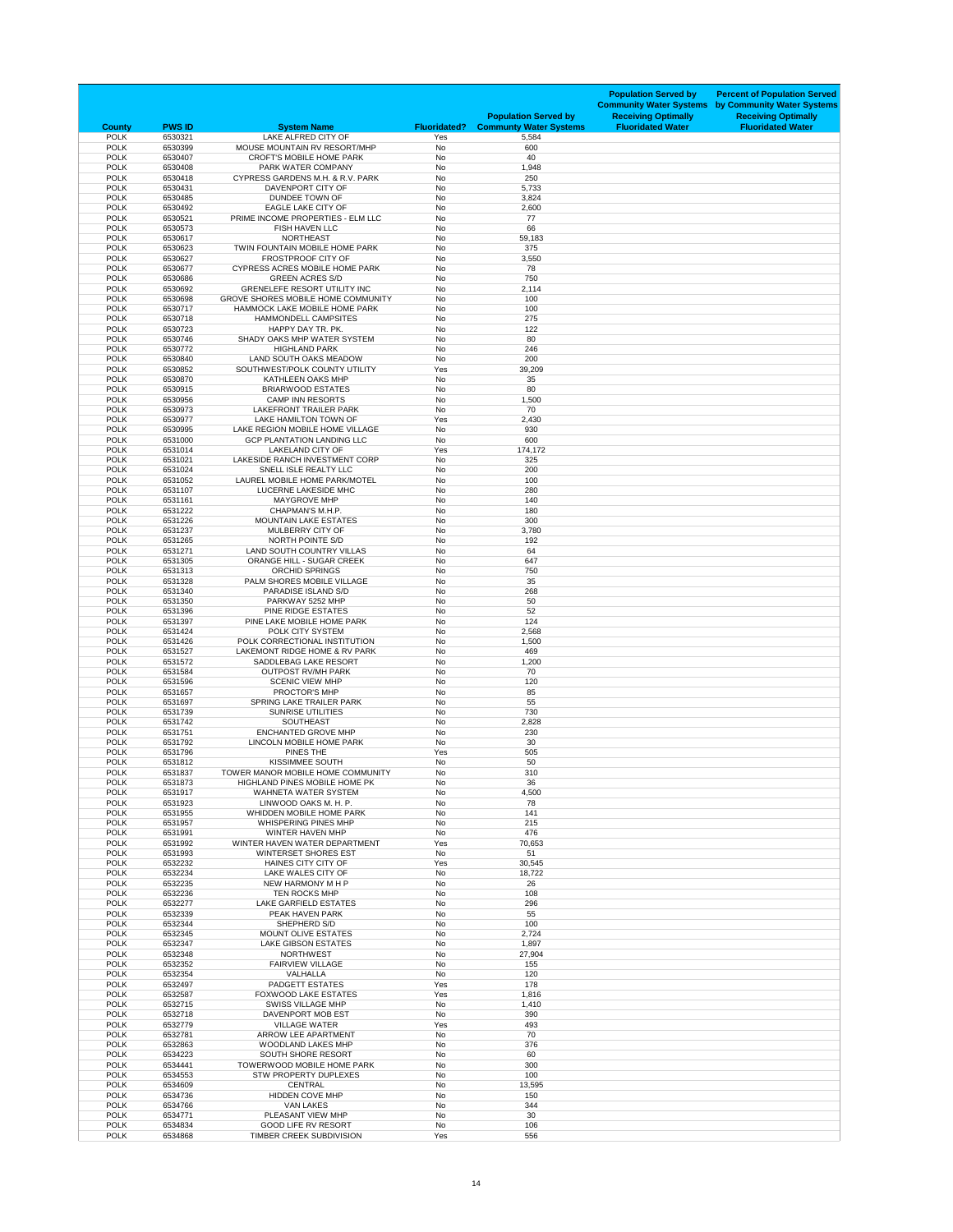| <b>County</b>                          | <b>PWS ID</b>      | <b>System Name</b>                                                  | <b>Fluoridated?</b>    | <b>Population Served by</b><br><b>Communty Water Systems</b> | <b>Population Served by</b><br><b>Community Water Systems</b><br><b>Receiving Optimally</b><br><b>Fluoridated Water</b> | <b>Percent of Population Served</b><br>by Community Water Systems<br><b>Receiving Optimally</b><br><b>Fluoridated Water</b> |
|----------------------------------------|--------------------|---------------------------------------------------------------------|------------------------|--------------------------------------------------------------|-------------------------------------------------------------------------------------------------------------------------|-----------------------------------------------------------------------------------------------------------------------------|
| <b>POLK</b>                            | 6534880            | <b>SPRING HILL MHP</b>                                              | <b>No</b>              | 764                                                          |                                                                                                                         |                                                                                                                             |
| <b>POLK</b><br><b>POLK</b>             | 6534886<br>6534902 | SUNLAKE TERRACE ESTATES<br><b>HICKORY LAKE ESTATES</b>              | <b>No</b><br>No        | 1,025<br>114                                                 |                                                                                                                         |                                                                                                                             |
| <b>POLK</b>                            | 6534918            | <b>CAREFREE RV SUBDIVISION</b>                                      | No                     | 784                                                          |                                                                                                                         |                                                                                                                             |
| <b>POLK</b>                            | 6534994            | <b>WILLOW OAK ESTATES</b>                                           | No                     | 108                                                          |                                                                                                                         |                                                                                                                             |
| <b>POLK</b><br><b>POLK</b>             | 6534996<br>6534999 | <b>ORANGE ACRES RANCH</b><br><b>COUNTRY CLASS</b>                   | <b>No</b><br><b>No</b> | 200<br>256                                                   |                                                                                                                         |                                                                                                                             |
| <b>POLK</b>                            | 6535026            | CENTRAL LEISURE LAKE MHP & RV                                       | No                     | 194                                                          |                                                                                                                         |                                                                                                                             |
| <b>POLK</b>                            | 6535055            | <b>CYPRESS LAKE UTILITIES INC</b>                                   | No                     | 3,418                                                        |                                                                                                                         |                                                                                                                             |
| <b>POLK</b><br><b>POLK</b>             | 6535063<br>6535064 | <b>SOUTHERN OAKS MHP</b><br><b>SWISS GOLF &amp; TENNIS CLUB</b>     | <b>No</b><br>No        | 25<br>1,900                                                  |                                                                                                                         |                                                                                                                             |
| <b>POLK</b>                            | 6535070            | <b>LELYNN RV RESORT</b>                                             | <b>No</b>              | 350                                                          |                                                                                                                         |                                                                                                                             |
| <b>POLK</b>                            | 6535079            | PINECREST UTILITIE LLC                                              | No                     | 405                                                          |                                                                                                                         |                                                                                                                             |
| <b>POLK</b><br><b>POLK</b>             | 6535084<br>6535097 | <b>GREEN ACRES MOBILE HOME PARK</b><br><b>BAILEY PLACE MHP</b>      | <b>No</b><br>No        | 62<br>150                                                    |                                                                                                                         |                                                                                                                             |
| <b>POLK</b>                            | 6535171            | SWEETWATER COMMUNITY INC                                            | <b>No</b>              | 640                                                          |                                                                                                                         |                                                                                                                             |
| <b>POLK</b><br><b>POLK</b>             | 6535235<br>6535242 | <b>KEEN MOBILE HOME SUBDIVISION</b><br>SOUTHERN PINES RESORT        | <b>No</b><br>No        | 265<br>400                                                   |                                                                                                                         |                                                                                                                             |
| <b>POLK</b>                            | 6535269            | <b>LAKE HENRY ESTATES</b>                                           | <b>No</b>              | 480                                                          |                                                                                                                         |                                                                                                                             |
| <b>POLK</b>                            | 6535304            | <b>BRADLEY JUNCTION TOWN OF</b>                                     | <b>No</b>              | 1,260                                                        |                                                                                                                         |                                                                                                                             |
| <b>POLK</b><br><b>POLK</b>             | 6535360<br>6535393 | FOUR LAKES GOLF CLUB<br>MCLEOD GARDENS WATER SYSTEM                 | No<br><b>No</b>        | 1,600<br>380                                                 |                                                                                                                         |                                                                                                                             |
| <b>POLK</b>                            | 6535463            | <b>RAINBOW RV RESORT</b>                                            | No                     | 750                                                          |                                                                                                                         |                                                                                                                             |
| <b>POLK</b>                            | 6535676            | DEER CREEK RV GOLF & COUNTRY CLUB                                   | <b>No</b>              | 1,300                                                        |                                                                                                                         |                                                                                                                             |
| <b>POLK</b><br><b>POLK</b>             | 6535704<br>6535707 | <b>ISLAND CLUB WEST</b><br><b>WAVERLY WATER SYSTEM</b>              | <b>No</b><br><b>No</b> | 774<br>1,479                                                 |                                                                                                                         |                                                                                                                             |
| <b>POLK</b>                            | 6535727            | <b>BIMINI BAY</b>                                                   | No                     | 600                                                          |                                                                                                                         |                                                                                                                             |
| <b>PUTNAM</b>                          |                    |                                                                     |                        | 26,802                                                       | $\overline{0}$                                                                                                          | 0.0%                                                                                                                        |
| <b>PUTNAM</b><br><b>PUTNAM</b>         | 2540058<br>2540070 | <b>BASS CAPITAL MHP</b><br><b>BEECHER'S POINT S/D</b>               | No<br>No               | 99<br>189                                                    |                                                                                                                         |                                                                                                                             |
| <b>PUTNAM</b>                          | 2540239            | <b>CRESCENT CITY WTP</b>                                            | No                     | 1,800                                                        |                                                                                                                         |                                                                                                                             |
| <b>PUTNAM</b>                          | 2540482            | HERMITS COVE WATER SYSTEM                                           | No                     | 558                                                          |                                                                                                                         |                                                                                                                             |
| <b>PUTNAM</b><br><b>PUTNAM</b>         | 2540545<br>2540631 | <b>INTERLACHEN LAKE ESTATES</b><br>LAKE COMO WATER ASSOCIATION      | <b>No</b><br>No        | 753<br>450                                                   |                                                                                                                         |                                                                                                                             |
| <b>PUTNAM</b>                          | 2540865            | PALM PORT SUBDIVISION                                               | No                     | 375                                                          |                                                                                                                         |                                                                                                                             |
| <b>PUTNAM</b>                          | 2540905            | POMONA PARK WATER SYSTEM                                            | No                     | 672                                                          |                                                                                                                         |                                                                                                                             |
| <b>PUTNAM</b><br><b>PUTNAM</b>         | 2540911<br>2540959 | PORT BUENA VISTA<br>RIVERGROVE SUBDIVISON WTP                       | No<br>No               | 135<br>375                                                   |                                                                                                                         |                                                                                                                             |
| <b>PUTNAM</b>                          | 2540964            | <b>RPUMA</b>                                                        | <b>No</b>              | 1,000                                                        |                                                                                                                         |                                                                                                                             |
| <b>PUTNAM</b>                          | 2540974            | RODEHEAVER BOYS RANCH                                               | No                     | 75                                                           |                                                                                                                         |                                                                                                                             |
| <b>PUTNAM</b><br><b>PUTNAM</b>         | 2541008<br>2541086 | <b>SARATOGA HARBOR</b><br><b>ST. JOHN'S HARBOR</b>                  | No<br>No               | 150<br>325                                                   |                                                                                                                         |                                                                                                                             |
| <b>PUTNAM</b>                          | 2541087            | SAINT JOHNS CAMPGROUND                                              | <b>No</b>              | 60                                                           |                                                                                                                         |                                                                                                                             |
| <b>PUTNAM</b>                          | 2541180            | <b>INTERLACHEN WTP</b>                                              | No                     | 1,260                                                        |                                                                                                                         |                                                                                                                             |
| <b>PUTNAM</b><br><b>PUTNAM</b>         | 2541200<br>2541242 | <b>RIVER VILLAS</b><br><b>WELAKA MHP</b>                            | No<br>No               | 95<br>318                                                    |                                                                                                                         |                                                                                                                             |
| <b>PUTNAM</b>                          | 2541280            | <b>WOOTEN'S MHP</b>                                                 | No                     | 87                                                           |                                                                                                                         |                                                                                                                             |
| <b>PUTNAM</b><br><b>PUTNAM</b>         | 2544255<br>2544257 | <b>MELROSE WTP</b><br><b>CRESCENT HILLS SUBDIVISION</b>             | No<br>No               | 1,300<br>88                                                  |                                                                                                                         |                                                                                                                             |
| <b>PUTNAM</b>                          | 2544258            | SILVER LAKE OAKS MHV                                                | No                     | 25                                                           |                                                                                                                         |                                                                                                                             |
| <b>PUTNAM</b>                          | 2544260            | R. C. WILLIS WTP (CITY OF PALATKA)                                  | <b>No</b>              | 11,900                                                       |                                                                                                                         |                                                                                                                             |
| <b>PUTNAM</b><br><b>PUTNAM</b>         | 2544265<br>2544266 | MOUNT ROYAL COMMON PROPERTY LLC<br>ST. JOHN'S RIVER CLUB UTILITIES  | <b>No</b><br>No        | 86<br>170                                                    |                                                                                                                         |                                                                                                                             |
| <b>PUTNAM</b>                          | 2544278            | HIDE-A-WAY ACRES                                                    | No                     | 60                                                           |                                                                                                                         |                                                                                                                             |
| <b>PUTNAM</b>                          | 2544295            | <b>JAN'S MODULAR ESTATES</b>                                        | No                     | 112                                                          |                                                                                                                         |                                                                                                                             |
| <b>PUTNAM</b><br><b>PUTNAM</b>         | 2544298<br>2544392 | <b>GRASSY LAKE WTP</b><br><b>TOWN OF WELAKA</b>                     | No<br>No               | 308<br>2,382                                                 |                                                                                                                         |                                                                                                                             |
| <b>PUTNAM</b>                          | 2544434            | <b>WESTWOOD VILLAGE APARTMENTS</b>                                  | No                     | 50                                                           |                                                                                                                         |                                                                                                                             |
| <b>PUTNAM</b>                          | 2544444            | EAST PUTNAM REGIONAL                                                | No                     | 1,500                                                        |                                                                                                                         |                                                                                                                             |
| <b>PUTNAM</b><br><b>SANTA ROSA</b>     | 2544488            | <b>KIRKWOOD ESTATES</b>                                             | No                     | 45<br>189,059                                                | 90,159                                                                                                                  | 47.7%                                                                                                                       |
| <b>SANTA ROSA</b>                      | 1570042            | <b>BAGDAD-GARCON POINT WATER SYSTEM</b>                             | No                     | 7,844                                                        |                                                                                                                         |                                                                                                                             |
| <b>SANTA ROSA</b><br><b>SANTA ROSA</b> | 1570064<br>1570140 | <b>BERRYDALE WATER SYSTEM</b><br>CHUMUCKLA WATER SYSTEM INC.        | No<br>No               | 3,066<br>5,243                                               |                                                                                                                         |                                                                                                                             |
| <b>SANTA ROSA</b>                      | 1570146            | MILTON CITY OF WATER SYSTEM                                         | <b>No</b>              | 19,600                                                       |                                                                                                                         |                                                                                                                             |
| <b>SANTA ROSA</b>                      | 1570232            | <b>EAST MILTON WATER SYSTEM</b>                                     | No                     | 11,295                                                       |                                                                                                                         |                                                                                                                             |
| <b>SANTA ROSA</b><br><b>SANTA ROSA</b> | 1570316<br>1570349 | <b>GULF BREEZE WATER DEPARTMENT</b><br>HOLLEY-NAVARRE WATER SYSTEM  | Yes<br>Yes             | 5,771<br>51,674                                              |                                                                                                                         |                                                                                                                             |
| <b>SANTA ROSA</b>                      | 1570384            | JAY TOWN OF - UTILITIES DEPT.                                       | No                     | 1,838                                                        |                                                                                                                         |                                                                                                                             |
| <b>SANTA ROSA</b>                      | 1570470            | MIDWAY WATER SYSTEM INC.                                            | Yes                    | 15,961                                                       |                                                                                                                         |                                                                                                                             |
| <b>SANTA ROSA</b><br><b>SANTA ROSA</b> | 1570479<br>1570540 | MOORE CREEK MOUNT CARMEL UTILITIES<br>POINT BAKER WATER SYSTEM INC. | No<br>No               | 3,741<br>9,105                                               |                                                                                                                         |                                                                                                                             |
| <b>SANTA ROSA</b>                      | 1570593            | SOUTH SANTA ROSA UTILITIES                                          | Yes                    | 11,768                                                       |                                                                                                                         |                                                                                                                             |
| <b>SANTA ROSA</b>                      | 1570671            | PACE WATER SYSTEM INC.                                              | No                     | 37,168                                                       |                                                                                                                         |                                                                                                                             |
| <b>SANTA ROSA</b><br><b>SARASOTA</b>   | 1570874            | NAVARRE BEACH WATER SYSTEM                                          | Yes                    | 4,985<br>360,384                                             | 226,373                                                                                                                 | 62.8%                                                                                                                       |
| <b>SARASOTA</b>                        | 6580326            | SARASOTA-CITY OF                                                    | Yes                    | 55,364                                                       |                                                                                                                         |                                                                                                                             |
| <b>SARASOTA</b>                        | 6580531            | <b>ENGLEWOOD WATER DIST</b>                                         | No                     | 38,005                                                       |                                                                                                                         |                                                                                                                             |
| <b>SARASOTA</b><br><b>SARASOTA</b>     | 6580600<br>6580651 | FLORIDA PINES MOBILE HOME PARK<br>NORTH PORT UTILITIES              | No<br>No               | 280<br>42,477                                                |                                                                                                                         |                                                                                                                             |
| <b>SARASOTA</b>                        | 6581246            | <b>MYAKKA MOBILE HOME CT</b>                                        | No                     | 154                                                          |                                                                                                                         |                                                                                                                             |
| <b>SARASOTA</b>                        | 6581591            | SARASOTA CO SPECIAL UTIL DIST                                       | Yes                    | 171,009                                                      |                                                                                                                         |                                                                                                                             |
| <b>SARASOTA</b><br><b>SARASOTA</b>     | 6581741<br>6581900 | SUN N FUN RESORT INC<br><b>VENICE RANCH MOBILE HOME ESTATES</b>     | No<br><b>No</b>        | 3,800<br>295                                                 |                                                                                                                         |                                                                                                                             |
| <b>SARASOTA</b>                        | 6581901            | VENICE WATER DEPT CITY OF                                           | <b>No</b>              | 29,711                                                       |                                                                                                                         |                                                                                                                             |
| <b>SARASOTA</b>                        | 6581987            | WINDWARD ISLE MHP WATER SYSTEM                                      | No                     | 477                                                          |                                                                                                                         |                                                                                                                             |
| <b>SARASOTA</b><br><b>SARASOTA</b>     | 6582294<br>6582544 | <b>LAKE TIPPECANOE</b><br><b>KINGS GATE CLUB</b>                    | No<br><b>No</b>        | 377<br>838                                                   |                                                                                                                         |                                                                                                                             |
| <b>SARASOTA</b>                        | 6584439            | <b>CAMELOT LAKES</b>                                                | No                     | 1,700                                                        |                                                                                                                         |                                                                                                                             |
| <b>SARASOTA</b>                        | 6588003            | PLURIS-SOUTH GATE UTILITIES                                         | No                     | 15,897                                                       |                                                                                                                         |                                                                                                                             |
| <b>SEMINOLE</b><br><b>SEMINOLE</b>     | 3590026            | ALTAMONTE SPRINGS WATER DEPT (2 WPS)                                | Yes                    | 471,663<br>55,576                                            | 384,890                                                                                                                 | 81.6%                                                                                                                       |
| <b>SEMINOLE</b>                        | 3590039            | APPLE VALLEY (CONSEC)                                               | Yes                    | 627                                                          |                                                                                                                         |                                                                                                                             |
| <b>SEMINOLE</b><br><b>SEMINOLE</b>     | 3590069            | <b>BEAR LAKE MANOR</b><br><b>DRUID HILLS</b>                        | Yes<br>No              | 777<br>661                                                   |                                                                                                                         |                                                                                                                             |
| <b>SEMINOLE</b>                        | 3590111<br>3590159 | CASSELBERRY CITY OF (3 WPS)                                         | Yes                    | 54,747                                                       |                                                                                                                         |                                                                                                                             |
| <b>SEMINOLE</b>                        | 3590186            | <b>CHULUOTA WATER SYSTEM</b>                                        | No                     | 3,863                                                        |                                                                                                                         |                                                                                                                             |
| <b>SEMINOLE</b><br><b>SEMINOLE</b>     | 3590201<br>3590202 | LAKE MARY CITY OF<br>LONGWOOD CITY OF (2 WPS)                       | Yes<br>Yes             | 17,589<br>20,332                                             |                                                                                                                         |                                                                                                                             |
| <b>SEMINOLE</b>                        | 3590205            | SANFORD CITY OF (2 WPS)                                             | Yes                    | 62,444                                                       |                                                                                                                         |                                                                                                                             |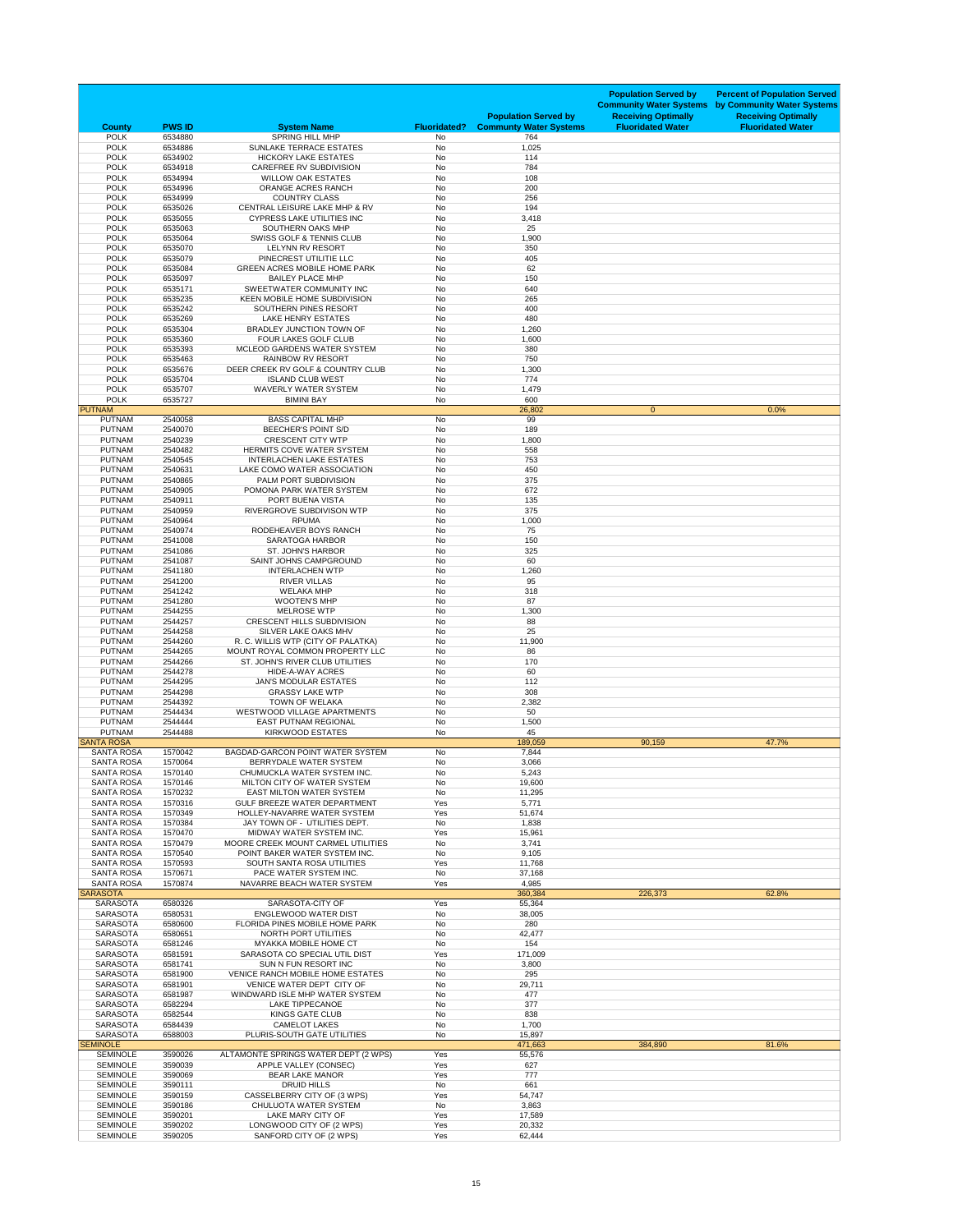| <b>County</b>                        | <b>PWS ID</b>      | <b>System Name</b>                                                         | <b>Fluoridated?</b> | <b>Population Served by</b><br><b>Communty Water Systems</b> | <b>Population Served by</b><br><b>Community Water Systems</b><br><b>Receiving Optimally</b><br><b>Fluoridated Water</b> | <b>Percent of Population Served</b><br>by Community Water Systems<br><b>Receiving Optimally</b><br><b>Fluoridated Water</b> |
|--------------------------------------|--------------------|----------------------------------------------------------------------------|---------------------|--------------------------------------------------------------|-------------------------------------------------------------------------------------------------------------------------|-----------------------------------------------------------------------------------------------------------------------------|
| <b>SEMINOLE</b><br><b>SEMINOLE</b>   | 3590338<br>3590473 | ELDER SPRINGS MOBILE HOME PARK<br>SEMINOLE COUNTY NORTHEAST                | No<br>Yes           | 62<br>18,462                                                 |                                                                                                                         |                                                                                                                             |
| <b>SEMINOLE</b>                      | 3590497            | <b>HARMONY HOMES</b>                                                       | No                  | 234                                                          |                                                                                                                         |                                                                                                                             |
| <b>SEMINOLE</b>                      | 3590571            | SEMINOLE COUNTY SOUTHEAST                                                  | Yes                 | 63,498                                                       |                                                                                                                         |                                                                                                                             |
| <b>SEMINOLE</b><br><b>SEMINOLE</b>   | 3590615<br>3590685 | <b>JANSEN S/D</b><br>LAKE BRANTLEY (CONSEC)                                | No<br>No            | 868<br>184                                                   |                                                                                                                         |                                                                                                                             |
| <b>SEMINOLE</b>                      | 3590698            | LAKE HARNEY WATER ASSOCIATION                                              | <b>No</b>           | 700                                                          |                                                                                                                         |                                                                                                                             |
| <b>SEMINOLE</b>                      | 3590707            | LAKE OF THE WOODS TRAILER PARK                                             | No                  | 98<br>214                                                    |                                                                                                                         |                                                                                                                             |
| <b>SEMINOLE</b><br><b>SEMINOLE</b>   | 3590762<br>3590785 | <b>LITTLE WEKIVA ESTATES</b><br>SEMINOLE COUNTY SOUTHWEST                  | No<br>Yes           | 10,435                                                       |                                                                                                                         |                                                                                                                             |
| <b>SEMINOLE</b>                      | 3590823            | <b>MEREDITH MANOR (CONSEC.)</b>                                            | No                  | 1,656                                                        |                                                                                                                         |                                                                                                                             |
| <b>SEMINOLE</b><br><b>SEMINOLE</b>   | 3590865<br>3590879 | MULLET LAKE WATER ASSOCIATION<br>WINTER SPRINGS CITY OF (3 WPS)            | No                  | 920                                                          |                                                                                                                         |                                                                                                                             |
| <b>SEMINOLE</b>                      | 3590912            | <b>OAKLAND SHORES</b>                                                      | No<br>Yes           | 35,996<br>788                                                |                                                                                                                         |                                                                                                                             |
| <b>SEMINOLE</b>                      | 3590970            | <b>OVIEDO CITY OF</b>                                                      | Yes                 | 41,713                                                       |                                                                                                                         |                                                                                                                             |
| <b>SEMINOLE</b><br><b>SEMINOLE</b>   | 3590988<br>3590993 | PALM VALLEY MOBILE HOME PARK<br><b>PARK RIDGE</b>                          | No<br>No            | 1,476<br>246                                                 |                                                                                                                         |                                                                                                                             |
| <b>SEMINOLE</b>                      | 3591008            | PHILLIPS SECTION                                                           | Yes                 | 273                                                          |                                                                                                                         |                                                                                                                             |
| <b>SEMINOLE</b>                      | 3591061            | RAVENNA PARK                                                               | No                  | 1,187                                                        |                                                                                                                         |                                                                                                                             |
| <b>SEMINOLE</b><br><b>SEMINOLE</b>   | 3591121<br>3591248 | SANLANDO (3 WTPS)<br><b>SPRING HAMMOCK MHP</b>                             | No<br>No            | 36,953<br>175                                                |                                                                                                                         |                                                                                                                             |
| <b>SEMINOLE</b>                      | 3591395            | TWELVE OAKS R.V.RESORT                                                     | No                  | 500                                                          |                                                                                                                         |                                                                                                                             |
| <b>SEMINOLE</b>                      | 3591451            | <b>WEATHERSFIELD</b>                                                       | Yes                 | 4,221                                                        |                                                                                                                         |                                                                                                                             |
| <b>SEMINOLE</b><br><b>SEMINOLE</b>   | 3594050<br>3594107 | <b>SEMINOLE WOODS</b><br>SEMINOLE COUNTY NORTHWEST                         | No<br>Yes           | 780<br>25,811                                                |                                                                                                                         |                                                                                                                             |
| <b>SEMINOLE</b>                      | 3594186            | <b>BLACK HAMMOCK -MSBU(CONSEC)</b>                                         | Yes                 | 735                                                          |                                                                                                                         |                                                                                                                             |
| <b>SEMINOLE</b>                      | 3594214            | CHASE GROVES(CONSEC.)                                                      | Yes                 | 3,508                                                        |                                                                                                                         |                                                                                                                             |
| <b>SEMINOLE</b><br><b>SEMINOLE</b>   | 3594216<br>3594230 | <b>SUNSHADOW APARTMENTS</b><br>MIDWAY-CANAAN WATER ASSOCIATION (CONSEC)    | Yes<br>Yes          | 1,015<br>1,500                                               |                                                                                                                         |                                                                                                                             |
| <b>SEMINOLE</b>                      | 3594240            | DOVERA (CONSEC.)                                                           | Yes                 | 150                                                          |                                                                                                                         |                                                                                                                             |
| <b>SEMINOLE</b>                      | 3594241            | <b>OVIEDO MARKETPLACE</b>                                                  | Yes                 | 689                                                          |                                                                                                                         |                                                                                                                             |
| <b>ST. JOHNS</b><br>ST. JOHNS        | 2550210            | <b>ST. AUGUSTINE WS</b>                                                    | No                  | 166,476<br>45,470                                            | 47,651                                                                                                                  | 28.6%                                                                                                                       |
| ST. JOHNS                            | 2550250            | <b>CYPRESS LANDING WTP</b>                                                 | No                  | 38                                                           |                                                                                                                         |                                                                                                                             |
| ST. JOHNS                            | 2550396            | <b>FRUIT COVE OAKS</b>                                                     | No                  | 463                                                          |                                                                                                                         |                                                                                                                             |
| ST. JOHNS<br>ST. JOHNS               | 2550476<br>2550812 | <b>HASTINGS WTP</b><br>NORTH BEACH UTILITIES                               | Yes<br>Yes          | 682<br>3,585                                                 |                                                                                                                         |                                                                                                                             |
| ST. JOHNS                            | 2550866            | JEA: PALM VALLEY WS                                                        | Yes                 | 750                                                          |                                                                                                                         |                                                                                                                             |
| ST. JOHNS                            | 2550908            | JEA: PONTE VEDRA GRID                                                      | Yes                 | 5,325                                                        |                                                                                                                         |                                                                                                                             |
| ST. JOHNS<br>ST. JOHNS               | 2551004<br>2551120 | ST. JOHNS COUNTY SAWGRASS GRID<br><b>BARTRAM OAKS MHP</b>                  | Yes<br>Yes          | 12,133<br>150                                                |                                                                                                                         |                                                                                                                             |
| ST. JOHNS                            | 2551228            | <b>WAGON WHEEL MHP</b>                                                     | No                  | 50                                                           |                                                                                                                         |                                                                                                                             |
| ST. JOHNS                            | 2551370            | <b>WILDWOOD WATER SYSTEM</b>                                               | No                  | 858                                                          |                                                                                                                         |                                                                                                                             |
| ST. JOHNS<br>ST. JOHNS               | 2551459<br>2554166 | ST. AUGUSTINE RV PARK LLC (FKA SHAMROCK<br>CAMACHEE ISLAND WATER SYSTEM    | No<br>No            | 110<br>411                                                   |                                                                                                                         |                                                                                                                             |
| ST. JOHNS                            | 2554332            | <b>OAK HAVEN</b>                                                           | No                  | 40                                                           |                                                                                                                         |                                                                                                                             |
| ST. JOHNS                            | 2554334            | PONCE DE LEON GRID                                                         | Yes                 | 2,188                                                        |                                                                                                                         |                                                                                                                             |
| ST. JOHNS<br>ST. JOHNS               | 2554337<br>2554343 | HOMEOWNERS UTILITIES INC.<br>ST. JOHNS COUNTY UTILITIES-PONTE VEDRA        | Yes<br>Yes          | 285<br>17,575                                                |                                                                                                                         |                                                                                                                             |
| ST. JOHNS                            | 2554344            | <b>BAYSIDE ESTATES</b>                                                     | No                  | 180                                                          |                                                                                                                         |                                                                                                                             |
| ST. JOHNS                            | 2554346            | OAKS OF WILDWOOD                                                           | No                  | 153                                                          |                                                                                                                         |                                                                                                                             |
| ST. JOHNS<br>ST. JOHNS               | 2554353<br>2554447 | <b>EAGLE CREEK WS</b><br>CR-214 MAINLAND                                   | No<br>No            | 655<br>51,962                                                |                                                                                                                         |                                                                                                                             |
| ST. JOHNS                            | 2554471            | NORTHWEST UTILITIES WTP                                                    | No                  | 18,435                                                       |                                                                                                                         |                                                                                                                             |
| ST. JOHNS<br><b>ST. LUCIE</b>        | 2554475            | NORTHEAST UTILITIES (FKA A.NEASE/WALDEN)                                   | Yes                 | 4,978<br>259,457                                             | 249,375                                                                                                                 | 96.1%                                                                                                                       |
| ST. LUCIE                            | 4560069            | <b>COUNTRY COVE MOBILE HOME PARK</b>                                       | No                  | 197                                                          |                                                                                                                         |                                                                                                                             |
| ST. LUCIE                            | 4560075            | <b>BENTONWOOD TRAILER PARK</b>                                             | No                  | 80                                                           |                                                                                                                         |                                                                                                                             |
| ST. LUCIE<br>ST. LUCIE               | 4560266<br>4560490 | <b>COLONY CLUB MHP</b><br>FT. PIERCE UTILITIES AUTHORITY                   | No<br>Yes           | 102<br>58,000                                                |                                                                                                                         |                                                                                                                             |
| <b>ST. LUCIE</b>                     | 4560954            | PORT ST LUCIE UTILITIES                                                    | Yes                 | 157,943                                                      |                                                                                                                         |                                                                                                                             |
| <b>ST. LUCIE</b>                     | 4560971            | NORTH HUTCHINSON ISLAND                                                    | Yes                 | 3,954                                                        |                                                                                                                         |                                                                                                                             |
| ST. LUCIE<br><b>ST. LUCIE</b>        | 4561005<br>4561689 | <b>CYPRESS MHP</b><br><b>HOLIDAY PINES</b>                                 | No                  | 87<br>2,088                                                  |                                                                                                                         |                                                                                                                             |
| <b>ST. LUCIE</b>                     | 4561916            | LAKEWOOD PARK SUBDIVISION                                                  | Yes<br>No           | 175                                                          |                                                                                                                         |                                                                                                                             |
| <b>ST. LUCIE</b>                     | 4561954            | <b>OCEAN TOWERS / ISLAND VILLAGE</b>                                       | No                  | 768                                                          |                                                                                                                         |                                                                                                                             |
| <b>ST. LUCIE</b>                     | 4564006            | SPANISH LAKES COUNTRY CLUB VILLAGE                                         | No                  | 2,331                                                        |                                                                                                                         |                                                                                                                             |
| <b>ST. LUCIE</b><br><b>ST. LUCIE</b> | 4564007<br>4564322 | <b>INDIAN RIVER LANDING</b><br><b>GROVE OF FT. PIERCE THE</b>              | No<br>No            | 130<br>1,125                                                 |                                                                                                                         |                                                                                                                             |
| <b>ST. LUCIE</b>                     | 4564397            | <b>MEADOWOOD</b>                                                           | No                  | 650                                                          |                                                                                                                         |                                                                                                                             |
| ST. LUCIE<br><b>ST. LUCIE</b>        | 4564399<br>4565002 | SANDALWOOD ESTATES S/D<br><b>HARBOUR RIDGE</b>                             | No<br>No            | 120<br>1,573                                                 |                                                                                                                         |                                                                                                                             |
| <b>ST. LUCIE</b>                     | 4565030            | <b>RESERVE UTILITIES</b>                                                   | Yes                 | 4,163                                                        |                                                                                                                         |                                                                                                                             |
| <b>ST. LUCIE</b>                     | 4565031            | <b>ST. LUCIE WEST UTILITIES</b>                                            | Yes                 | 16,795                                                       |                                                                                                                         |                                                                                                                             |
| <b>ST. LUCIE</b>                     | 4565043            | <b>SPANISH LAKES FAIRWAYS</b>                                              | No                  | 2,600                                                        |                                                                                                                         |                                                                                                                             |
| <b>ST. LUCIE</b><br><b>ST. LUCIE</b> | 4565097<br>4565154 | <b>LAKE MANOR MHP</b><br>H & H MHP                                         | No<br>No            | 100<br>44                                                    |                                                                                                                         |                                                                                                                             |
| <b>ST. LUCIE</b>                     | 4565197            | ST. LUCIE COUNTY UTILITIES NORTH                                           | Yes                 | 1,038                                                        |                                                                                                                         |                                                                                                                             |
| <b>ST. LUCIE</b>                     | 4565198            | <b>NETTLES ISLAND</b>                                                      | Yes                 | 3,056                                                        |                                                                                                                         |                                                                                                                             |
| <b>ST. LUCIE</b><br><b>SUMTER</b>    | 4565204            | <b>INDIAN RIVER ESTATES</b>                                                | Yes                 | 2,338<br>118,043                                             | $\overline{0}$                                                                                                          | 0.0%                                                                                                                        |
| <b>SUMTER</b>                        | 6600210            | <b>BUSHNELL CITY OF (2 WPS)</b>                                            | No                  | 2,109                                                        |                                                                                                                         |                                                                                                                             |
| <b>SUMTER</b>                        | 6600316            | CENTER HILL WATER DEPT-CITY OF                                             | No                  | 762                                                          |                                                                                                                         |                                                                                                                             |
| <b>SUMTER</b><br><b>SUMTER</b>       | 6600330<br>6600331 | WEBSTER CITY OF (2 WPS)<br>WILDWOOD CITY OF (3 WPS)                        | No<br>No            | 800<br>13,334                                                |                                                                                                                         |                                                                                                                             |
| <b>SUMTER</b>                        | 6600347            | THE WOODS UTILITY COMPANY                                                  | No                  | 216                                                          |                                                                                                                         |                                                                                                                             |
| <b>SUMTER</b>                        | 6600533            | <b>WEBSTER MOBILE &amp; TRAVEL PARK</b>                                    | No                  | 155                                                          |                                                                                                                         |                                                                                                                             |
| <b>SUMTER</b><br><b>SUMTER</b>       | 6600990<br>6601062 | LAKE PANASOFFKEE WATER ASSN 2WPS<br>LEISURE TIME MOBILE HOME PARK          | No<br>No            | 4,642<br>112                                                 |                                                                                                                         |                                                                                                                             |
| <b>SUMTER</b>                        | 6601345            | <b>CAROLYN &amp; RON'S FAMILY PARK</b>                                     | No                  | 60                                                           |                                                                                                                         |                                                                                                                             |
| <b>SUMTER</b>                        | 6601460            | RAILS END TR PK                                                            | No                  | 150                                                          |                                                                                                                         |                                                                                                                             |
| <b>SUMTER</b><br><b>SUMTER</b>       | 6601737<br>6601866 | SUMTER CORRECTIONAL INSTITUTION<br>LAKE PANASOFFKEE KOA (AKA TURTLEBACK RV | No<br>No            | 2,008<br>200                                                 |                                                                                                                         |                                                                                                                             |
| <b>SUMTER</b>                        | 6602058            | CONTINENTAL COUNTRY CLUB 2WTP                                              | No                  | 1,888                                                        |                                                                                                                         |                                                                                                                             |
| <b>SUMTER</b>                        | 6604824            | <b>OAKLAND HILLS</b>                                                       | No                  | 800                                                          |                                                                                                                         |                                                                                                                             |
| <b>SUMTER</b><br><b>SUMTER</b>       | 6604861<br>6604862 | <b>COLEMAN CITY OF</b><br>LITTLE SUMTER UTILITIES 3WPS                     | No<br>No            | 824<br>25,382                                                |                                                                                                                         |                                                                                                                             |
| <b>SUMTER</b>                        | 6605002            | JUMPER CREEK UTILITY COMPANY                                               | No                  | 50                                                           |                                                                                                                         |                                                                                                                             |
| <b>SUMTER</b>                        | 6605012            | NORTH SUMTER UTILITY 3WPS                                                  | No                  | 44,517                                                       |                                                                                                                         |                                                                                                                             |
| <b>SUMTER</b>                        | 6605023            | ORANGE BLOSSOM UTILITIES INC                                               | No                  | 335                                                          |                                                                                                                         |                                                                                                                             |